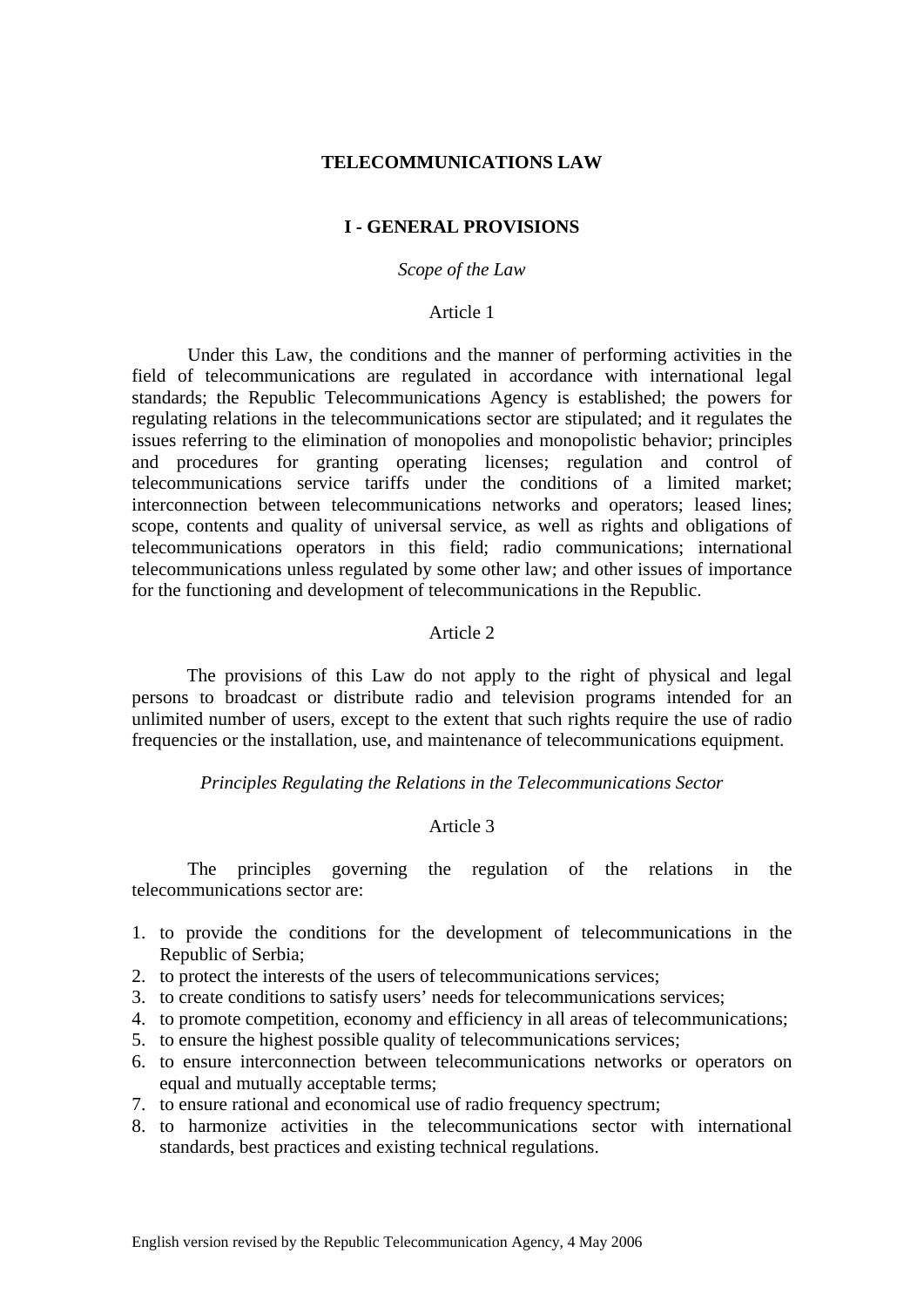# Article 4

The terms and phrases used in this Law, unless otherwise defined herein, shall have the following definitions:

- 1. "*telecommunications*" means any transmission, emission or reception of messages (speech, sound, text, image or data) in the form of signals by using wire, radio, optical or other electromagnetic systems;
- 2. *"telecommunications network*" means a network of telecommunications systems and equipment enabling the transmission of data in accordance with users' requests;
- 3. *"telecommunications equipment"* means equipment and devices for emission, transmission, and reception of signals, and the corresponding software used in telecommunications;
- 4. *"user"* means a physical or legal entity that employs the services provided by a telecommunication system based on subscription contract or other specified arrangement;
- 5. *"telecommunications service"* means a service whose provision consists wholly or partly of the transmission or routing of signals over a telecommunications network in accordance with the requests of users and telecommunications process;
- 6. *"telecommunications operator"* means a legal or physical entity who builds, owns, or exploits a telecommunications network(s) and/or provides telecommunications services;
- 7. *"public telecommunications operator"* means a telecommunications operator that provides public telecommunications service(s);
- 8. *"carrier selection"* means a possibility offered to user to choose a national or international operator for the provision of a specific telecommunications service(s), for example, by way of dialing a code or by the pre-selection of a telecommunications operator;
- 9. *"carrier pre-selection"* means a possibility offered to user enabling him to choose certain defined classes of calls to be established by a pre-selected telecommunications operator (who has entered into a contract with the user) without dialing a routing prefix or without any other procedure required for such routing;
- 10. *"public telecommunications service"* means publicly available telecommunication service provided by a public telecommunications operator(s);
- 11. *"public telecommunications network"* means telecommunications network used for providing public telecommunications services;
- 12. *"public fixed telecommunications network"* means a telecommunications network which is used in part or in whole for providing different public telecommunications services between stationary termination network points, including also access infrastructure and infrastructure connecting public telecommunications networks within a certain territory and outside it.
- *13. "public fixed telephony service"* means a public service provided to users, at fixed locations, enabling local, long-distance and international public voice and data transmission services over a fixed public telecommunications network;
- 14. *"public voice service"* means a service commercially available to the public for transmission and switching of voice in real time between termination points of a fixed public telecommunications network;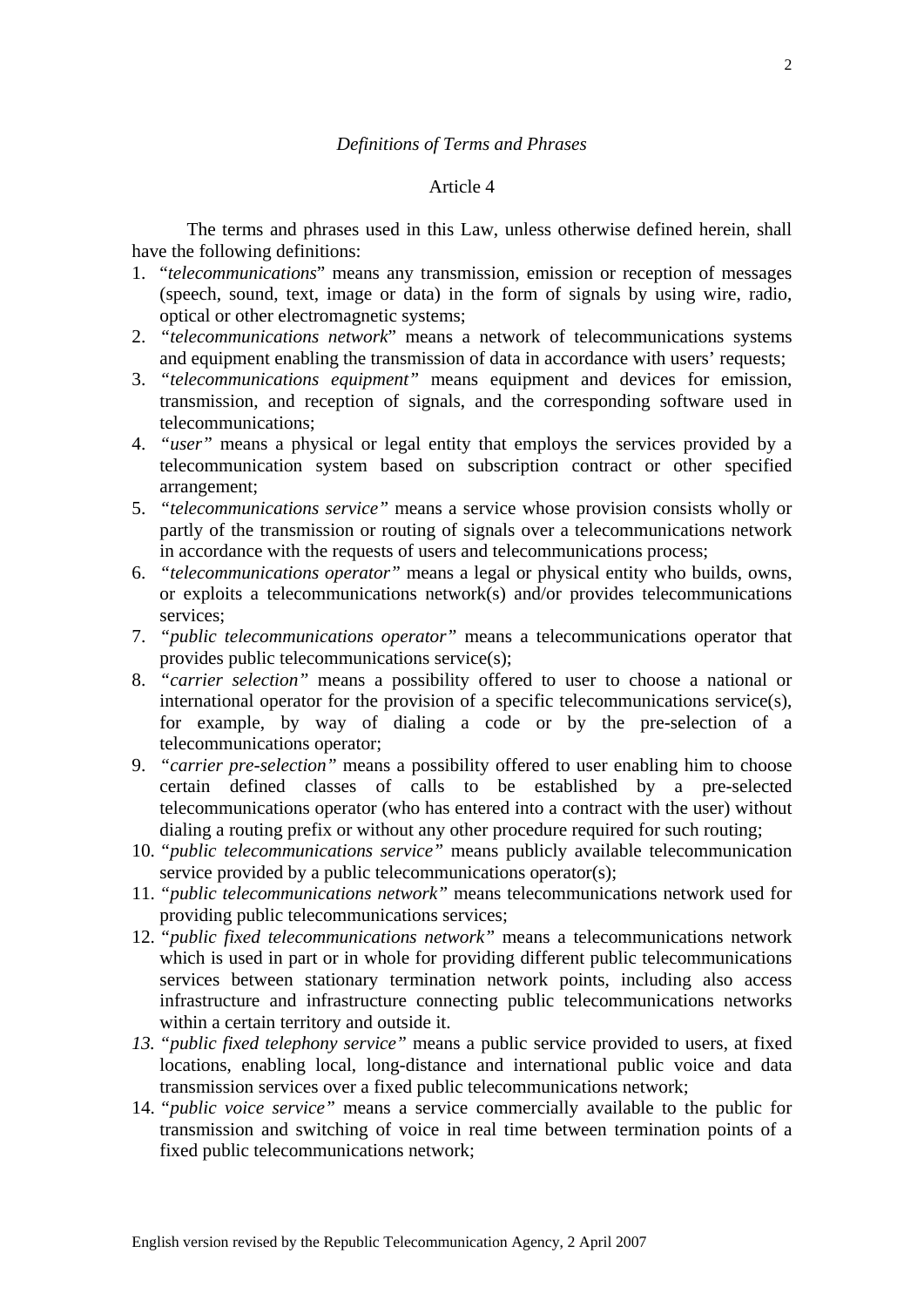- 15. *"universal service"* means the set of telecommunications services of specified quality and scope which shall be available to all users of the public telecommunication network in the Republic of Serbia, at reasonable prices;
- 16. *"public pay phone"* means a telephone available to the general public, the use of which is paid by the user;
- 17. *"value added public telecommunications service"* means a public telecommunications service other than the basic service, which adds value to the basic service;
- 18. *"public mobile telecommunications network"* means a telecommunications network where network termination points are not at fixed locations and where the connection between network termination points is maintained by radio communication;
- 19. *"public mobile telecommunications service"* means a telecommunications service whose provision makes use wholly or partly of a public mobile telecommunications network at specified radio frequencies;
- 20. *"amateur radio service*" means radio communication service for the purpose of selftraining, interconnection and technical investigation carried out by amateurs, that is, by duly authorized persons interested in radio technique solely with their personal use and without a pecuniary interest.
- 21. *"private telecommunications network"* means a telecommunications network that is built, maintained and operated by a physical or legal entity for their own needs, through which no public telecommunications services are provided. A private telecommunications network may be connected with a public telecommunications network;
- 22. *"public data transmission network"* means a public telecommunications network built for the purpose of transmitting of data;
- 23. *"public data transmission service"* means a public telecommunications service which is provided to users through a public data transmission network;
- 24. *"broadcasting network"* is a telecommunications network used for broadcasting and distributing radio and television signals intended for direct public reception by an unlimited number of users in an open area;
- 25. *"cable distribution network"* means a cable telecommunications network intended primarily for the distribution of radio and/or television programs and for the provision of other telecommunications services;
- 26. *"paging"* means a telecommunications network for a one-way transmission of data;
- 27. *"paging service"* means a service enabling the user on a certain territory to receive messages, sent through the public telecommunications network, using specialized radio terminal equipment;
- 28. *"interconnection"* means a physical or logical connection of telecommunications networks allowing the users of one network to communicate with the users of other networks, or to access the services provided by other telecommunications operators;
- 29. *"call back service"* means a telecommunications service enabling a user from a given territory to receive, upon request, a reverse call from abroad to the user′s subscriber number;
- 30. *"numbering"* means the allocation of numbers as part of total calling codes that enable establishing of telecommunications networks in certain areas or accomplishing certain telecommunications services;
- 31. *"Internet service"* means a telecommunications service realized by Internet technology;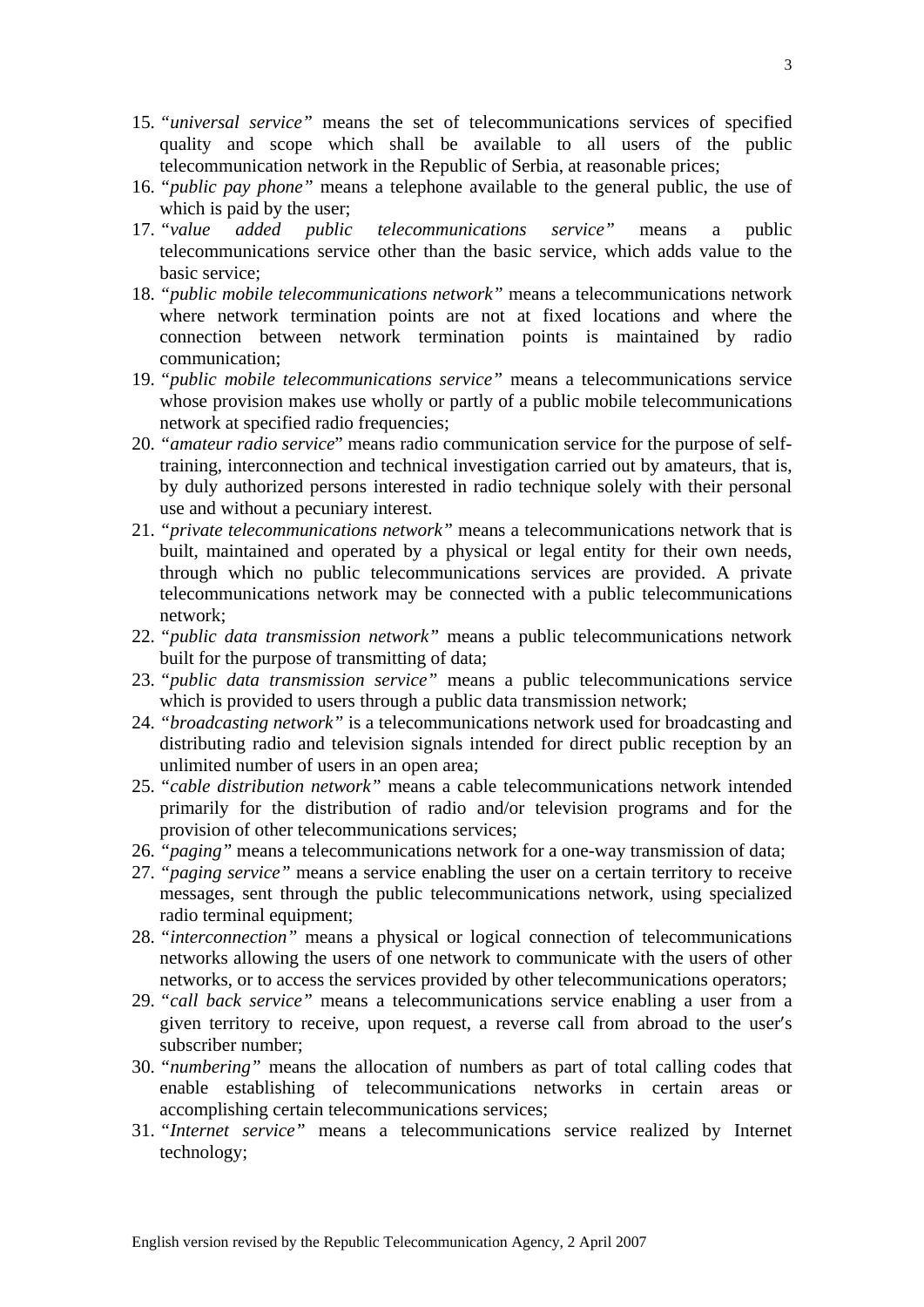- 32. *"leased line"* means a non-switched telecommunications line between termination points of a fixed public telecommunications network, not including switching controlled by the user;
- 33. *"termination points"* means the points for physical or logical connections of equipment or systems to the telecommunications network, or the points of interconnection among different telecommunications networks;
- 34. *"terminal equipment"* means the equipment directly or indirectly connected to a termination point for the purpose of transmitting or receiving messages;
- 35. *"radio frequency"* means the principle physical parameter of electromagnetic radio waves exhibiting free propagation through space and having values typically ranging between 9 kHz to 3,000 GHz;
- 36. *"radio frequency spectrum"* means a defined range of radio frequencies;
- 37. *"radiocommunications"* means telecommunications making use of radio waves;
- 38. *"radio station"* means one or more transmitters or receivers, or a combination thereof, with one or more antennas and other equipment which are installed at one location and required for radio signal transmission, with the exception of a receiver for direct reception of radio signals;
- 39. "*amateur radio station*" means a radio station used for amateur service;
- 40. "*base station*" means a common name for all the radio and network communication equipment located at one fixed location used for communicating with network termination points in mobile network;
- 41. *"service zone"* means a physical area in which it is possible to establish radio communications under certain conditions;
- 42. *"co-ordination"* means a process of determining the service zone of a given radio communications system, provided that it does not cause any harmful interference to other neighboring radio communications systems;
- 43. *"exclusive radio frequency"* means a radio frequency assigned to only one radio station license holder, at one location, or in a specific service zone;
- 44. *"general radio frequency"* means a radio frequency assigned to more than one radio station license holder, in a specific service zone, irrespective of the quality of radio communications;
- 45. *"interference"* the effect of unwanted energy due to one or combination of emissions, radiations or induction upon reception in a radio communication system, manifested by any performance degradation, misinterpretation, or loss of information which could be extracted in the absence of such unwanted energy;
- 46. *"harmful interference"* means an interference which endangers the functioning of a certain telecommunications systems in accordance with criteria for the quality of signal transmission;
- 47. *"electromagnetic compatibility (EMC)"* means a capacity of telecommunications systems or equipment to function without emitting harmful interference;
- 48. *"significant market power"* means that the share of a public telecommunications operator in the telecommunications market of the Republic of Serbia, measured by the number of users of a certain services provided by the public telecommunications operator within the scope of his activity, not below a prescribed percentage;
- 49. *"prescribed percentage,"* means the share at least 20% in the telecommunications market in the Republic of Serbia, unless the Republic Telecommunications Agency determines otherwise for a certain type of service. The Republic Telecommunications Agency may deviate by up to 25% from the percentage prescribed herein;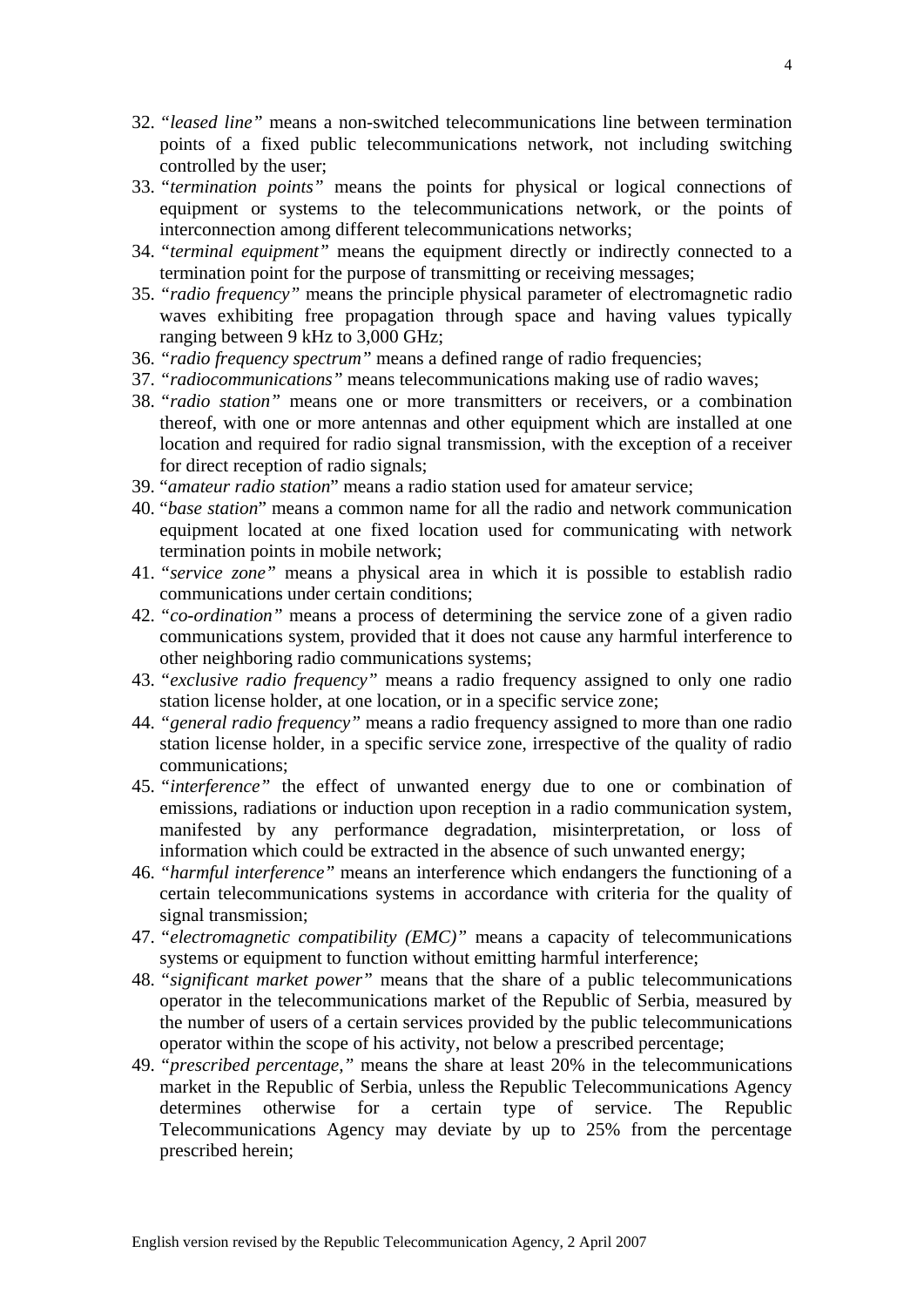50. *"license"* means a document issued by the relevant authority permitting an operator the right to exploit a telecommunications network or provide a telecommunications services under standard conditions (general authorization), or allowing the operator to build, own and exploit the telecommunications network or to provide telecommunications services in cases when the number of licenses is limited for a certain field (individual license), or allowing him to use a radio frequency and procure a radio station to operate on such frequency (radio station license), or to build and install a telecommunications network, system and/or equipment (technical license).

# *Powers of Government Authorities in Telecommunications Sector*

# Article 5

 In the telecommunications sector, upon the proposal of the ministry responsible for telecommunications (hereinafter Ministry), the Government of the Republic of Serbia (hereinafter Government), which has been prepared with participation of responsible authorities of the Autonomous Region, defines the policy and strategy of telecommunications development in the Republic and adopts the Radio Frequency Bands Allocation Plan

# Article 6

The Ministry is authorized to:

- 1. prepare a proposal of the strategy for telecommunications development in the Republic;
- 2. take measures to promote research and development in the telecommunications sector in cooperation with the ministry in charge of the promotion and development of scientific research;
- 3. prepare a proposal of the Radio Frequency Bands Allocation Plan and adopt the Radio Frequency Assignment Plan based on the proposal made by the Republic Telecommunications Agency;
- 4. decide, in accordance with the Radio Frequency Allocation Plan, on the number and timing of individual licenses to be granted for public telecommunications networks or services for which, under this Law, a limited number of licenses may be granted as well as decide on the minimum conditions required for granting such licenses including the minimum amount of a one-time fee payable for each license granted;
- 5. define the list of universal services to be provided by the operators of public fixed telecommunications networks, based on the proposal made by the Republic Telecommunications Agency;
- 6. take measures in order to prevent cross-ownership or other forms of limited competition due to interrelation between telecommunications operators, which are in operation at the time when this Law has come into force, with the aim of eliminating and preventing monopolies and ensuring free competition in accordance with this Law;
- 7. supervise the implementation of this Law and regulations adopted on the basis of this Law;
- 8. implement the decisions and other acts of the Government relating to telecommunications networks, systems and equipment, in case of war or state of emergency.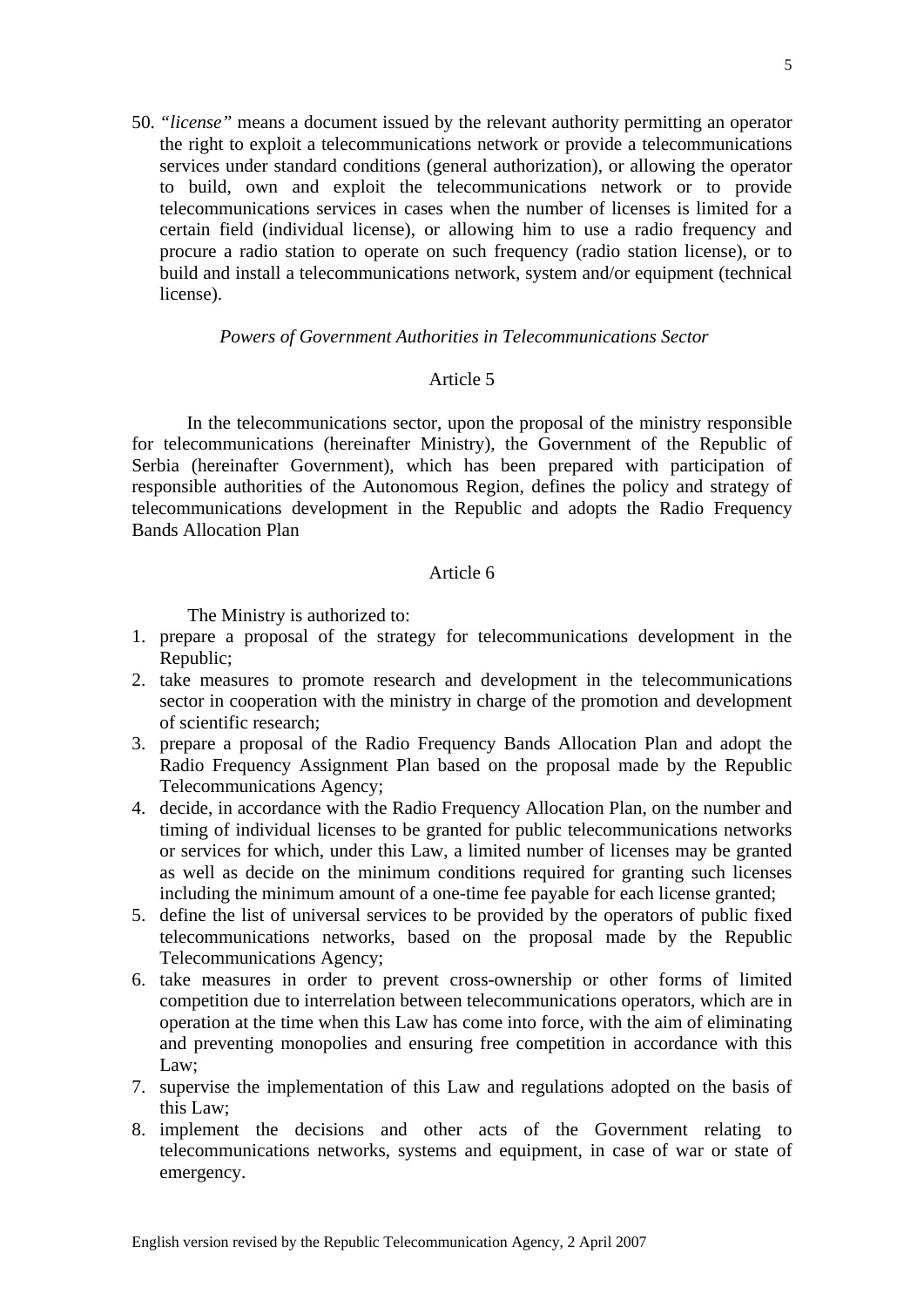# **II REPUBLIC TELECOMMUNICATIONS AGENCY**

## *1. Legal Status*

### *Establishment*

# Article 7

For the purpose of establishing conditions for efficient implementation and promotion of the telecommunications policy in the Republic of Serbia, the Republic Telecommunications Agency (hereinafter Agency) is hereby established as an autonomous and independent public organization exercising its authorities in accordance with this Law and regulations adopted on the basis of this Law.

The Agency is an autonomous legal entity and is functionally independent of and not subordinated to any government authority, as well as of any organization and person engaged in operating telecommunications networks and equipment or providing services.

In performance of the activities stipulated herein, the Agency shall ensure implementation of the development strategy adopted for the telecommunications sector in the Republic.

# *Legal Personality*

#### Article 8

The Agency shall have the status of a legal person.

 The Agency shall be managed by the Managing Board, which shall adopt all the resolutions falling within the responsibility of the Agency.

 The Chairperson of the Managing Board shall represent and act on behalf of the Agency, and in case the Chairperson is prevented from performing his/her duties, the Agency shall be represented by the Deputy Chairperson of the Managing Board.

 The Chairperson of the Managing Board, or the Deputy Chairperson when performing the duties of the Chairperson, may fully or partially delegate the authority to represent the Agency to other member of the Managing Board only on the basis of the resolution of the Managing Board.

 For the purpose of performing specific activities falling within its responsibility, the Agency may engage other legal and physical domestic or foreign persons.

#### *2. Responsibilities of the Agency*

# Article 9

The Agency has the responsibility to:

1) regulate activities in the telecommunications sector, and in particular where there is one or more public telecommunications operators which, under the criteria established herein, have a significant market power;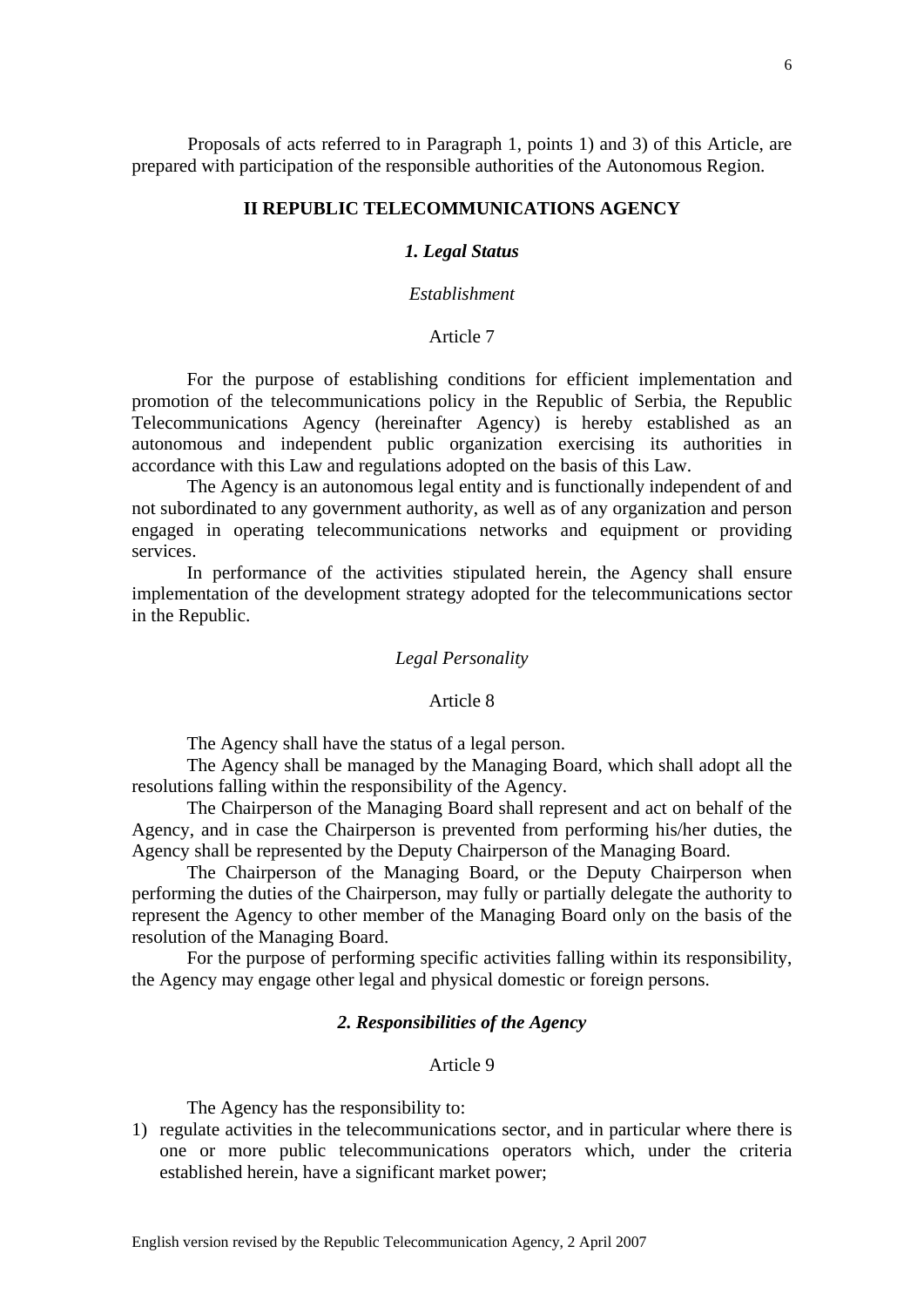- 2) supervise and monitor activities in the telecommunications sector;
- 3) promote interconnection between telecommunications networks or operators on a non-discriminatory basis, and if telecommunications operators cannot agree on interconnection conditions, it shall prescribe those conditions, bearing in mind that they should be non-discriminatory and based on costs;
- 4) settle disputes between telecommunications operators concerning interconnection, special conditions for network access and/or leased lines;
- 5) regulate the use of radio frequency spectrum and draft proposals for the Radio Frequency Allocation Plan and the Radio Frequency Assignment Plan, in accordance with this Law, as well as to monitor the use of radio frequency spectrum;
- 6) assign radio frequencies in accordance with this Law;
- 7) grant licenses to telecommunications operators for specific telecommunications activities, licenses for telecommunications networks, systems and equipment, and licenses for radio stations, in accordance with this Law;
- 8) prepare and conduct public tenders for individual licenses in accordance with this Law and the Ministry's resolution on the number, timing and minimum conditions for granting such licenses;
- 9) supervise compliance by the telecommunications operators with the terms and conditions contained in the licenses granted and take measures and impose penalties in accordance with this Law, in case they violate the terms and conditions contained in their license or the provisions of this Law;
- 10) define special tariff regimes and monitor implementation of tariff policy, in the manner stipulated herein, in cases when there is only one public telecommunications operator for particular telecommunication services, when a public telecommunications operator has a significant market share or, when a public telecommunications operator subsidizes or co-finances other telecommunication network or service of its own with income from telecommunication network or service in which it is a sole operator or in which exploitation, or providing it has a significant market share;
- 11) manage the fund for compensation of universal service costs, which is to be established in accordance with this Law;
- 12) prepare, adopt and monitor implementation of the Numbering Plan and assign numbers to public telecommunications operators on a non-discriminatory basis, bearing in mind rational use of numbers contained in the Plan;
- 13) decide upon users' complaints in cases stipulated by this Law and the by-laws of the Agency;
- 14)settle disputes, in cases stipulated by this Law or the Agency's by-laws, between users and telecommunications operators and between telecommunications operators;
- 15) create and maintain a database which contains all significant information from the telecommunications sector and regularly publish that information;
- 16) co-ordinate its work with the authorities or organizations in charge of broadcasting, in accordance with this Law;
- 17) monitor developments in the field of telecommunications, gather information from telecommunications operators, and provide information to users, operators and international organizations;
- 18) adopt technical regulations;
- 19)supervise and ensure implementation of national and international standards and technical regulations; and
- 20) make its work transparent, including the possibility for all interested parties to give their remarks and comments regarding measures taken and decisions made.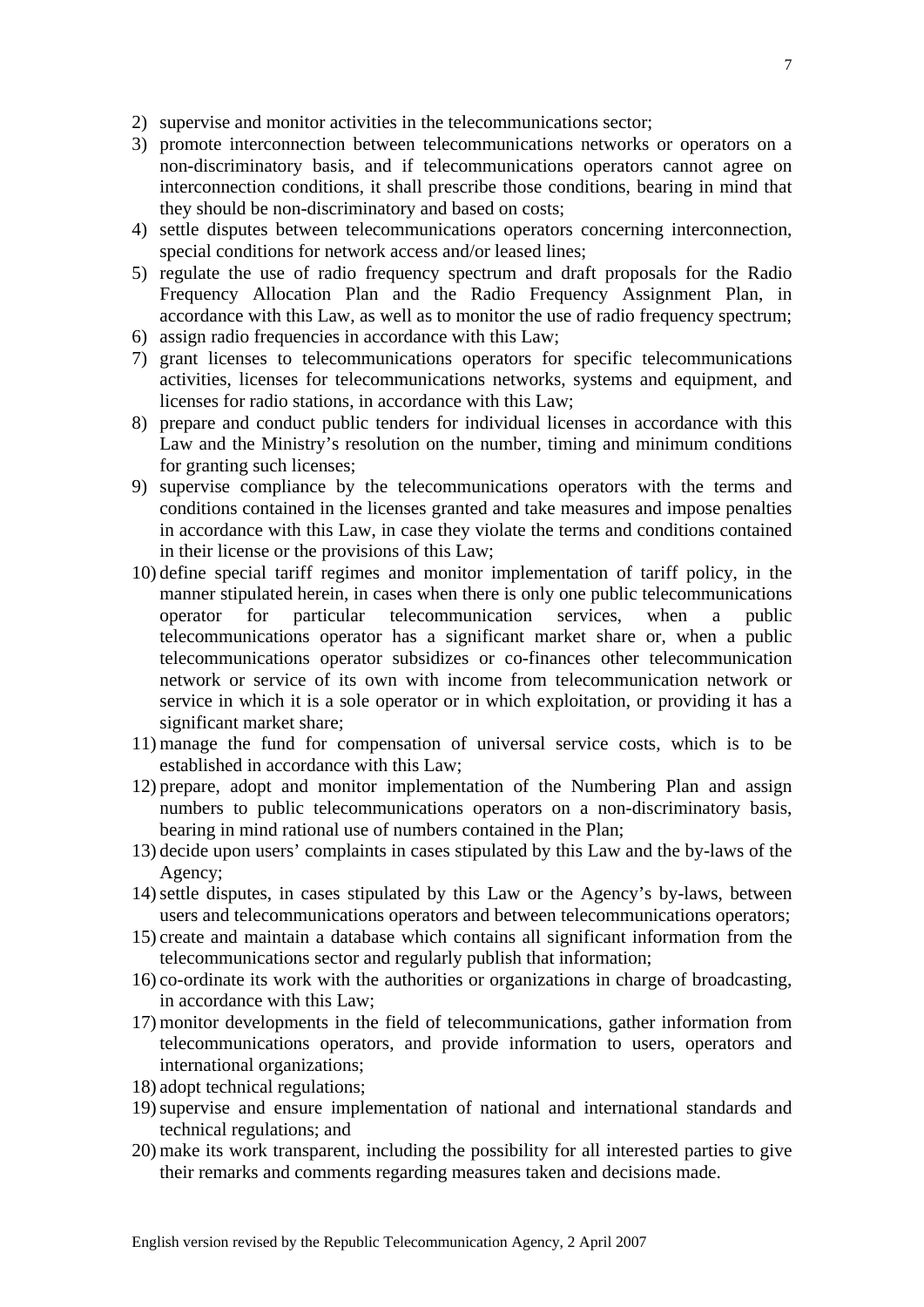Activities referred to in Paragraph 1 of this Article are performed by the Agency as delegated activities.

# *Prevention of Monopolies and Monopolistic Behavior*

# Article 10

 In addition to the responsibilities referred to in Article 9 hereof, the Agency is authorized to prevent anti-competitive or monopolistic activities and behavior of public telecommunications operators, unless they are subject to the procedures conducted by the anti-monopoly government authority.

 The authorization of the Agency referred to in paragraph 1 of this Article shall include the following:

- 1. to determine whether a public telecommunications operator has significant market power, following the internationally recognized guidelines for market analysis and market share calculation;
- 2. to explicitly prohibit or restrict any anti-competitive or monopolistic activity or behavior in a license granted to a public telecommunications operator;
- 3. to define a special tariff regime for the public telecommunication services over which a public telecommunications operator has a monopoly or in which it has a significant market power, or if, in the opinion of the Agency, the public telecommunications service is not open for full competition of prices;
- 4. to define a special tariff regime if a public telecommunications operator having a monopoly or significant market power cross-subsidizes a competitive network or service with the revenues generated from the network or the service over which the operator has a monopoly or significant market power;
- 5. to order a public telecommunications operator having a monopoly or significant market power to provide interconnection to other telecommunications operators;
- 6. to define conditions for interconnection contracts between the public telecommunications operators having a monopoly or significant market power and other public telecommunications operators, if a public telecommunications operator, having a monopoly or significant market share does not accept interconnection request from other operator, even if that request represents offer given under standard conditions, or if it does not answer to that request in reasonable time period;
- 7. to order a public telecommunications operator having a monopoly or significant market power in providing of services to allow another public telecommunications operator to access its network in order to provide value added public telecommunications services;
- 8. to order a public telecommunications operator having a monopoly or significant market power to supply leased lines to another telecommunications operator based on a reasonable request and available network capacity; and
- 9. to control any merger, acquisition, take-over or any other change with regard to the form of organization of telecommunications companies which may result in the establishment of a monopoly or a company with a significant market power.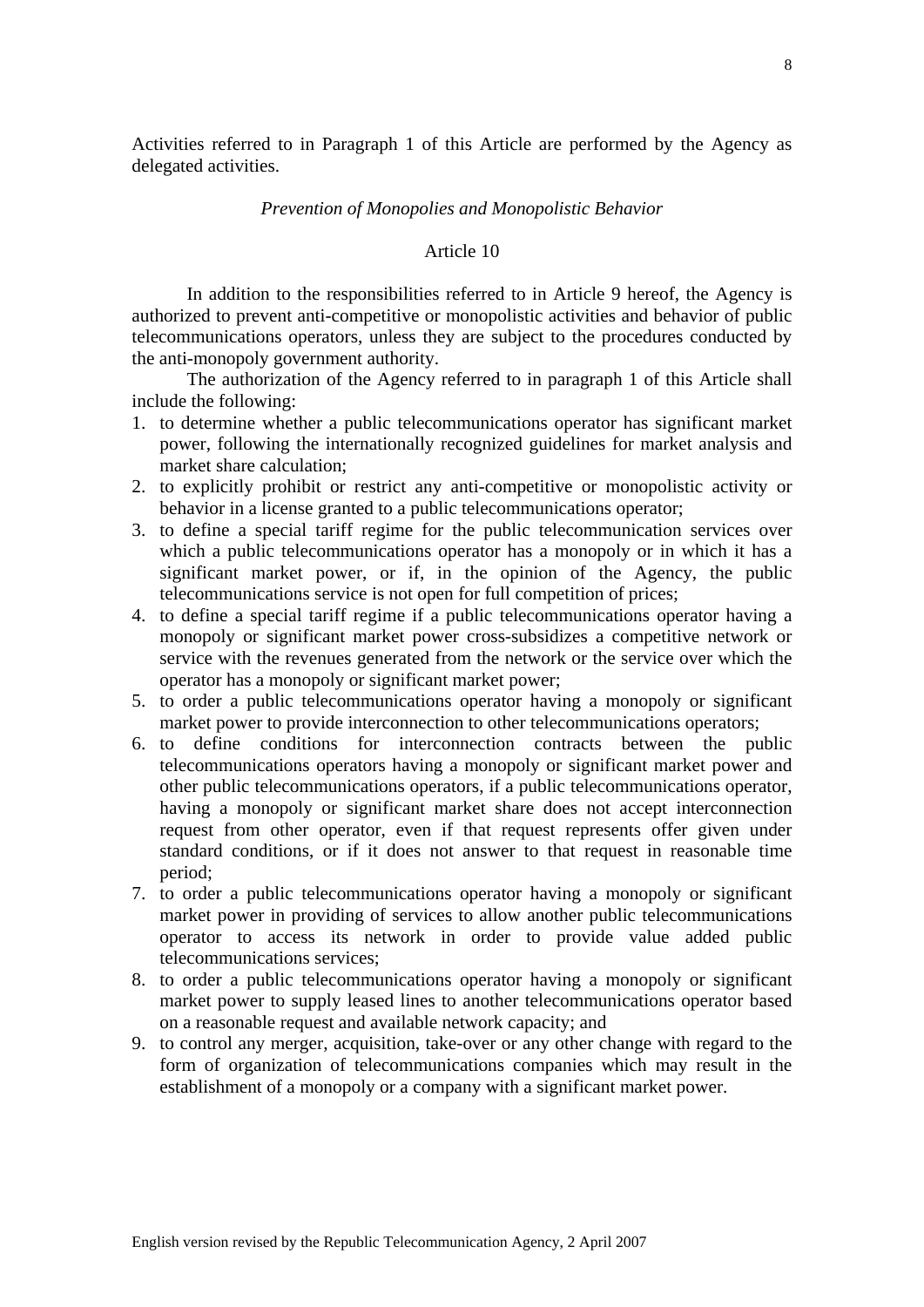# *3. Managing Board*

### *Composition and Appointment of the Managing Board*

### Article 11

The Managing Board shall have the Chairperson and four members.

At the proposal of the Government, the National Assembly shall appoint and relieve from office the Chairperson and members of the Managing Board.

The candidates for the Chairperson and the members of the Managing Board are proposed on the basis of their professional knowledge and experience relevant to the activities falling within the responsibility of the Agency, in particular in the field of engineering, economics and law, and the proposal must include at least two candidates from the field of engineering and at least one candidate from the field of economics and one from the field of law.

The Government shall determine the candidates upon its own initiative, on the basis of proposals duly submitted by the Ministry, the Executive Counsil of the Autonomous Region of Vojvodina, association of telecommunications operators, registered associations of businessmen, and scientific institutions in the field of telecommunications, or on the basis of announced vacancies. The Government shall determine the candidates on the criteria referred to in Paragraph 3. of this Article, especially taking into account that through determined proposal, both the interests of development in telecommunications and users needs, in the whole territory of the Republic of Serbia, should be expressed.

The Managing Board shall also have the Deputy Chairperson who is appointed by the Managing Board from among its members.

*Mandate of the Members of the Managing Board* 

# Article 12

The Chairperson and members of the Managing Board of Agency shall be appointed to a term of five years, and the first term of office of the Chairperson shall be five years, of two of the members four years, and of the other two members three years.

 The Chairperson and members of the Managing Board shall not be eligible to hold office in excess of 2 consecutive terms.

 The Chairperson or a member of the Managing Board shall be appointed not later than 60 (sixty) days before the expiration of the term of office of their predecessors. If the appointment has not been completed before the expiration of the term of office of the outgoing Chairperson or a member of the Managing Board, the Chairperson and the members of the Managing Board whose terms have expired shall continue to hold their office until the procedure for the appointment of a new Chairperson or member has been completed.

### *Work of the Managing Board*

# Article 13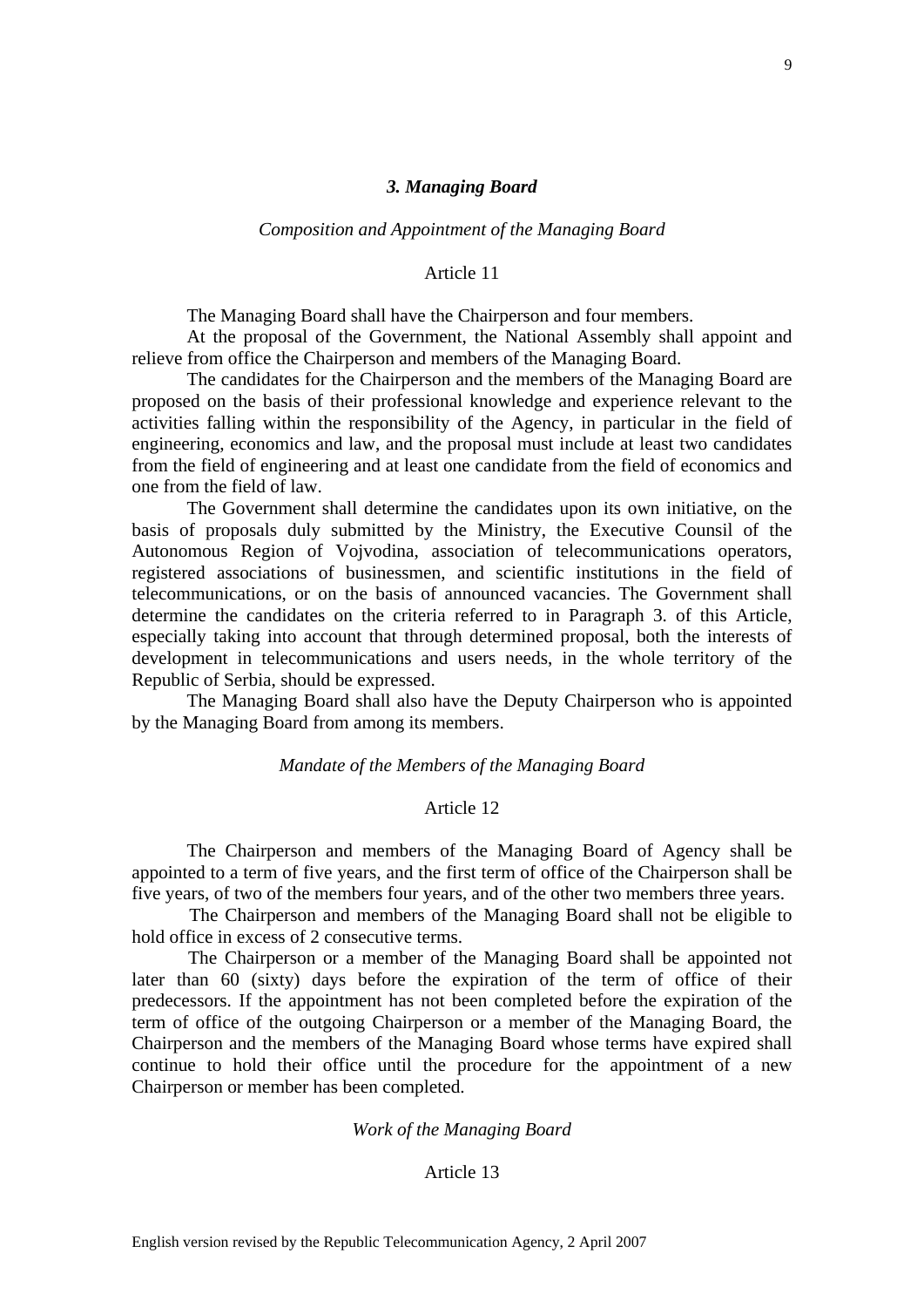The work of the Managing Board shall be transparent.

 The Chairperson of the Managing Board represents and acts on behalf of the Agency; manages the work of the Managing Board; signs resolutions of the Managing Board and ensures their implementation; exercises the powers of a director pertaining to the labor-related rights, duties and responsibilities of the Agency employees; and performs other duties as stipulated by the law and the Statutes of the Agency.

 The Chairperson shall be an employee of the Agency during his/her term of office.

 The Managing Board members shall be entitled to remuneration for their work in the Managing Board which shall not be lower than the salary of a judge of the Supreme Court of Serbia.

# *Termination of the Term of Office of the Chairperson and members of the Managing Board*

### Article 14

 The term of office of the Chairperson and members of the Managing Board may be terminated in the following cases:

- 1) expiry of the term to which they have been appointed;
- 2) relief from office for the reasons stipulated herein;
- 3) resignation submitted to the National Assembly in the written form, in which case the term of office shall terminate on the date of submission of the resignation;
- 4) death.

# *Relief from Office*

#### Article 15

 At the proposal of the Managing Board or the Government, the National Assembly may relieve the Chairperson or a member of the Managing Board from office, but only in the following case, if:

- 1. an illness or any other reason makes him/her unable to perform his/her duties for a period exceeding six consecutive months;
- 2. under a final court decision, he/she is sentenced to a term in prison exceeding six consecutive months or for a criminal act of abuse of official powers, fraud, corruption, theft or other similar criminal act, which has made him/her unworthy of performing their respective functions;
- 3. it is established that, in the process of determining the candidates to be proposed for the Managing Board, any such candidate provided incorrect data or omitted to provide data that was relevant important to his/her candidature;
- 4. without reasonable cause, he/she refuses or fails to perform the duties of the Chairperson or a member of the Managing Board for a period of minimum three consecutive months, or for a period of minimum six months with interruptions in the course of 12 months;
- 5. it is established that during his/her term of office he/she has violated the rules on conflict of interest stipulated herein.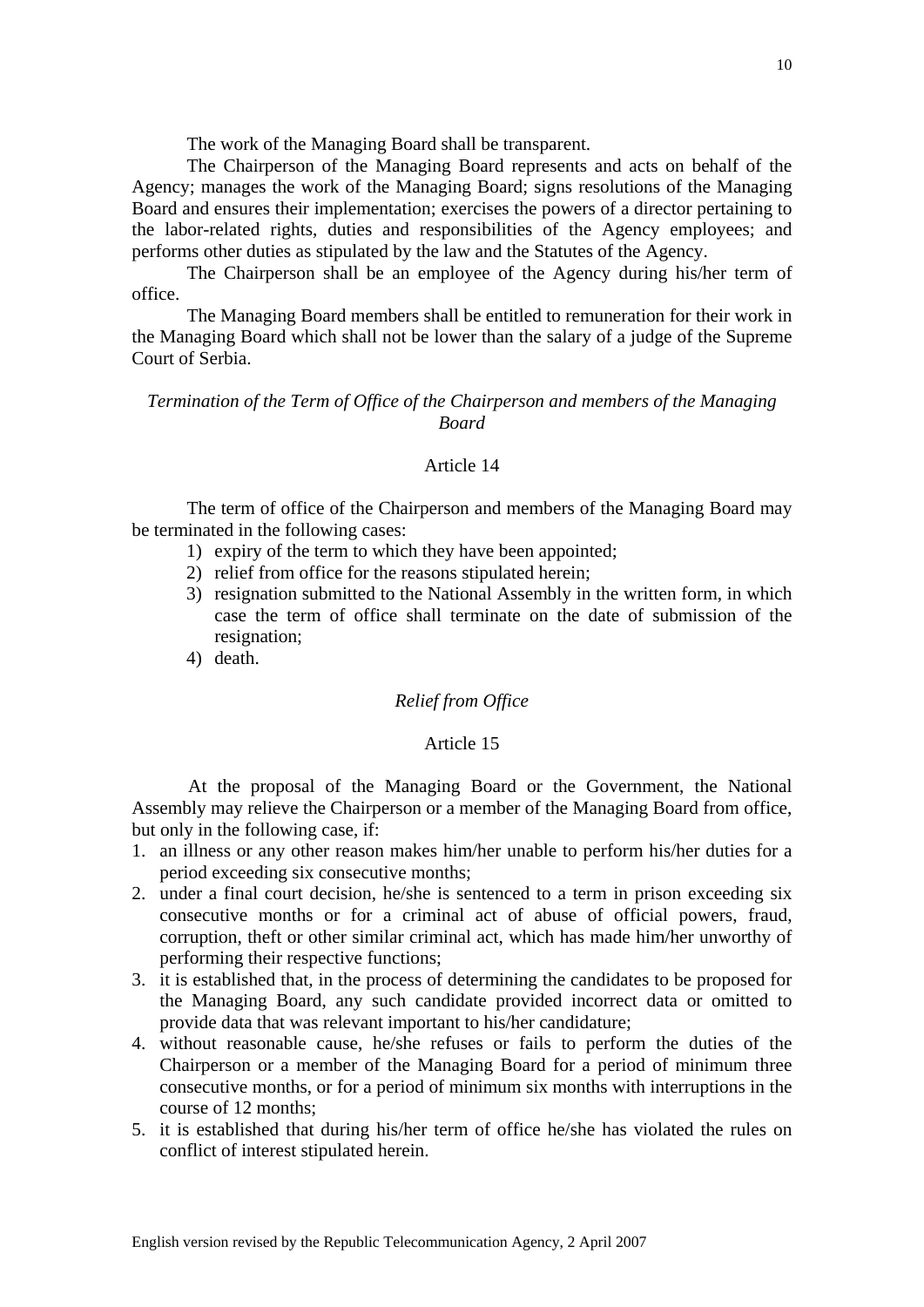## *Conflict of Interest*

#### Article 16

 The Chairperson and the members of the Managing Board, or any member of their families or next-of-kin in a direct line of kinship, irrespective of the degree of descent, or any relative on parents' side inclusive of the second degree of descent, any spouse or an in-law inclusive of the first degree of descent, shall not, either directly or through a third party, have any equity interest, be it as a stakeholder, shareholder, employee, or person hired on contract or similar, in the companies and organizations which render telecommunications services, operate telecommunications networks, or provide telecommunications equipment, nor shall they be in any other way associated with such a company or organization.

# *4. Statutes and Other By-laws*

# Article 17

 The Managing Board shall adopt the Statutes of the Agency regulating in detail, *inter alia,* the internal organization and the procedure of the Agency.

 Pursuant to the Agency's Statutes, the Managing Board shall adopt other bylaws including those governing the organization of the Agency departments, and the number and status of the Agency's employees, as well as outsourcing of experts.

 The Statutes, the rules of procedure of the Managing Board, the by-law regulating the organization of Agency's departments, and the decision appointing the Managing Board Deputy Chairperson shall be adopted, as a rule, by a majority vote of the total number of the Managing Board members.

 The regulations governing the salaries of employees in government authorities and public services shall not apply to the Managing Board Chairperson and the Agency employees.

The Government shall approve the Statutes of the Agency.

# *5. Financing of the Agency*

*Financial Plan of the Agency* 

## Article 18

 The Agency shall be financed in accordance with the financial plan adopted by the Managing Board for each year.

 The financial plan shall determine the total revenues and expenditures of the Agency, including the contingency reserves, and the elements of relevance for comprehensive review of earnings and employment policy of the Agency.

The financial plan shall be adopted not later than  $15<sup>th</sup>$  December of a current year for the following year.

 The total operating costs of the Agency covered by the financial plan, including the contingency reserves, may not exceed the actual expenditures of the Agency necessary for the successful performance of its duties.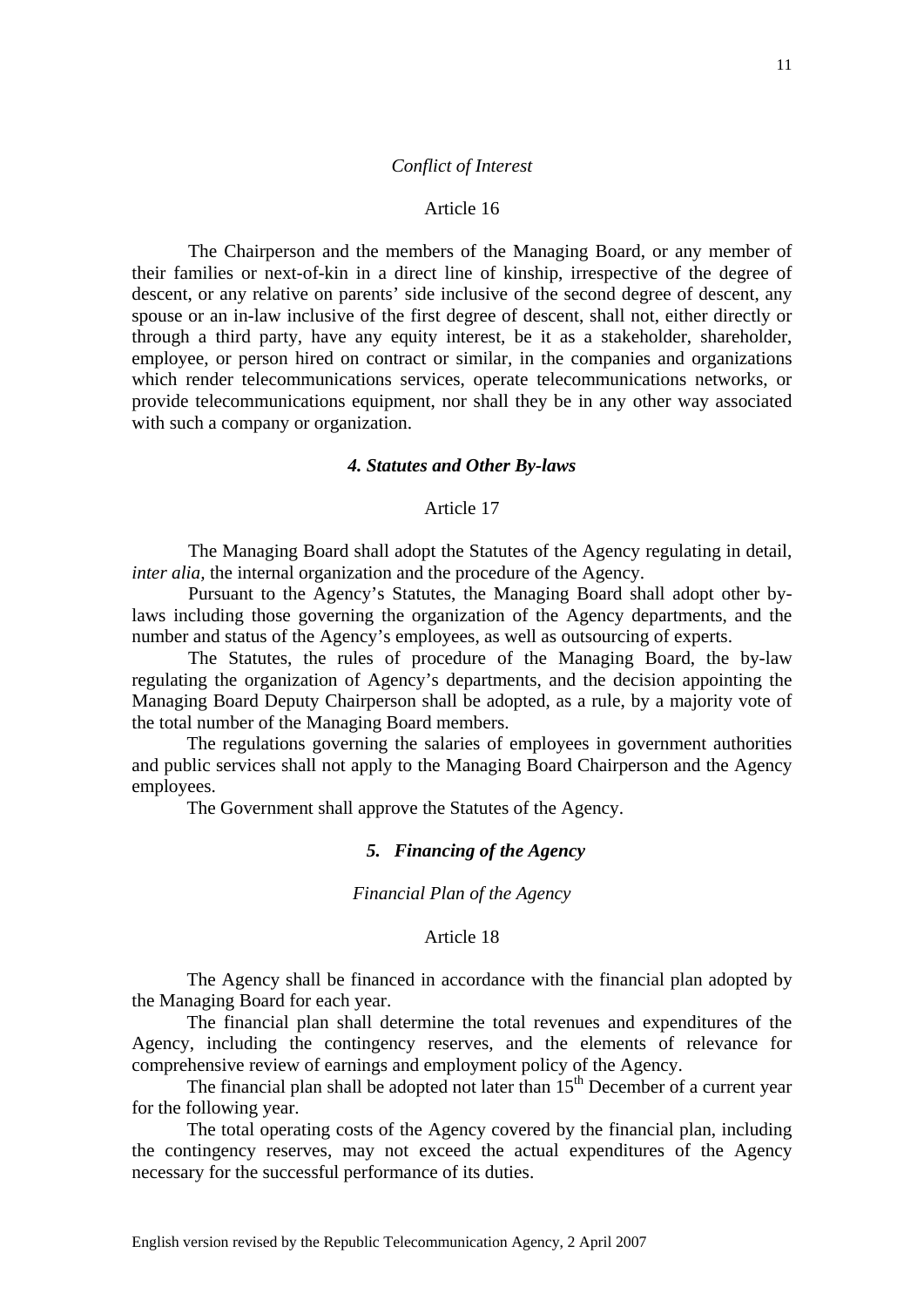The financial plan from paragraph 1 of this Article shall be approved by the Government.

 The financial plan shall be published in the manner stipulated by the Statutes of the Agency.

 The Agency shall have all of its revenue and expenditure accounts audited annually by an authorized independent auditor. The audited accounts shall be published not later than three months after the end of the relevant fiscal year.

 Should the revenue and expenditure annual accounts of the Agency show a surplus of total revenues over the expenditures, such surplus shall be paid into the budget of the Government of the Republic of Serbia, and a part of such surplus, in proportion with revenues made by the public telecommunications operators which headquarters are on the territory of the Autonomous Region of Vojvodina, shall be paid into the budget of the Autonomous Region of Vojvodina, and shall be primarily used for telecommunications development.

#### *Sources of Financing*

#### Article 19

 The revenues of the Agency shall be the funds generated from the fees payable by public telecommunications operators for the right to build, own or operate public telecommunications networks or to provide public telecommunications services, for the use and assignment of radio frequencies, for issued certificates, as well as for costs of technical inspection and other costs.

 The Managing Board shall determine the amount of the fees and charges from paragraph 1 of this Article with the approval of the Government.

The funds generated from one-time fee for obtaining the individual license shall be paid into the budget of the Republic of Serbia.

 For the first year, the funding of the Agency shall be provided as a short-term loan from the budgetary reserve in accordance with the law and based on a financial plan adopted by the Government, which shall also set out the time schedule for repayment of such funds to the budget from the revenues of the Agency.

# *6. Transparency of Work of the Agency*

### *Agency Reports and Business Confidentiality*

#### Article 20

The Agency shall prepare and submit to the Government and the National Assembly an annual report (including financial statements) on its activities, and in particular:

- 1. report on the development of telecommunications in the Republic of Serbia;
- 2. report on the implementation of tariff policy principles pertaining to regulated services;
- 3. report on the progress in realization of universal service, including an assessment of the degree to which users' needs have been satisfied; and
- 4. report on the allocation and assignment of radio frequencies for civilian use.

 The Agency shall also make public, in the manner stipulated in the Statutes, the following: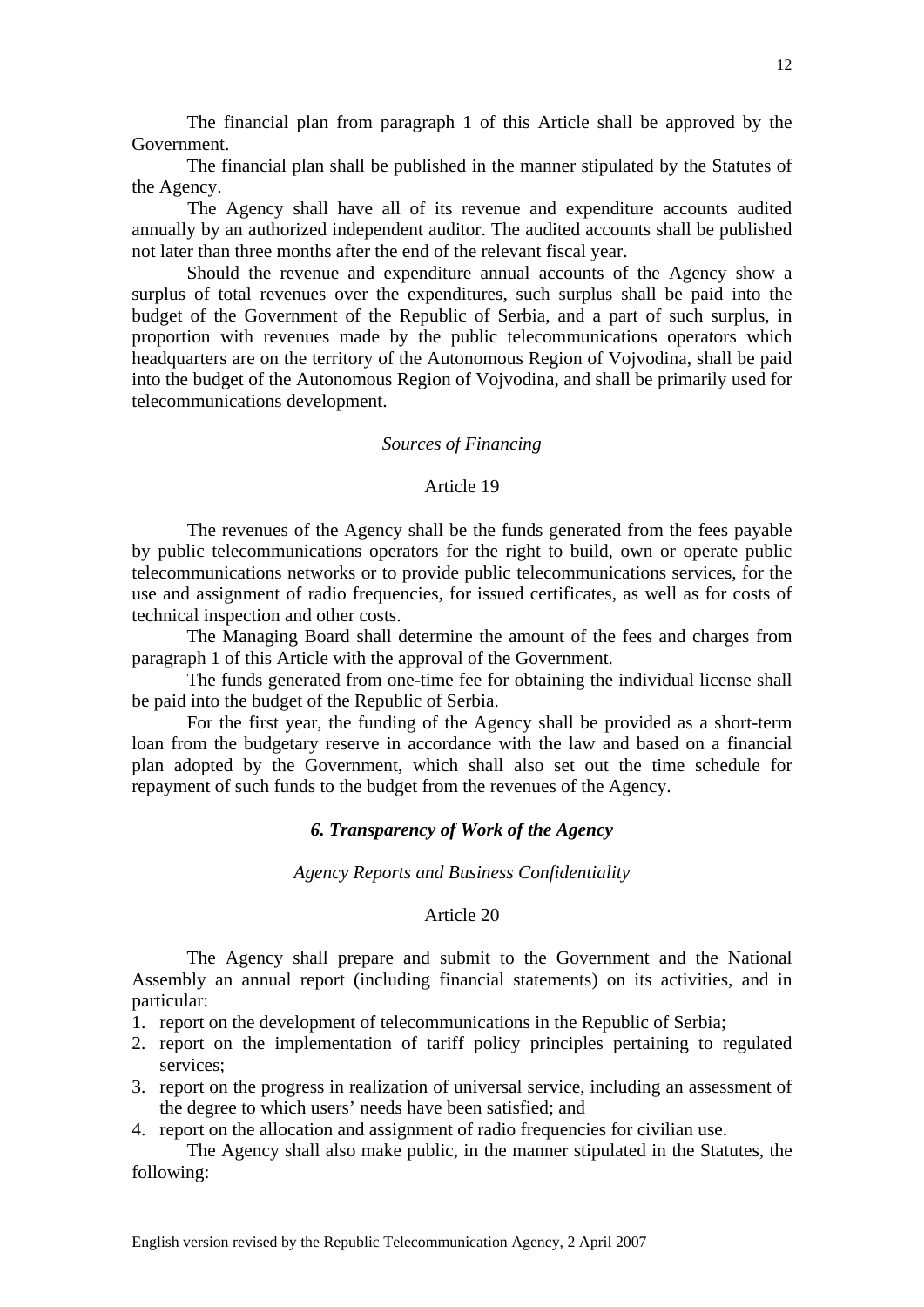- 1. annual report (including financial statements) for each year;
- 2. financial plan for each year;
- 3. information pertaining to allocation and assignment of radio frequencies;
- 4. information pertaining to public tenders for licenses, including the main terms and conditions of such public tenders;
- 5. information about the licenses granted in accordance with this Law;
- 6. decisions taken in accordance with this Law pertaining to the granted licenses and concluded interconnection contracts;
- 7. information and/or decisions pertaining to special tariff regimes and/or tariff policy, including changes in tariffs for regulated services; and
- 8. decisions taken in accordance with this Law pertaining to the Numbering Plan.

# *Required Information*

# Article 21

 At the request of the Agency, public telecommunications operators shall provide all data and information, including financial data and information, which are necessary for the performance of activities from within the responsibility of the Agency.

 The Agency shall treat all the information referred to in paragraph 1 of this Article as confidential, in accordance with the provisions of this Law and other regulations.

# *Register Keeping*

# Article 22

The Agency shall create and maintain a database of its registers, which are public documents.

The Agency shall keep the registers of:

- 1. licenses granted to telecommunications operators;
- 2. licenses granted for radio stations;
- 3. technical licenses; and
- 4. concluded interconnection contracts.

The Agency shall also create and maintain a database of all its decisions, including complaints relating to those decisions, as well as any and other information of importance for the telecommunications sector.

For public telecommunications operators whose headquarters are on the territory of the Autonomous Region of Vojvodina, all data that the Agency keeps according to the provisions of this Article, are also to be shown in the separate section of the Register.

# *7. Decision-Making and Legal Remedy*

# Article 23

 The decisions on rights or obligations of a public telecommunications operator or service user, or decisions imposing sanctions on a public telecommunications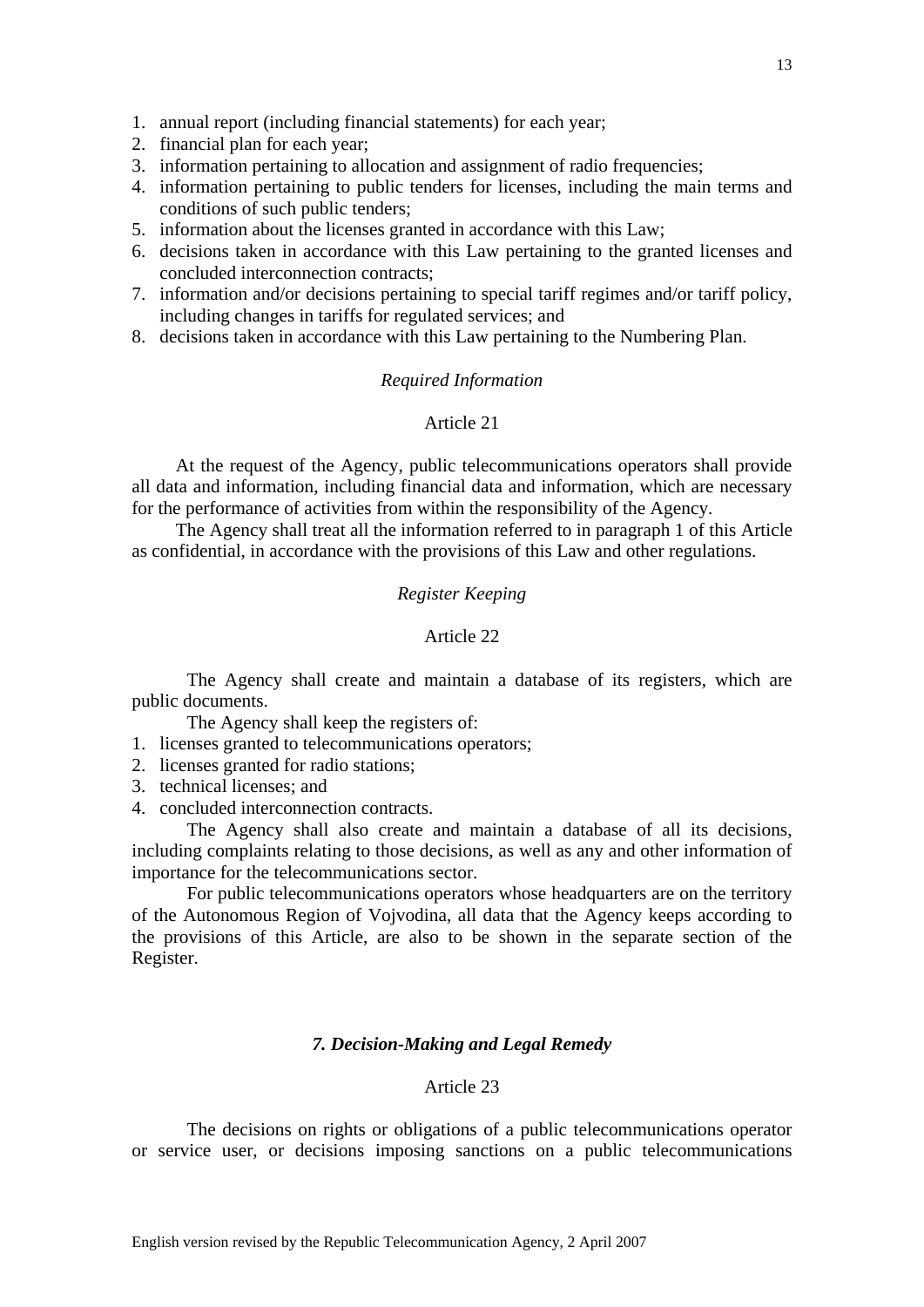operator in accordance with this Law, are made by the Agency in the manner stipulated in its Statutes.

 In deciding on the rights and obligations of the public telecommunications operator or on sanctions to be imposed, the Agency shall allow the public telecommunications operator to present the relevant facts before the decision is made, as well as to submit all documentation or other evidence which the public telecommunications operator deems relevant for decision-making.

The decision of the Agency is final.

 Upon an initiative of a party, or upon its own initiative, or upon a complaint instituted in the administrative litigation, the Agency may decide to amend or revoke its decision. The administrative litigation may be instituted against any such amendment or revocation of the Agency's decision.

 Any party believing that the decision of the Agency has violated any of its rights or interests protected by the law may institute a proceeding administrative litigation by appealing against the decision with the court of competent jurisdiction.

 Within 15 days from the delivery of the Agency's decision, the party is under an obligation to comply with such decision, and if it fails to do so, the decision shall be enforced in accordance with the rules of standard administrative proceedings, unless the Agency, in the event from paragraph 4 of this Article, or the court, upon the appeal instituted in the administrative litigation, temporarily suspends the enforcement of the decision.

# *8. Supervision*

### *Supervision Authorities*

## Article 24

The Agency supervises the activities in the telecommunications sector and the use of the radio frequency spectrum.

 In exercising the supervision and enforcement referred to in paragraph 1 of this Article, the Agency is authorized to:

- 1) examine the operation of telecommunications networks, systems and equipment, including radio stations, and provision of telecommunications services for which licenses have been granted in compliance with this Law, as well as to take measures to remedy the established irregularities;
- 2) examine the compliance by telecommunications operators with the terms and conditions from the license, and to take measures against the telecommunications operators who do not comply with the prescribed terms and conditions;
- 3) examine the compliance of the telecommunications networks, which do not require a license for construction and operation in compliance with this Law, with the prescribed norms and standards;
- 4) detect the telecommunications networks, systems and equipment, including radio stations, and/or telecommunications services which are operated or provided without a previously obtained license, and to take measures to suspend their operation or provision;
- 5) examine the compliance by public telecommunications operators with the obligations stipulated herein pertaining to tariffs, universal service, interconnection, leased lines, privacy and security of information, as well as with other obligations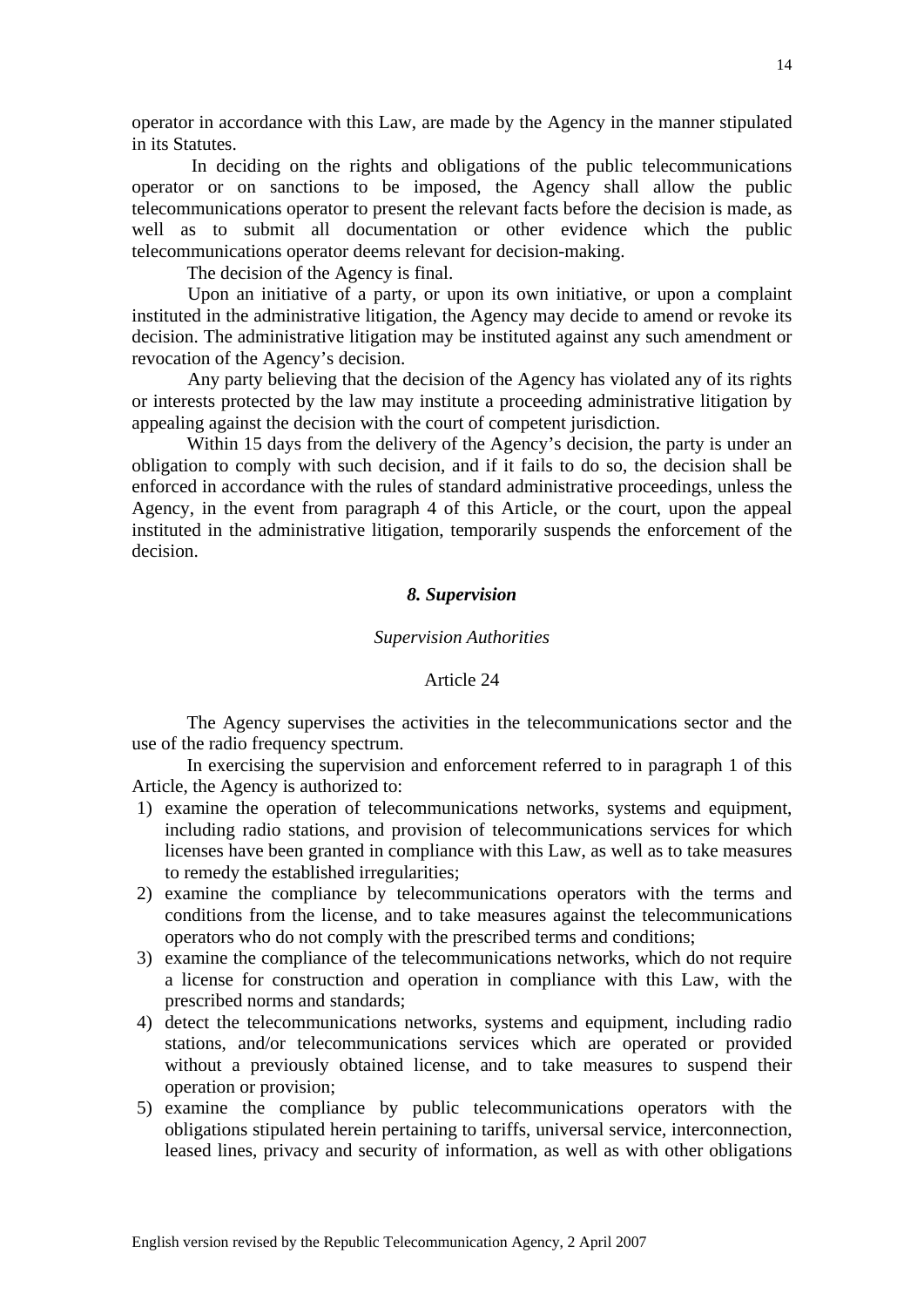stated herein, and to take measures to remedy the irregularities established with the operators;

- 6) examine the compliance by public telecommunications operators and other radio frequency users with the obligations stipulated herein and regulations adopted on the basis of this Law pertaining to radio communications, and to take measures to remedy the established irregularities;
- 7) examine whether technical inspection of the telecommunications networks, systems and equipment, including radio stations, has been carried out before putting them into operation, as well as whether the relevant technical license has been granted for telecommunications systems and equipment; and
- 8) investigate harmful interferences in the operation of the licensed telecommunications networks, systems and equipment, including radio stations, and to take measures to remedy such interferences.

*Telecommunications Inspectors and Radio-Emission Controllers* 

# Article 25

 The Agency shall exercise the supervision and enforcement referred to in Article 24 hereof through telecommunications inspectors, radio-emission controllers and the Managing Board.

 Telecommunications inspectors may be persons who have graduated from one of the engineering faculties or other faculty relevant to the area of supervision and enforcement referred to in Article 24, paragraph 2 hereof and who have at least three years of working experience in telecommunications.

 Radio-emission controllers may be persons who have graduated from one of the engineering faculties or the relevant two-year post-secondary school of engineering and who have at least three years of working experience in telecommunications.

 Telecommunications inspectors and radio-emission controllers shall have the prescribed identity cards, which they shall use in discharging their duties to identify themselves and present upon request of responsible persons or other parties concerned.

 The form and contents of the identity cards referred to in paragraph 4 of this Article shall be determined by the Managing Board.

 Telecommunications inspectors and radio-emission controllers shall be independent to the extent of the authorizations vested in them under this Law and regulations adopted on the basis of this Law, and shall be personally responsible for their work.

 Telecommunications inspectors and radio-emission controllers shall not prepare or participate in preparation and technical control of investment and technical documentation for telecommunications networks, systems and equipment which are subject to supervision and enforcement in compliance with the provisions hereof, or perform technical supervision and enforcement over the construction or execution of works on the telecommunications networks and systems subject to supervision and enforcement.

### *Rights and Obligations of Telecommunications Inspectors*

# Article 26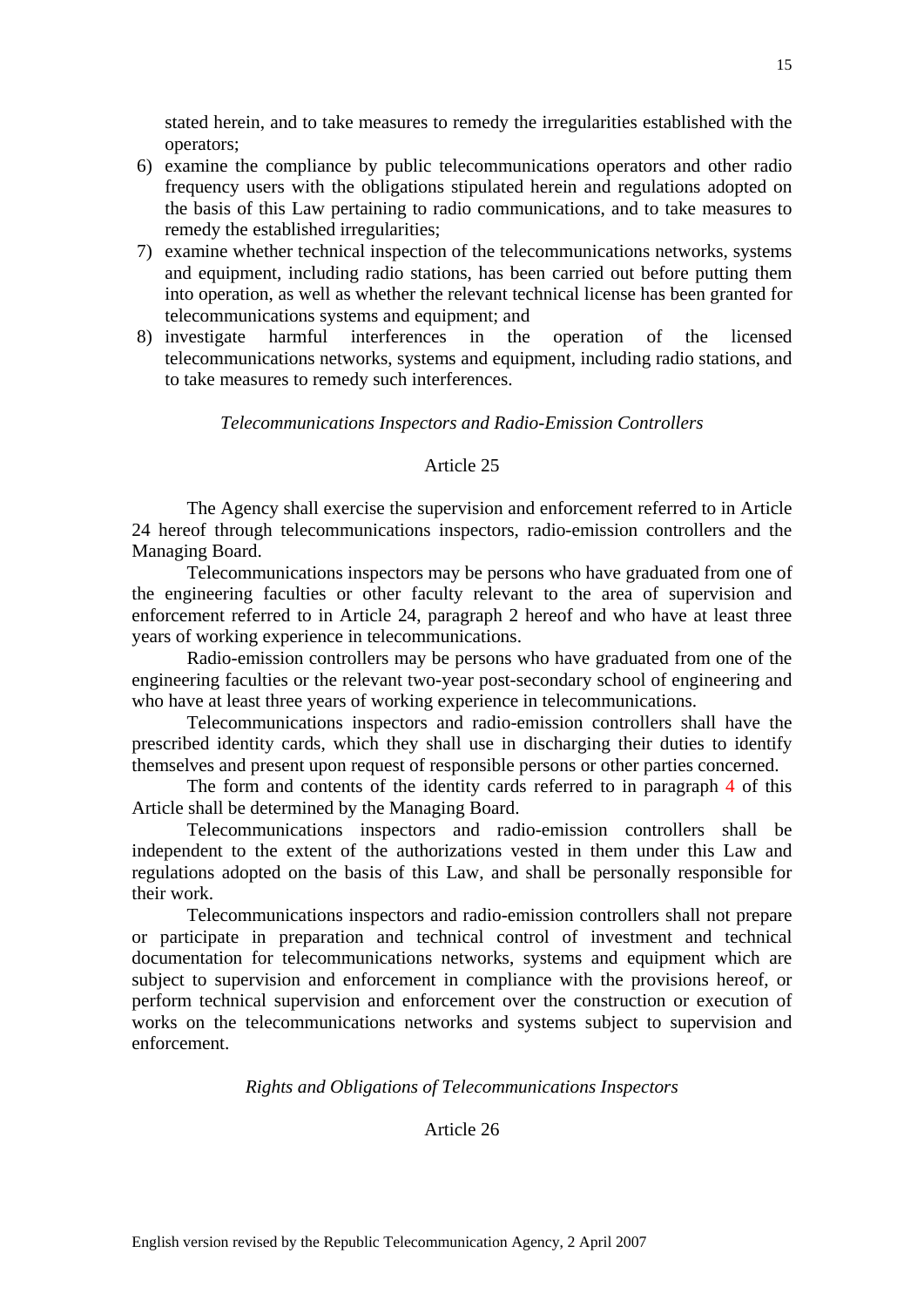In exercising supervision and enforcement referred to in Article 24 hereof, telecommunications inspectors shall have the right and obligation to:

- 1) examine licenses, technical and other documentation pertaining to telecommunications networks, systems or equipment, including radio stations, to facilities where they are located, and to telecommunications services, which are subject to supervision and enforcement;
- 2) examine the records which must be kept under this Law and regulations adopted on the basis of this Law, and the record-keeping methods;
- 3) examine telecommunications networks, systems or equipment, including radio stations, and facilities where they are located, and to inspect their operation;
- 4) examine the provision and use of public telecommunication services, their quality and the applicable tariffs if the special tariff regime applies to the public telecommunication service which is subject to supervision and enforcement;
- 5) carry out the prescribed measurements and tests on telecommunications networks, systems or equipment, including radio stations, or request from telecommunications operators and/or owners or occupants of the facilities where telecommunications networks, systems or equipment are located or where telecommunications equipment is manufactured to carry out the prescribed measurements and tests themselves;
- 6) take statements from responsible persons and other parties concerned regarding the object of the supervision.

Telecommunications inspectors are obliged to take the necessary measures aimed at preventing violation of the law and other regulations and to treat as confidential all the data and information obtained in the course of exercising supervision and enforcement.

 Telecommunications inspectors shall prepare a report with their findings from each examination and other actions taken in the course of exercising supervision and enforcement, and shall submit it to the Managing Board.

 If, in exercising supervision and enforcement, telecommunications inspectors establish that there are grounds for the sanctions stipulated herein to be imposed on the entity which was subject to supervision and enforcement, together with their report they shall submit a proposal of specific sanctions to be imposed, which shall be decided by the Managing Board.

# *Rights and Obligations of Radio-Emission Controllers*

# Article 27

 In exercising supervision and enforcement referred to in Article 24 hereof, using the prescribed measuring techniques and procedures, radio-emission controllers shall have the right and obligation to:

- 1. monitor permitted radio emissions;
- 2. detect harmful radio emissions and take measures for their termination; and
- 3. detect harmful interference caused by radio emissions and take measures for eliminating harmful interference between radio stations in the country and radio stations abroad, as well as between radio stations in the country.

 Radio-emission controllers shall prepare a report about each monitoring, detection, examination and measurement referred to in paragraph 1 of this Article, and shall submit it to the Managing Board.

 If, in discharging the duties referred to in paragraph 1 of this Article, radioemission controllers establish that there are grounds for the sanctions stipulated herein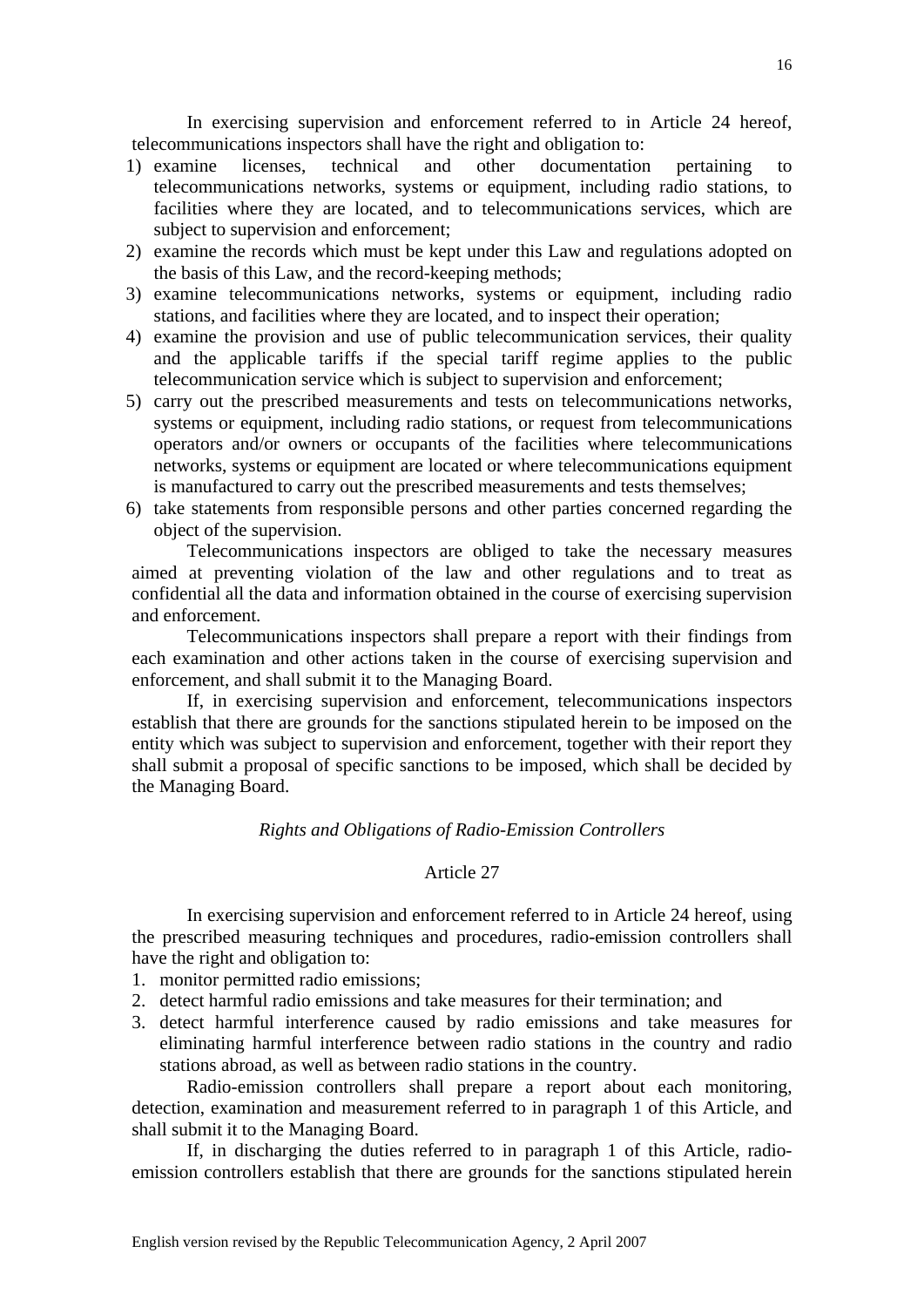to be imposed, together with their report they shall submit a proposal of specific sanctions to be imposed, which shall be decided by the Managing Board.

# *Supervision and enforcement Powers of the Managing Board*

#### Article 28

 In exercising supervision and enforcement referred to in Article 24 hereof, the Managing Board is authorized to:

- 1) consider the reports submitted by telecommunications inspectors and radio-emission controllers;
- 2) decide on the submitted proposals for the sanctions to be taken against the entities that were subject to supervision and enforcement.

The Managing Board may impose one of the following sanctions:

- 1) order that the established irregularities and illegality in the operation of the duly licensed telecommunications operator be remedied within the specified period;
- 2) order that the irregularities be remedied and harmonized with the prescribed norms and standards, within specified period of time, in case of telecommunication networks which do not require a license for construction and operation in compliance with this Law:
- 3) prohibit, without delay, for an indefinite period the operation of the telecommunications networks, systems or equipment, or provision of telecommunications services, for which licenses have not been granted in compliance with this Law, including unauthorized use of radio frequencies;
- 4) prohibit the operation of the telecommunications networks, systems or equipment, including radio stations, which have not been subject to technical inspection – until technical inspection has been completed;
- 5) prohibit the use, installation, manufacture, or trade in telecommunications systems and equipment which have not been granted a technical license in compliance with this Law – until such license has been granted;
- 6) order that the cause of harmful interferences be eliminated within a specified period;
- 7) prohibit the construction of facilities within the safety zone surrounding a radio station.

The sanctions referred to in paragraph 2 of this Article imposed by the Managing Board shall be in written form and the Managing Board shall submit such decision to the person they refer to together with the report on inspection or report on control of radio emission.

Administrative litigation against the decision of the Agency can be instituted in the court of competent jurisdiction.

Failure to act in compliance with the order from item 1), paragraph 2 of this Article shall represent the grounds for initiating the license revocation procedure.

The Managing Board may also initiate the license revocation procedure if a public telecommunications operator or a radio station license holder fails to perform technical inspection or obtain the relevant technical license after the sanction of prohibition referred to in items 4) and 5), paragraph 2 of this Article has been imposed.

If a telecommunications operator or other person fails to act in accordance with the imposed sanction, the Managing Board may order a telecommunications inspector, as a security measure, to seal the facility where the telecommunications equipment is located until such time as the sanction is withdrawn.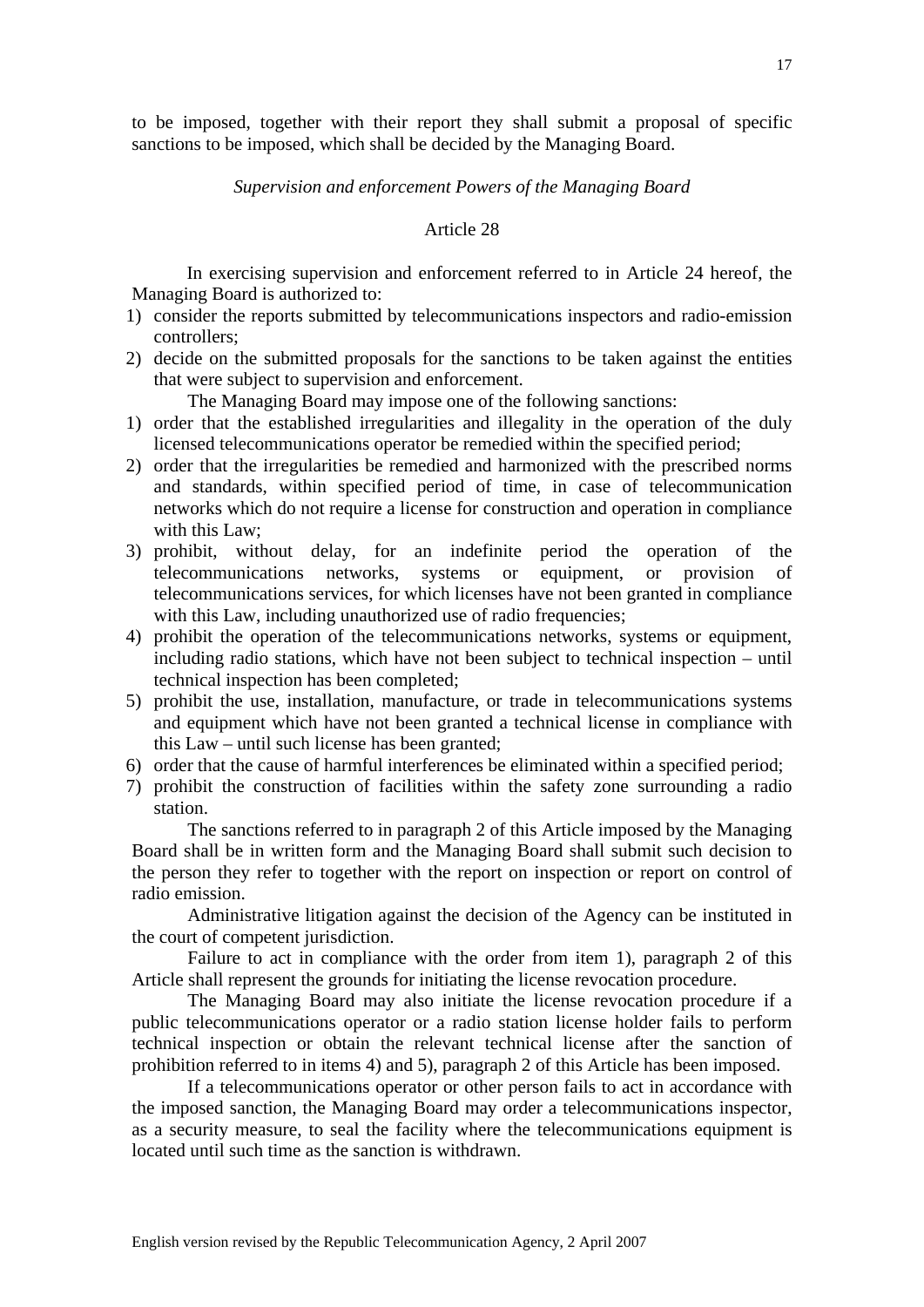If the Managing Board assesses that a criminal act, economic violation or offence has been committed by action or inaction of the person that was subject to supervision and enforcement, the Managing Board shall without delay submit to competent authority a criminal report or an economic violation report, or a request for the offence proceedings.

# *Supervision and Enforcement Notification and Access Right*

### Article 29

 Telecommunications inspectors shall notify the responsible persons in a company or other entity that is to be subject to inspection of their visit for the purpose of conducting inspection.

 Upon the receipt of the notification from paragraph 1 of this Article, telecommunications operators, radio station license holders, and/or owners or occupants of the facilities in which telecommunications networks, systems or equipment are located or in which telecommunications equipment is manufactured, are obliged to provide the telecommunications inspectors with access to such facilities, and provide them, without delay, with the requested information and documentation pertaining to the telecommunications networks, systems, facilities or equipment which are under inspection, and to enable the inspectors to complete necessary tests and measurements, or to complete such tests and measurements by themselves at their request.

 Radio station license holders are obliged to comply with the summons from telecommunications inspectors or radio-emission controllers for the purpose of special tests on their radio stations or measurements of radio emission to be performed in monitoring and measuring centers.

#### *Rules of Procedure*

# Article 30

 The provisions of the law regulating the general administrative procedure shall apply to the procedure of the supervision and enforcement referred to in Article 24 hereof.

### *Monitoring and Measuring Center*s

### Article 31

 For the purpose of performing specific supervision activities, and the control of radio emission in particular, the Agency may establish monitoring and measuring centers, as its organizational units outside its head office (regional units), in accordance with the Statutes.

 In addition to the supervision and enforcement activities stipulated herein, upon the request of telecommunications operators or other persons, monitoring and measuring centers may:

1) test radio stations in order to check their compliance with the conditions and requirements stipulated under this Law and the regulations adopted on the basis of this Law;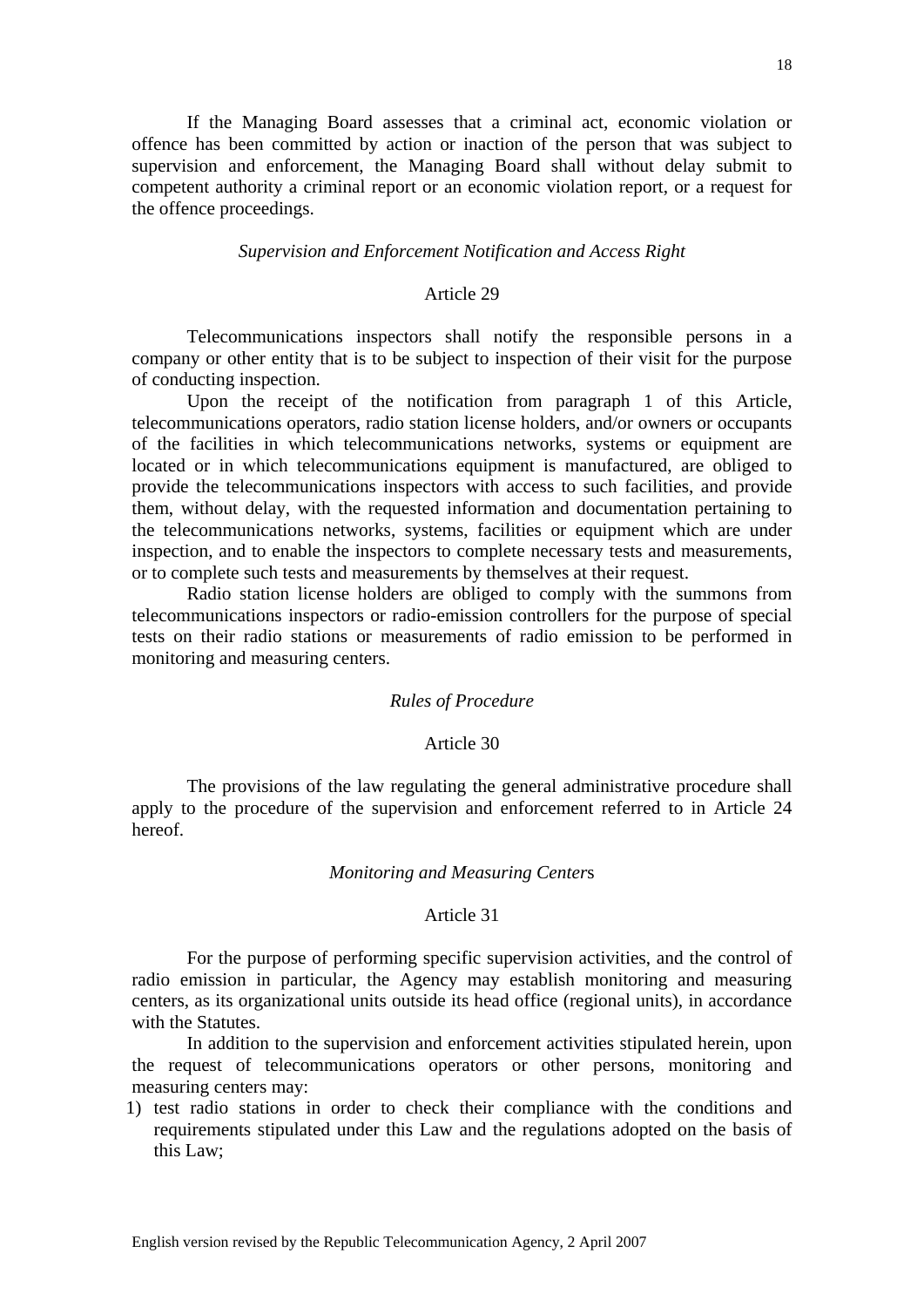- 2) test transmitters, receivers, antennas, and other equipment which are part of radio stations in order to examine the compliance of their technical characteristics with national and international norms and standards in the field of radio communications;
- 3) perform other tests and measurements in the field of radio communications for the purpose of planning and designing of new radio systems and radio networks, and selection of adequate radio frequencies for such systems and networks.

The fees for the tests and measurements referred to in items 1) and 2), paragraph 3 of this Article shall be payable in accordance with the price list adopted by the Agency.

# **III. LICENSES FOR PUBLIC TELECOMMUNICATIONS NETWORKS AND PUBLIC TELECOMMUNICATIONS SERVICES**

### *Licensing Principles*

### Article 32

 Any physical or legal person may construct, own or operate a public telecommunications network and/or provide public telecommunications service, if the Agency has previously granted him/her the relevant license, unless otherwise stipulated by this Law.

 Any legal or physical person who meets the terms and conditions stipulated in this Law and regulations adopted on the basis of this Law, including the by-laws of the Agency and the technical requirements and standards referred to in those regulations, shall be entitled to obtain a license under the same terms and conditions.

 The licensing procedure shall be transparent, and the relevant registers of the granted licenses shall be kept in accordance with this Law.

# *Types of Licenses*

# Article 33

 The Agency shall grant licenses for public telecommunications network and public telecommunications services, radio station licenses and technical licenses.

 The licenses for public telecommunications networks and public telecommunications services are an individual license and a general authorization.

 By obtaining a license from paragraph 2 of this Article, its holder acquires the right to perform a specific telecommunications activity.

 An individual license is a license granted by the Agency to a domestic or foreign physical or legal person whose intention is to build, own or operate a public telecommunications network, or to provide public telecommunications services in cases when, the operation of such networks or provision of telecommunications services is based on scarce resources (e.g. radio frequencies or numbering). The Agency shall determine the type of telecommunications services for which an individual license may be granted.

 An individual license shall be granted based on a completed public tender procedure.

 A general authorization is a license granted to any domestic or foreign physical or legal person whose intention is to operate a telecommunications network or provide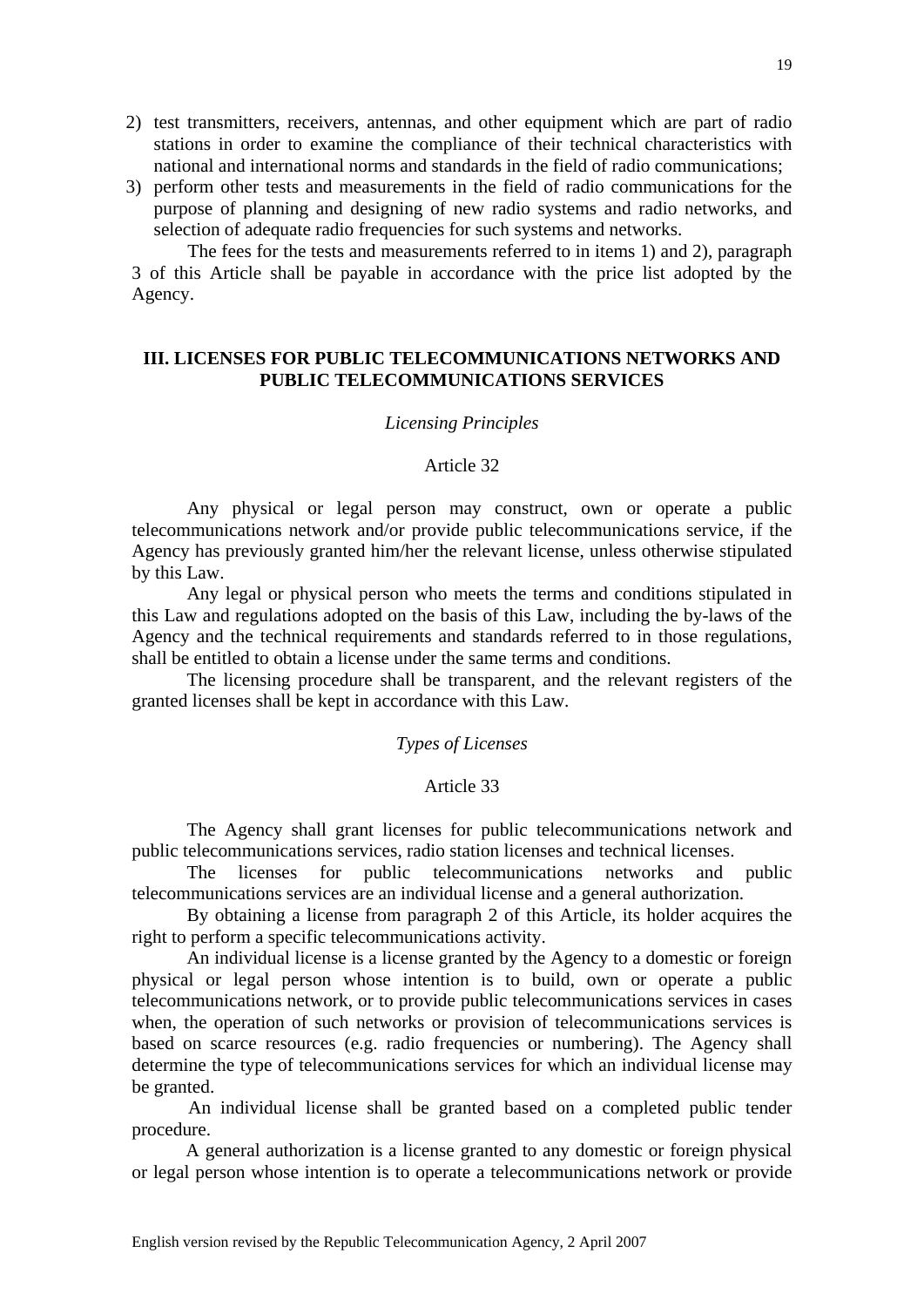telecommunications services under standard conditions, and which has fulfilled or has agreed to fulfill such standard conditions.

 Exceptionally, public telecommunications services which are under free regime as stipulated in the Agency's by-law may be provided without obtaining the licenses referred to in paragraph 2 of this Article.

 Construction, ownership, or operation of a private telecommunications network shall be permitted without the licenses referred to in paragraph 2 of this Article, unless:

- 1. such network requires the use of radio frequencies, or
- 2. such network is connected to a public telecommunications network over more than one termination point.

 The licenses referred to in paragraph 2 of this Article shall not be required for the construction and operation of special-purpose telecommunications networks (army, police and the like).

In accordance with this Law, the Agency shall also grant:

- radio station licenses, granting its holders the right to use radio stations and a specified radio frequency, and
- technical licenses (certificates), confirming the technical compliance of telecommunications networks, systems or equipment with the prescribed norms and standards, thereby allowing license holders to procure, install and/or put into operation such telecommunications networks, systems or equipment.

# *License Holder*

# Article 34

 One legal or physical person may hold or acquire only one license for one type of a public telecommunications network, that is, only one license for providing one type of a public telecommunications service, for which a license is required under this Law.

 The person referred to in paragraph 1 of this Article, who has been granted a license for a public telecommunications network or for the provision of a public telecommunications service may, without a special license, provide all public telecommunications services which are enabled by the telecommunications network for which the license has been granted, or which are included in the type of telecommunications services for which the license has been granted.

 If within a public telecommunications network or a public telecommunications services for which the general authorization for the exploitation or provision has been granted, it is possible to provide a public telecommunication service, which, in accordance with this Law and regulations adopted on the basis of this Law, requires an individual license, such telecommunications service can be provided only after the individual license is granted.

 If a person referred to in paragraph 1 of this Article holds or intends to hold more than one license for different public telecommunications networks, or for the provision of various public telecommunication services, such person shall have to perform each of those activities through a separate legal entity or through branches formed in accordance with the law regulating legal status of the companies (hereinafter: branch).

 A legal or physical person which performs activities other than telecommunications activities but which holds or intends to hold a license for a public telecommunications network and/or the provision of public telecommunications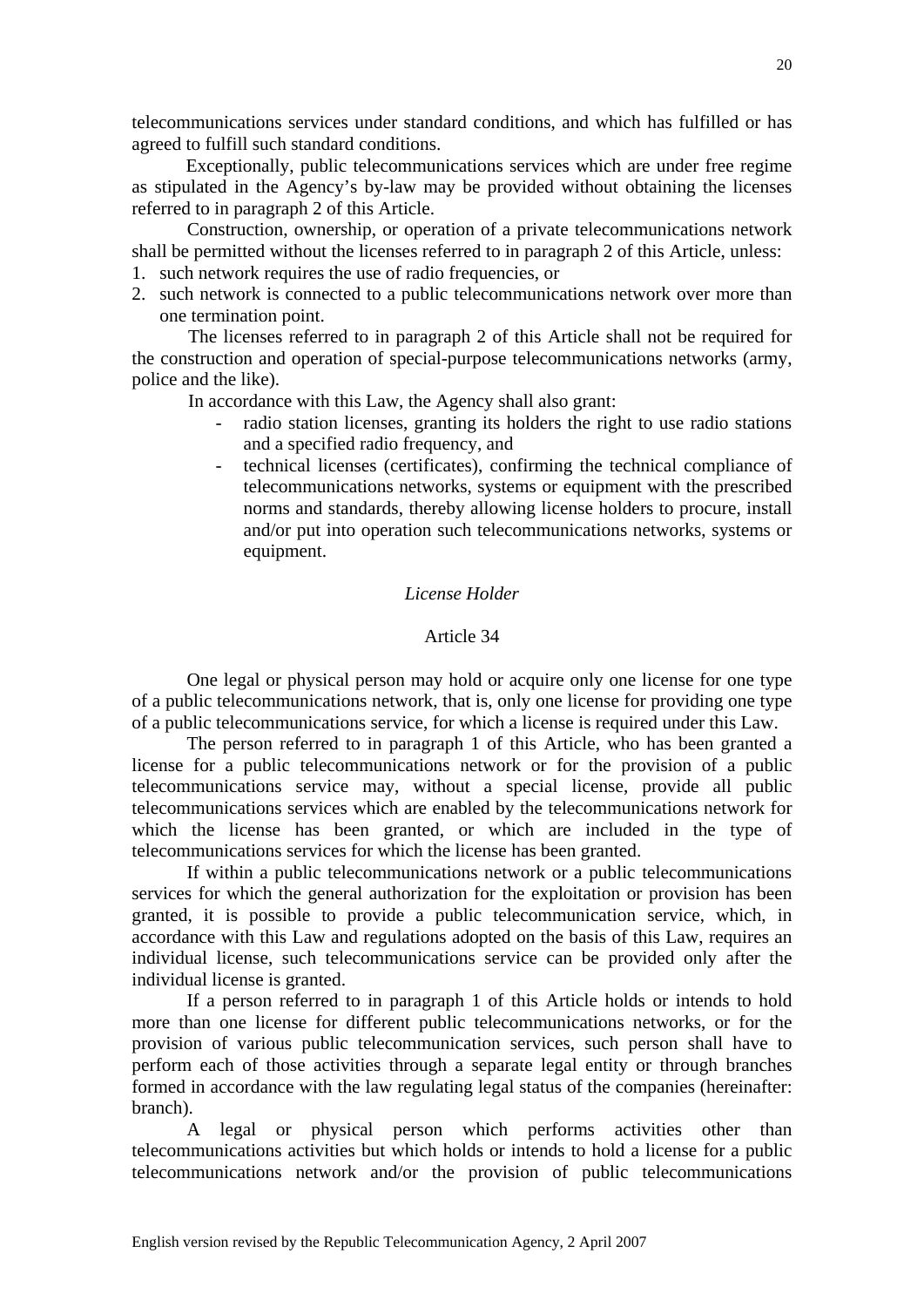services, is obliged to perform the telecommunications activity for which it holds or intends to hold a license through a separate legal entity.

# *General Rules on Licensing Procedures for Public Telecommunications Networks and Public Telecommunications Services*

# Article 35

 Any legal or physical person intending to perform a telecommunications activity shall apply for a license for a public telecommunications network and/or public telecommunications services with the Agency, in the manner stipulated herein for a specific type of license, unless this Law stipulates that a specific telecommunications activity may be performed without a granted license.

 Person referred to in Paragraph 1 of this Article shall submit, together with the application, appropriate evidence that it meets the conditions required for license granting and other data prescribed by the Agency rules.

#### *Individual License*

#### Article 36

The Agency shall grant individual licenses.

 An individual license shall be granted after a public tender procedure has been completed, and after the most eligible bidder has been chosen.

 An individual license may be granted only to a person who has applied for the license under the public tender rules, and who has met all conditions stipulated in this Law and the by-laws of the Agency.

 Under this Law, the Agency shall adopt a by-law specifically defining the licensing procedure.

 A one-time fee for obtaining the license and an annual fee, as well as the costs of issuance and/or renewal of the license shall be charged for the license.

 The minimum (initial) amount of the one-time fee referred to in paragraph 5 of this Article to be set by the Ministry in compliance with this Law shall be stated in the call for public tender. The final amount of the one-time fee shall be set in the public tender procedure and the proceeds shall be paid into the budget of the Republic.

 The annual fee referred to in paragraph 5 of this Article shall be stated in the license in the amount calculated by the Agency.

 An individual license holder may be required to provide a guarantee for payment of the one-time fee for obtaining the license.

 An individual license may not be transferred without the prior approval of the Agency, but the Agency may not refuse approval if the license holder has pledged its rights under the individual license to a bank or other financial institution in order to provide financing for the activities, which are the subject of the license, and if such transfer shall take place in the process of settling the liabilities towards the bank or other financial institution secured by the pledge.

 The duration period of the license, the mutual rights and obligations, and the terms and conditions under which the individual license has been granted for the public telecommunications network or services, and also the amount, time limit and manner for the payment of the fees shall be specified in the license.

An individual license may be granted for a period no longer than 20 years.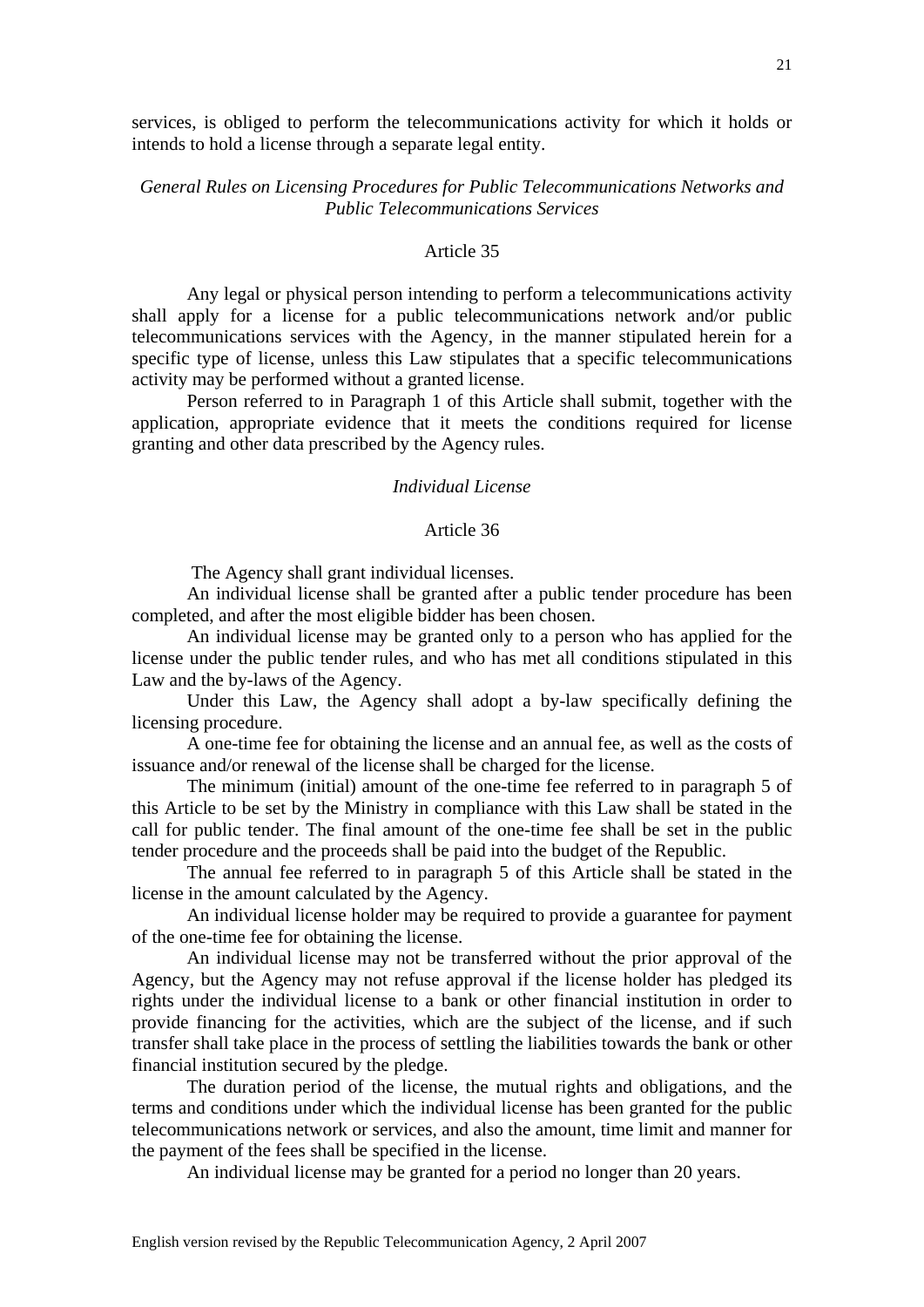The duration period referred to in paragraph 11 of this Article may be renewed at the request of the individual license holder, who must place a renewal request no later than 6 months before the expiration of the granted individual license.

### *Special Rules for Granting Individual Licenses*

# Article 37

In a public tender, the Agency shall have the responsibility to:

- 1. ensure that the public tender is accessible to all interested parties under equal conditions by publishing a public announcement;
- 2. create and publish non-discriminatory, objective and measurable decision-making criteria which are appropriate for the activities and services for which the individual license is granted;
- 3. determine which applicant has fulfilled all of the conditions stipulated in this Law and the by-laws of the Agency;
- 4. choose the best bidder on the basis of financial and technical criteria, experience and other criteria of relevance to the development of telecommunications in the Republic of Serbia, which shall be published in the announcement for the public tender;
- 5. choose the most eligible bidder not later than four (4) months from the expiration of the application period.
	- The announcement referred to in item 1, paragraph 1 shall include:
	- 1) subject of the license;
	- 2) period for application to the public tender, which shall not be shorter than 45 days from the publication of the announcement;
	- 3) criteria for participation in the public tender;
	- 4) manner of submission of bids (under a code or the full name of the bidder);
	- 5) information about the date, time and place of opening the submitted bids;
	- 6) name of the person who shall provide all information relevant to the public tender procedure.

 The announcement referred to in item 1, paragraph 1 of this Article shall be published in the "Official Gazette of the Republic of Serbia", as well as in at least one generally available international publication and at least one generally available domestic newspaper.

### *General Authorization*

# Article 38

 The Agency shall issue a general authorization to any person whose intention is to operate a public telecommunications network or provide public telecommunications services under this regime, provided that such person has met or agreed to meet all requirements prescribed for that network or service.

 The right to operate a telecommunications network or provide telecommunications services referred to in paragraph 1 of this Article is acquired upon registration by the Agency. The person referred to in paragraph 1 of this Article shall apply for registration with the Agency and shall undertake to meet all requirements concerning the specific type of network or services including those specified in the general authorization. The general authorization shall be deemed granted on the date of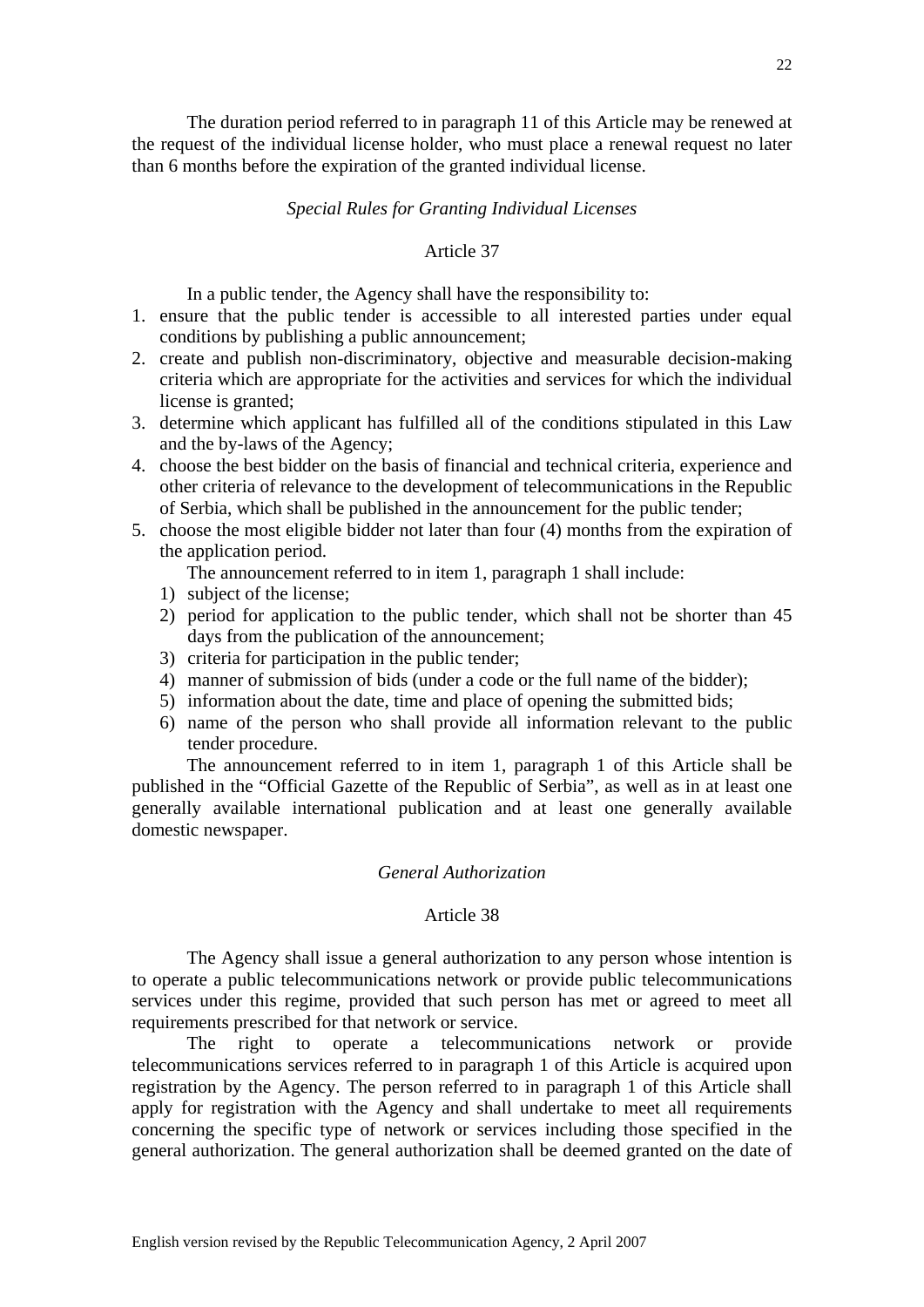its registration. The Agency shall register the applicant within 30 days from the date of receiving the application for registration.

 The Agency may not refuse to grant a general authorization or make an entry in the register if the person applying for registration has met or agreed to meet all requirements stipulated for the public telecommunications network or public telecommunications service that the person intends to operate or provide.

The stipulated requirements referred to in paragraph 3 of this Article represent the basic technical conditions which are necessary for exploitation of specific kind of public telecommunication network – for providing specific kind of public telecommunications service in a manner which ensures satisfying needs and protecting the interests of users. In some cases, the Agency can, when prescribing conditions, determine that the authorization for exploiting specific kind of public telecommunications network – for providing specific kind of public telecommunications service can be given for limited period of time, and to determine that period as well.

Conditions prescribed by the Agency for a specific kind of public telecommunications network – public telecommunications service have to be available in advance and published.

 The Agency shall define and publish the general authorization forms for each individual public telecommunications service, which shall also contain the requirements to be fulfilled by a telecommunications operator.

 A general authorization may not be transferred to a third party on any grounds, either permanently or temporarily, without the prior consent of the Agency.

 A fee shall be paid, upon registration, based upon the terms and conditions for each type of service unless it is stipulated that no fee shall be paid for a specific type of service.

 The Agency shall adopt a by-law specifying the public telecommunications networks or public telecommunications services whose operation or provision is subject to a general authorization, and shall in particular be issued for:

1. value added public telecommunications services;

- 2. closed user group services;
- 3. public data transmission services;
- 4. Internet services; and
- 5. cable distribution network services relating to the distribution of radio and television programs.

# *Contents of Individual License and General Authorization*

# Article 39

 The individual license shall contain at least the following information and terms and conditions:

- 1. type of service, coverage area and assigned radio frequencies if the service requires the use of frequencies;
- 2. specification of technical requirements for telecommunications network and equipment;
- 3. any requirements for quality and level of service;
- 4. information on the license holder and conditions for change of license holder;
- 5. individual license duration period;
- 6. amount of and payment terms for the individual license fees;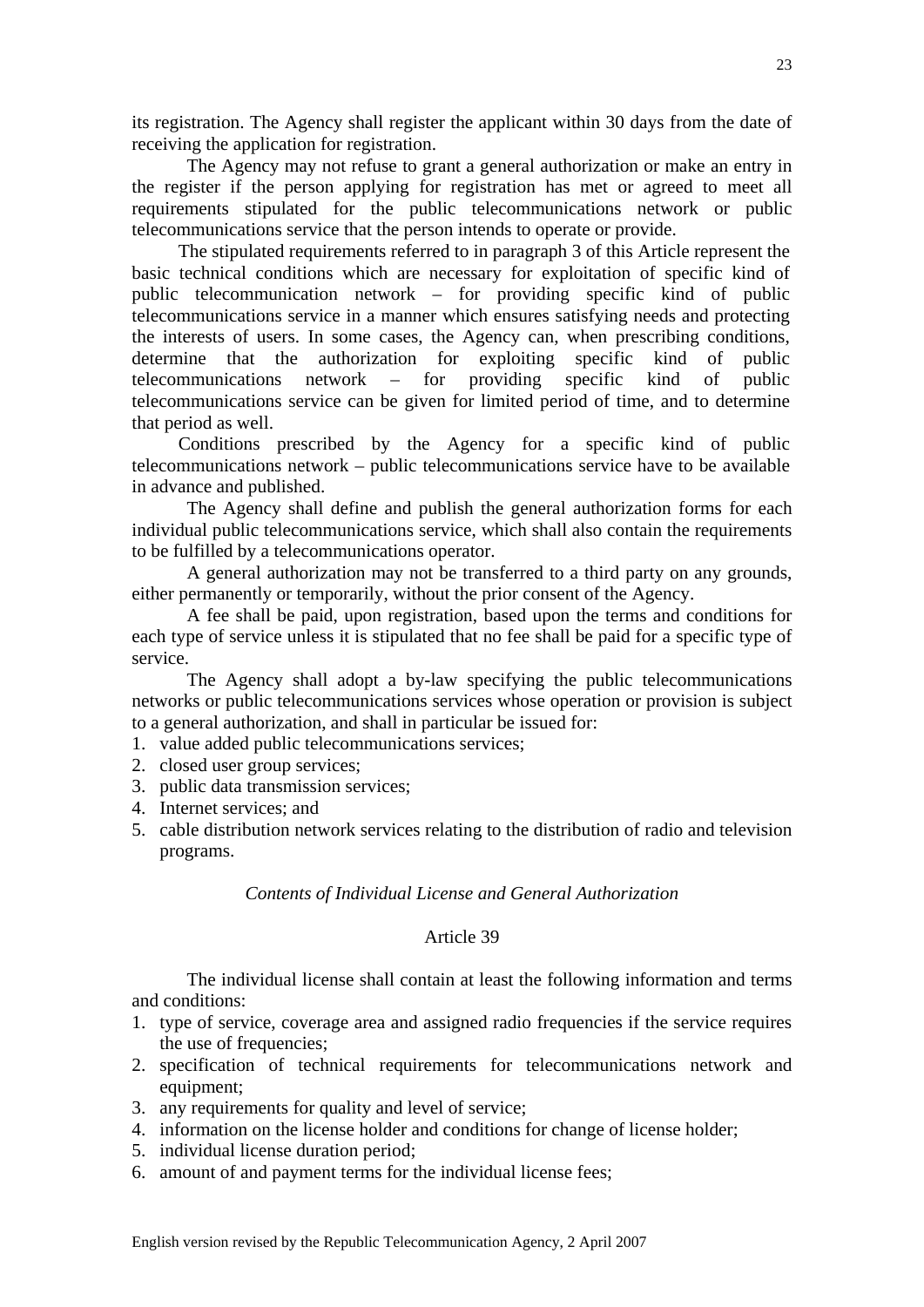- 7. obligation of the license holder to make public its tariffs and other conditions applicable to the users;
- 8. interconnection and special network access conditions that the license holder has to meet in order to provide open access to its network and services and interconnection with other networks;
- 9. obligations to develop and expand the network and services provided and the timetable of those activities, i.e. plan for network development and introduction of new services;
- 10. conditions or reasons for revocation of the individual license;
- 11. restrictions on individual license transfer;
- 12. monetary contributions, if any, for universal service funding;
- 13. requirements for filing, registration and publication of information;
- 14. availability of numbers in the numbering plan;
- 15. rules to protect the personal data and privacy specific to particular field of telecommunications;

16. conditions prohibiting anti-competitive activities and behavior for public telecommunications operators with significant market power;

17. rules to protect the users, specific to particular field of telecommunications; and

18. conditions for planning of land use and environmental requirements, including conditions for acquiring rights of access to public or private land and conditions for colocation and facility sharing.

 General authorization shall contain at least the information and the terms and conditions provided for under items 1, 2, 5, 7, 9, 12 and 15 of paragraph 1 of this Article.

# *Modifications of License for Public Telecommunications Networks and Public Telecommunications Services*

# Article 40

 The terms and conditions of the individual license may only be subject to modification by an agreement between the Agency and the license holder or by the Agency without the consent of the license holder in the following cases:

- 1. if it is in the public interest, such as state defense, national and public security and the like;
- 2. for the purpose of bringing the license into compliance with regulations, guidelines, directives or decisions of international organizations of which the state union of Serbia and Montenegro is a member, or with those which are enforced in the territory of the state union of Serbia and Montenegro by resolution of the relevant authority.

 General authorizations may be amended by an Agency decision based on the reasons stated under paragraph 1 of this Article, while in order to amend the authorizations for the reasons stated under item 2, paragraph 1 of this Article the Agency shall obtain opinions on the proposed modifications from all relevant general authorization holders.

 Adoption of the Agency decisions regarding modifications of a license shall be transparent, allowing the license holders to state their opinion about the reasons and scope or contents of the proposed modifications.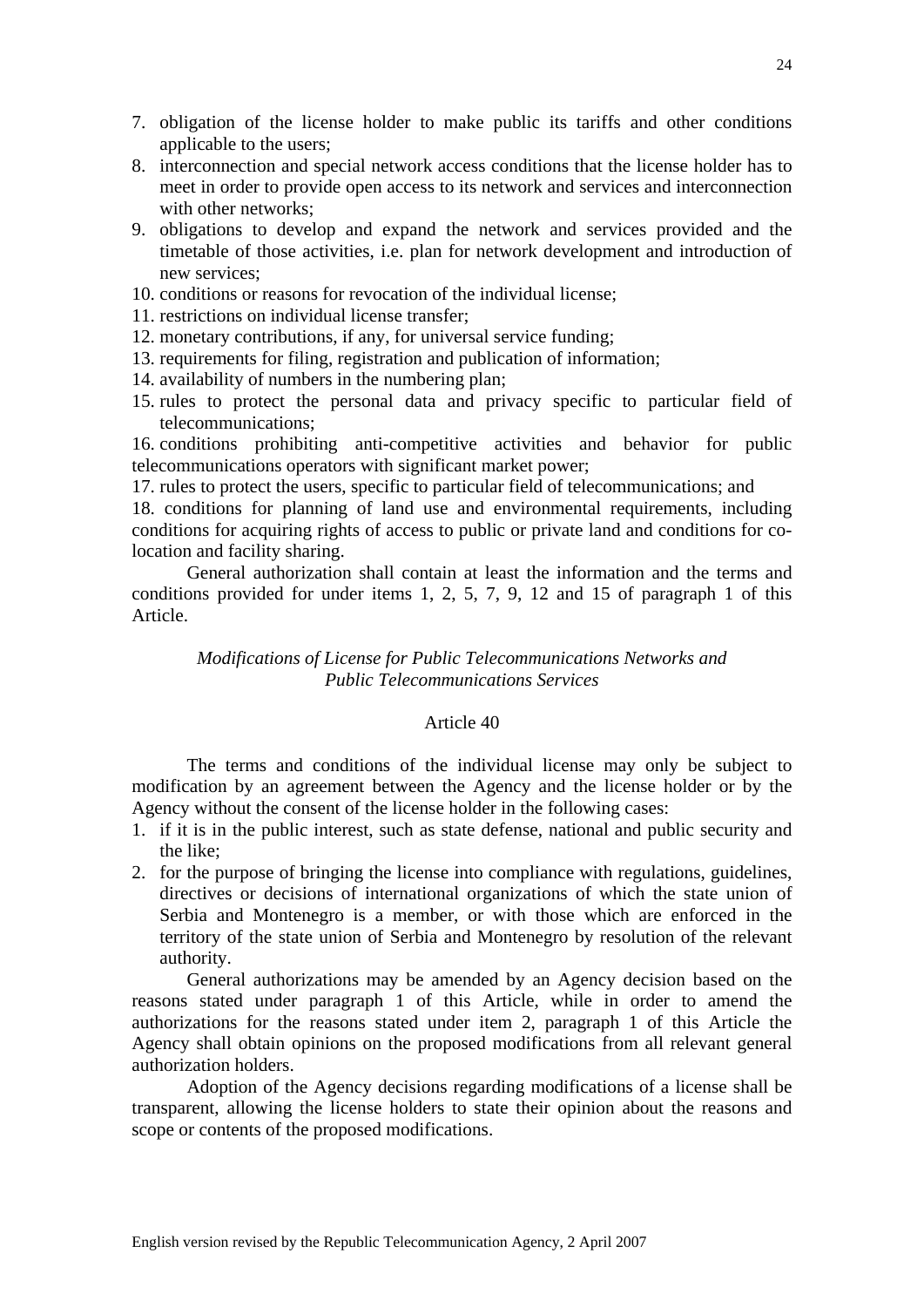In adopting its decision the Agency shall restrict the rights of a license holder to the minimum possible extent required to accomplish the goal or purpose of the restriction or modification.

 Modifications shall apply equally to all licenses or all license holders, unless there are special reasons for taking a different course of action such as, for instance, for the public telecommunications operators with exclusive rights or significant market power.

# *Revocation of License for Public Telecommunications Networks and Public Telecommunications Services*

### Article 41

 A license (individual license or general authorization) may be revoked for the following reasons:

- 1. repeated or serious violations of the license terms and conditions, or the terms and conditions under this Law;
- 2. failure to pay a license fee within 30 days from the date of issuing the license, or within 30 days from the payment due date; and
- 3. bankruptcy, involuntary liquidation or long periods of insolvency of the license holder.

 Before deciding to revoke a license, the Agency shall submit prior written notice to the license holder of the violations of the conditions stipulated under the license or under the law, or about other violations, and order the license holder, if it is possible and justified in view of the nature of such violations, to remedy the violations within a reasonable time. If the license holder fails to comply fully with the Agency order, the license shall be revoked under a written decision provided to the license holder.

 The conditions and procedure for revoking licenses shall to be specifically defined in the Agency by-law.

*Suspension of Rights and Obligations from the License* 

# Article 42

 Following the decision of the Agency, the rights and obligations stated in the license may be suspended in the following cases:

- 1. war or state of emergency;
- 2. events of Force Majeure which seriously affect the ability of a license holder to fulfill its obligations under the license or this Law.

 The suspension of rights shall not be longer than the duration of the circumstances that caused the suspension.

 During the suspension the license holder cannot use his/her rights from the license, nor has any obligation to pay the fees referred to in the license. The validity period of the license will be extended for the suspension period.

 The Agency may also adopt the decision referred to in paragraph 1 of this Article in the cases for which revocation of the license is stipulated, if a license holder furnishes satisfactory evidence that during the period in which the rights and obligations from the license are suspended the violations that are the cause of the suspension shall be remedied.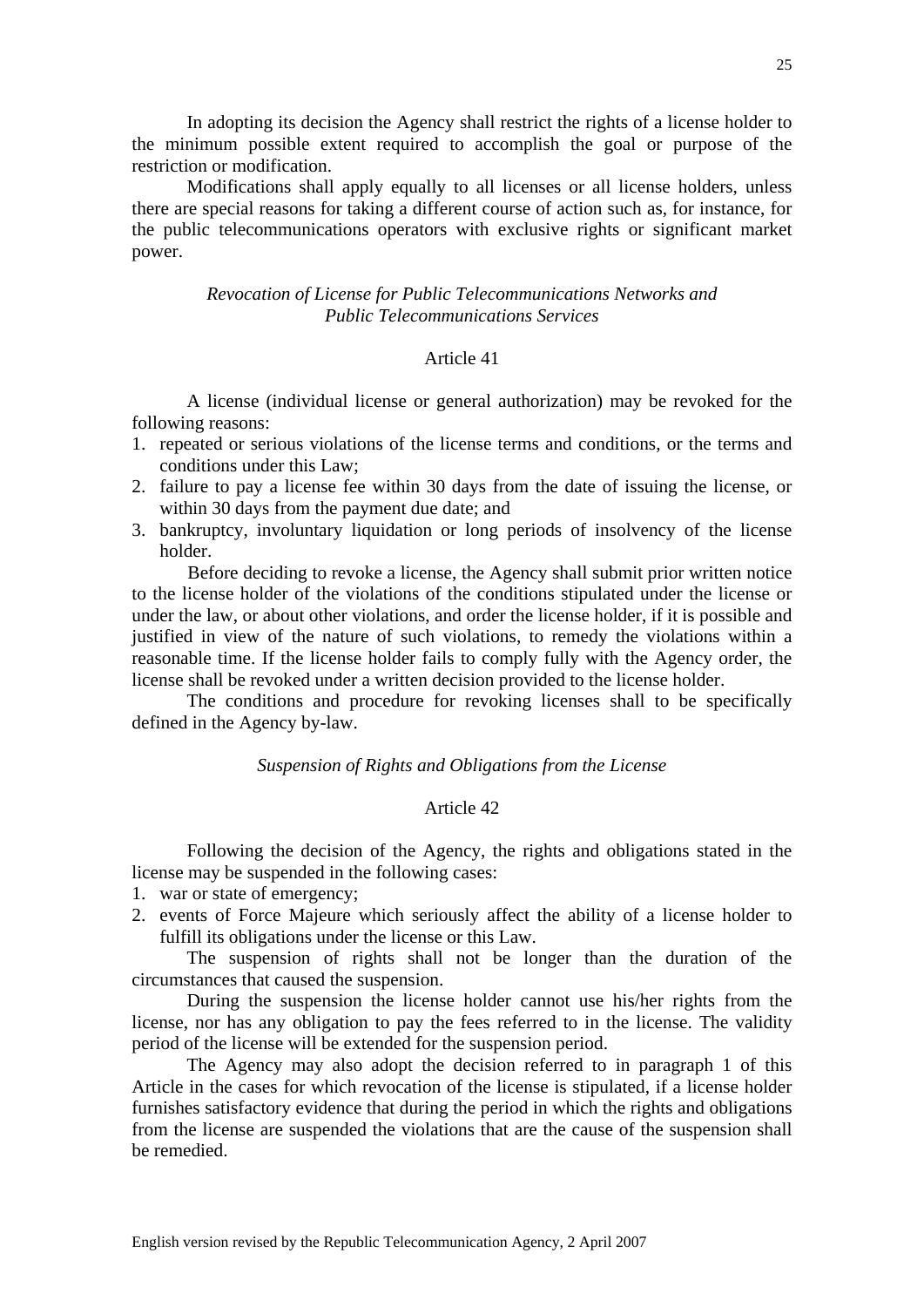The suspension referred to in paragraph 4 of this Article is terminated when the Agency has established that the license holder has remedied the violations that caused the suspension.

 If the license holder has not remedied the violations within the suspension period, the Agency institutes proceedings for seizing the license.

 During the suspension period determined for reasons referred to in paragraph 4 of this Article, the license holder cannot exercise only the rights stipulated in the license.

# **IV - TARIFFS, INTERCONNECTION, UNIVERSAL SERVICE AND LEASED LINES**

# *1. Tariffs*

### *Conditions for Introduction of Special Tariff Regime*

### Article 43

 The Agency may establish a special tariff regime for public telecommunications operators in the following cases:

- 1. if there is only one public telecommunications operator for a particular telecommunications service or if a public telecommunications operator has significant market power in the telecommunications service market; or
- 2. if a public telecommunications operator cross-subsidizes or co-finances another telecommunications network or service of its own using revenues generated from the operation of the telecommunications network or provision of telecommunications service where it has a monopoly or significant market power.

 The Agency may adopt a by-law establishing the cases in which the public telecommunications operator providing a particular type of public telecommunications service is deemed to have significant market power. In establishing the above, the Agency shall start from the prescribed percentage and may increase or decrease it by up to a maximum of 25%.

# *Tariff-Setting Criteria*

### Article 44

 The Agency shall set the tariffs referred to in Article 43 hereof, based on the following criteria:

- 1. tariffs shall be set so as to allow license holders to recover their reasonable costs for providing efficient service and to make profit that will be sufficient to allow for investments in considerable improvements of services and for new investments;
- 2. tariffs shall be set so as to stimulate efficiency and increase in revenues by improving the organization and other elements of business and/or as a result of decreased costs of providing service, provided that a license holder has fulfilled all requirements under the license or under the relevant contract with regard to the provision and quality of service;
- 3. tariffs must not be discriminatory or unduly preferential to any class or potential class of users, irrespective of the costs of providing services to that class of users;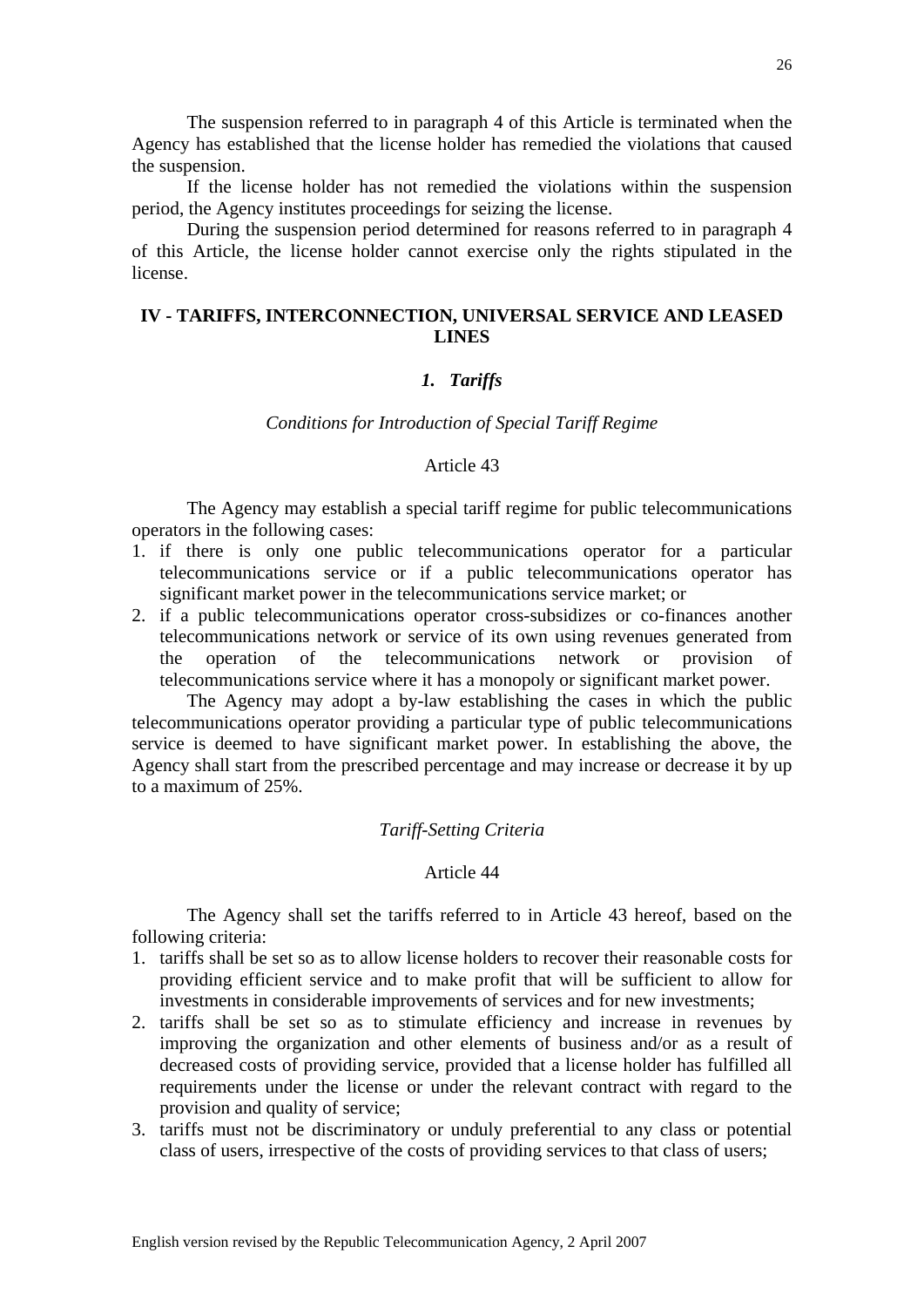4. tariffs for universal service must be sufficiently unbundled so as to not require the user to pay for additional services or special facilities other than the connection to the public fixed telecommunications network and public voice service unless the user has chosen such additional services.

 In establishing the special tariff regime, the Agency must take into account the recommendations and directives of the international organizations in which the Federal Republic of Yugoslavia is a member or in respect of which an official intent of acquiring membership has been declared.

 In establishing the special tariff regime, the Agency shall obtain the opinion of the public telecommunications operator to which such tariff regime shall apply.

# *Free Tariff Regime*

# Article 45

 If the Agency does not adopt a decision stating that conditions for the introduction of a special tariff regime exist, or, in other words, if the conditions of free competition between public telecommunications operators exist in the market of public telecommunications services, the telecommunications operators are free to set the tariffs for such services.

### *2. Interconnection*

### *Obligation to Provide Interconnection*

### Article 46

 All public telecommunications operators are entitled to interconnect with other public telecommunications networks.

 At the request of an interested public telecommunications operator, the other telecommunications operator shall have to, in accordance with this Law, make such interconnection possible for the purpose of providing public telecommunications services over both networks.

# *Interconnection Terms and Conditions*

### Article 47

 Public telecommunications operators shall define the terms and conditions of interconnection of their telecommunications networks in an interconnection agreement. Such contracts shall specifically define all financial and technical conditions for interconnection on the basis of the general terms and conditions set forth by the Agency.

 If a public telecommunications operator refuses the interconnection request of another telecommunications operator or, if two public telecommunications operators fail to reach an agreement on interconnection within three months from making the initial request, either telecommunications operator may request that the Agency adopt a decision that will serve as substitute for the contract.

 The Agency shall make the decision referred to in paragraph 2 of this Article within 60 days from the date when the request was submitted. The decision shall be final and binding upon both parties.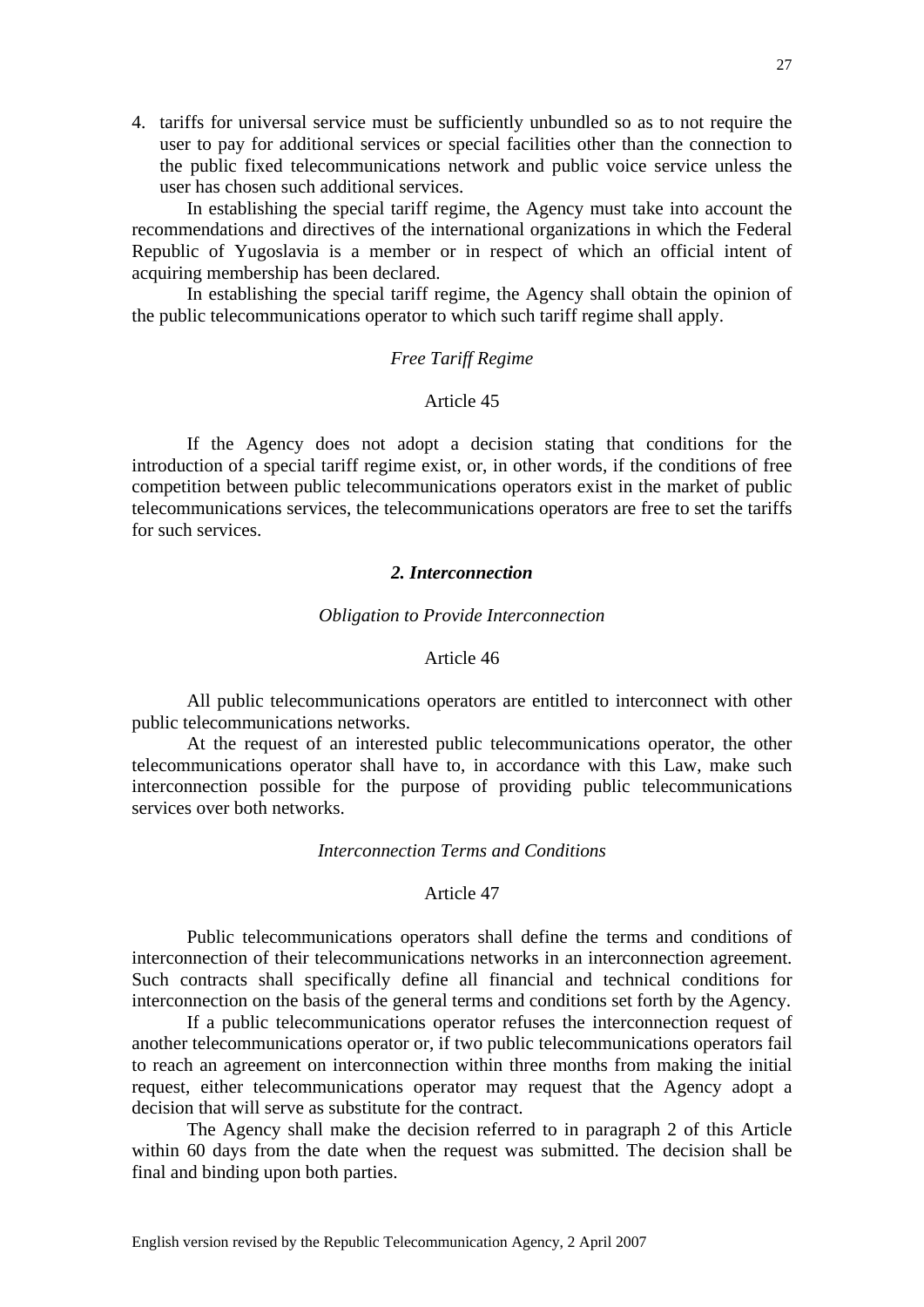If a concluded interconnection agreement is not in accordance with this Law or the regulations adopted on the basis of this Law or with the general terms and conditions for interconnection set forth by the Agency, the Agency may request that the contract be brought into compliance with this Law, the regulations or general terms and conditions and, if the parties have failed to do so within a reasonable period, the Agency may adopt a decision ordering them to bring it into compliance.

 Concluded interconnection agreements shall be, without exception, submitted to the Agency for registration and the information contained therein shall be transparent and available to the public, except for the information which is treated as confidential.

# *Special Interconnection Terms and Conditions*

# Article 48

 If a request for interconnection has been addressed to a public telecommunications operator with significant market power, the interconnection fees and other to such telecommunications operator must be based on its interconnection costs, i.e. must reflect the costs of providing interconnection plus a reasonable profit.

 The Agency may limit the amount charged by such telecommunications operator for interconnection.

 A public telecommunications operator with significant market power shall make available to the public information regarding the terms and conditions of interconnection including technical specifications, network characteristics and costs.

 A public telecommunications operator with significant market power shall conclude interconnection agreements with all other operators under equal and nondiscriminatory conditions, and shall keep separate accounts of revenues from each of those operators so as to prevent preferential payment terms for interconnection to certain operators.

# *3. Universal Service*

### *Scope and Contents of Universal Service*

#### Article 49

 At the proposal of the Agency and taking into account the present level of telecommunications development in the Republic of Serbia, the Ministry shall designate the initial group of basic services, which shall be, in terms of this Law, defined as universal service. The initial scope of universal service must include the following:

- 1. access to a public fixed telephone service, including the service of data transmission using voice telephony which enables quality access to the Internet;
- 2. special measures to ensure equivalent access to the public voice service for the disabled and socially disadvantaged users;
- 3. free access to emergency services;
- 4. public pay phone service; and
- 5. access to telephone operator and directory services.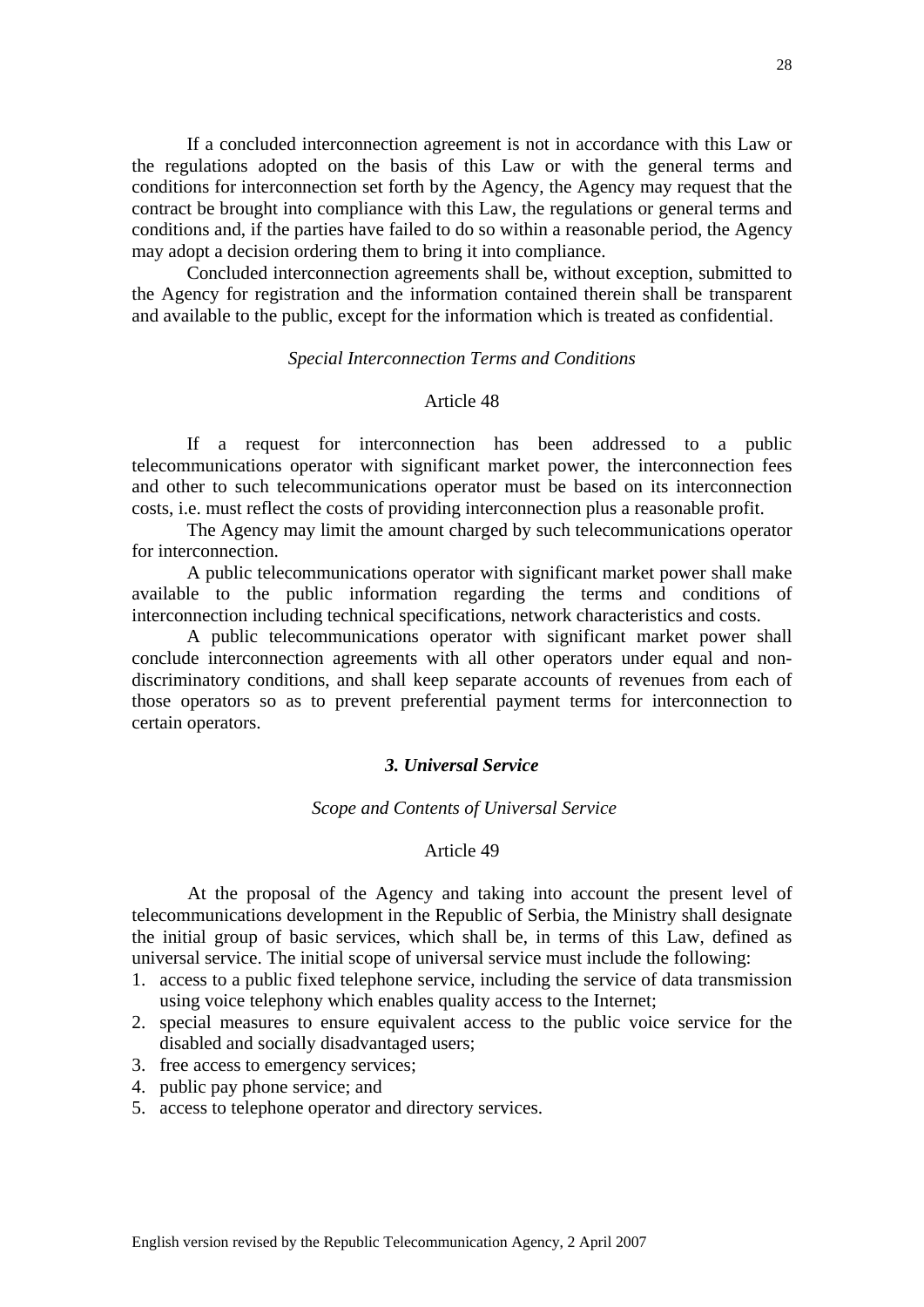# *Rights and Obligations of Public Telecommunications Network Operators Related to Universal Service*

# Article 50

 The Agency shall designate the telecommunications operator of a public telecommunications network that shall be responsible for the provision of universal services.

 The public telecommunications network operator from paragraph 1 of this Article shall have the right to be compensated for universal service costs after it has fulfilled the obligations stipulated under Article 49 hereof, and the Agency shall, at the telecommunications operator's request, confirm the fulfillment of such obligations.

 The funds for compensation of costs referred to in paragraph 2 of this Article shall be provided in the fund for compensation of universal service costs, which shall be a special account of the Agency for payment of the funds intended for compensation of universal service costs, which shall be decided by Agency.

 This fund shall be financed from the periodical payments from other public telecommunications operators. The Agency shall specify the amount and the timing of such payments for each telecommunications operator in proportion to its telecommunication market share.

 The terms and conditions for exercising the right referred to in paragraph 2 of this Article shall be established under the rules adopted by the Agency.

 The public telecommunications network operator from paragraph 1 of this Article shall provide to the Agency at six-month intervals a report on the costs of universal service provision, and, at least once a year, a report relative on new connections to the public telecommunications network.

# *Universal Service Improvement*

# Article 51

 The Agency shall monitor the progress of universal service realization and, upon finding that the previously prescribed requirements have been fulfilled, the Agency shall submit a proposal to the Ministry to adopt a decision on universal service improvement.

The decision on universal service improvement shall contain:

- 1. identification and description of the services to be provided as universal services, provided that all founded requests for access to the public fixed telecommunications network at a fixed locations have been met;
- 2. method of selection of a public telecommunications operator which will provide such services, with an obligation for the Agency to make the selection public;
- 3. method of determining maximum rates of services included in the universal service on the basis of a cost-based principle, with an obligation for the public fixed telecommunications operator to make the services affordable and the prices averaged over all of the regions;
- 4. mechanism of compensating public telecommunications operators for the costs of providing universal service;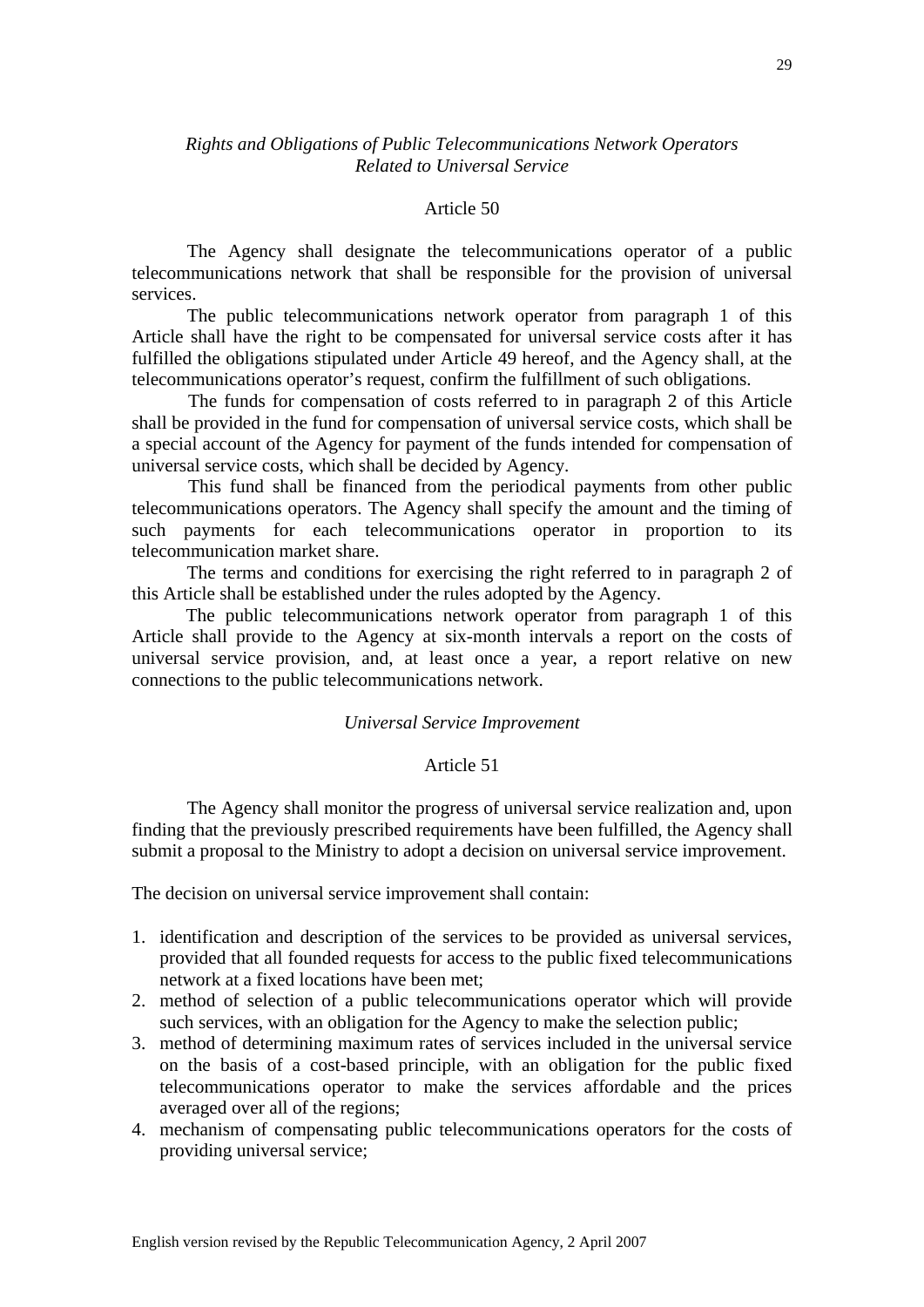- 5. description of the information which public telecommunications operators have to submit to the Agency for the calculation of costs of providing the services included the universal service, using a cost-accounting system which is in accordance with international standards;
- 6. requirement for public telecommunications operators providing universal service to have their annual statements of account audited in accordance with recognized international accounting standards;
- 7. obligation for the public fixed telecommunications operator to publish reports on the new connections over which universal services are provided, at least once a year or more often if necessary;

8. other conditions related to the provision of universal services.

 The obligations of public telecommunications operators relating to universal service may be stipulated in their licenses.

# *4. Leased Lines*

# *Rights and Obligations of Public Fixed Telecommunications Network Operator with Significant Market Power Related to Leased Lines*

### Article 52

 A public fixed telecommunications network operator with significant market power is under an obligation to provide leased lines to other public telecommunications operators at their request.

 The public fixed telecommunications network operator from paragraph 1 of this Article is under an obligation to conclude a contract on leased lines at the request of other public telecommunications operators, if such lines are available, within a reasonable time period and under reasonable terms and conditions, which shall be costbased and equal for all persons leasing the same type of lines.

 If there is capacity available and the public fixed telecommunications network operator from paragraph 1 of this Article refuses to conclude a contract or offers discriminatory conditions, the public telecommunications operator submitting the request has the right to address the issue to the Agency, which shall make a decision that will serve as substitute for the contract.

### *Other Public Telecommunications Operators*

### Article 53

 Public telecommunications operators, which are not covered by Article 52 hereof, shall allow access to their networks and services via leased lines under generally known terms and conditions and without discrimination against certain telecommunications operators.

 The terms and conditions for the provision and use of such leased lines, as well as their technical characteristics and tariffs, must be transparent and publicly available to all prospective lessees.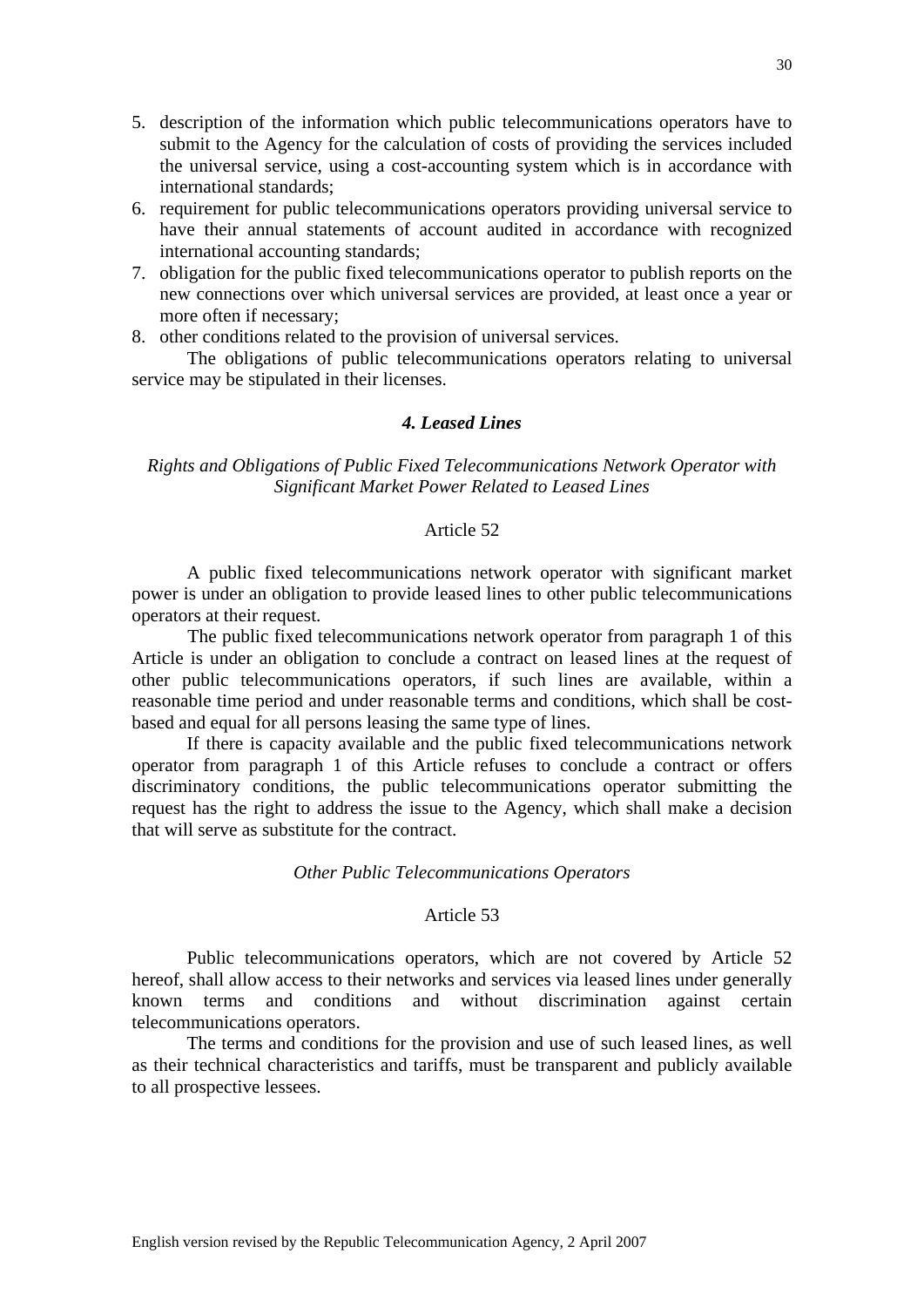### *5. Other Obligations of Public Telecommunications Operators*

#### *Privacy and Security of Information*

### Article 54

 Public telecommunications operators shall take all the relevant technical and organizational measures so as to ensure confidentiality and security of its services and shall not be permitted to disclose information about contents, terms and conditions of message transmission beyond the minimum level necessary for offering the service on the market or in cases stipulated under the law.

 Public telecommunications operators may keep and process the traffic data, which refer to individual customers and which are processed for the purpose of establishing connections, only to the extent necessary for customer billing purposes.

 Public telecommunications operators may provide the data referred to in paragraph 2 of this Article only to the sender and the recipient of messages at their request.

 Public telecommunications operators may keep the data referred to in paragraph 2 of this Article not longer than the period in which the claims may be contested or collected from the customers.

 Public telecommunications operators shall enable the authorized government authorities to access and analyze the data referred to in paragraph 2 of this Article in accordance with the law.

# Article 55

 Any activity or use of equipment threatening or interfering with the privacy and confidentiality of messages transmitted via telecommunications networks shall be prohibited, except in the case a consent has been obtained from customers or in case these activities are performed in compliance with the law or a court order issued in accordance with the law.

 Public telecommunications operators shall provide, as a part of their system and at their own expense, subsystems, devices, equipment and installations for electronic surveillance empowered by relevant telecommunications law.

 The Agency in cooperation with telecommunications operators and government authorities responsible for electronic surveillance shall define the technical requirements for the subsystems, devices, equipment and installations referred to in paragraph 2 of this Article.

Telecommunications network, system or equipment may be put into operation only after the telecommunications operator has fulfilled or undertaken to fulfill the requested technical requirements referred to in paragraph 3 within a certain period of time.

If telecommunications network, system or equipment is already in operation, the telecommunication operator must provide the subsystems, devices, equipment and installations referred to in paragraph 2 of this Article within six months after an authorized government authority has requested the fulfillment of the requirements.

The costs of telecommunications traffic shall be borne by the telecommunication operator.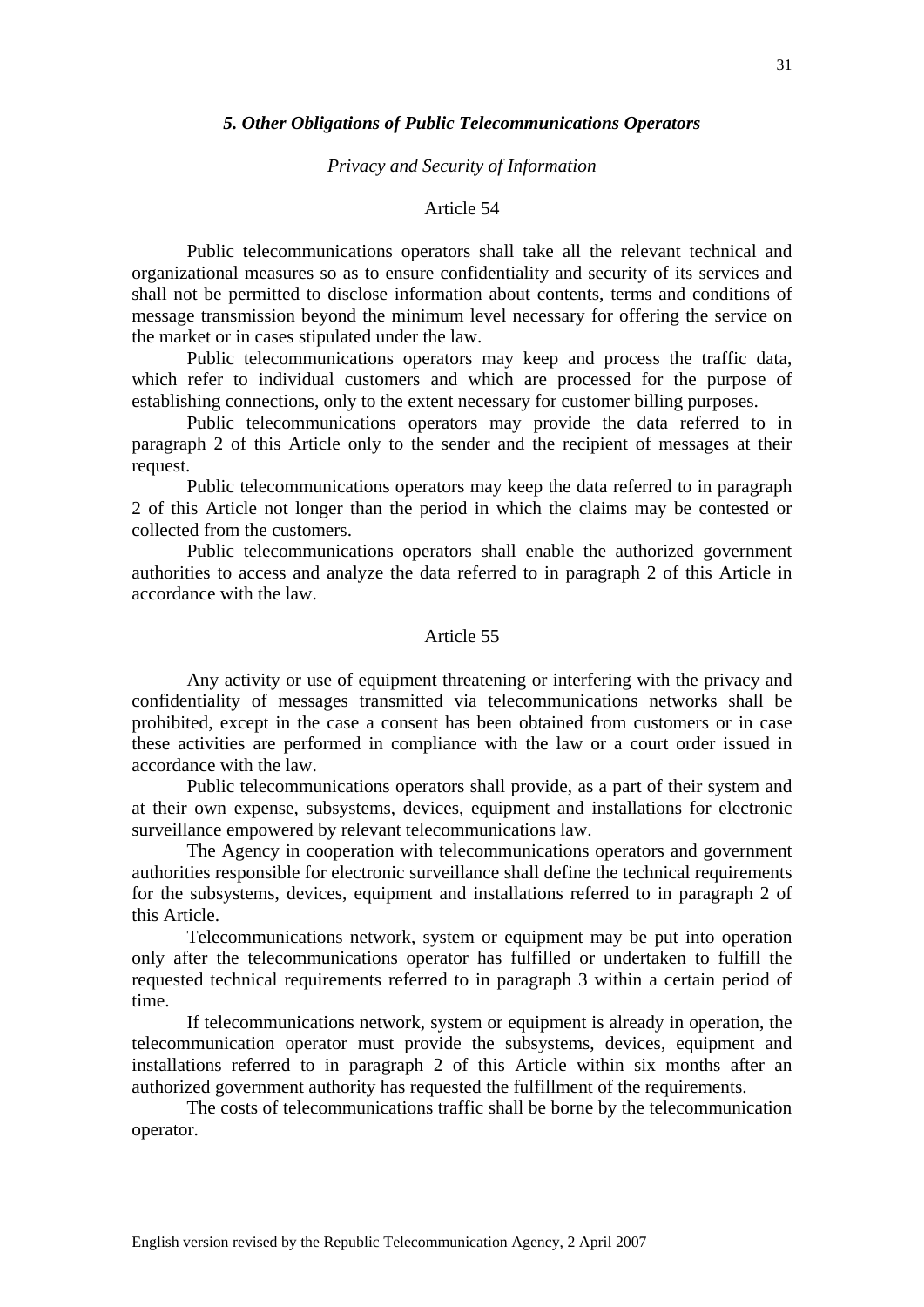# *Obligation to Keep Records*

### Article 56

Public telecommunications operators shall, in electronic form and in books, keep records of the service quality level, customers, tariffs, revenues and expenditures, interconnection, and other specific data, in the form and in the manner which must be compatible with the software programs and systems used by the Agency.

 The Agency may adopt a by-law prescribing the form and the manner of keeping the records referred to in paragraph 1 of this Article.

 In particular, public telecommunications operators performing their activities through branches and not through separate legal persons (subsidiary and/or affiliated companies) shall keep cost accounts and other records for each branch, in the manner prescribed by the Agency in order to ensure the exercise of the Agency's responsibilities as stipulated in this Law.

 In cases stipulated in this Law or at the request of the Agency, public telecommunications operators is obliged to submit information from the records referred to in paragraphs 1 and 3 of this Article to the Agency.

*Obligation to Submit and Publish Annual Financial Reports and Accounts* 

# Article 57

Public telecommunications operators are obliged to submit to the Agency their annual financial reports and accounts within three months from the end of the fiscal year. The annual financial reports and accounts shall be audited to independent external auditors in accordance with applicable regulations and standards, as well as with international accounting standards.

Public telecommunications operators are obliged to publish the annual financial statement and accounts referred to in paragraph 1 of this Article in way set by their own bylaws.

# **V RADIO COMMUNICATIONS**

### *Special Responsibilities of the Agency Related to Radio Communications*

#### Article 58

In addition to the responsibilities set forth in the Article 9 hereof, the Agency has the following responsibilities related to radio communications:

1. to manage radio frequency spectrum in the Republic;

- 2. to issue radio station licenses;
- 3. to conduct technical inspections of radio stations;
- 4. to keep radio communications records;
- 5. to cooperate, independently or through the competent authorities, with the international organizations and foreign administrations in charge of radio frequency spectrum management.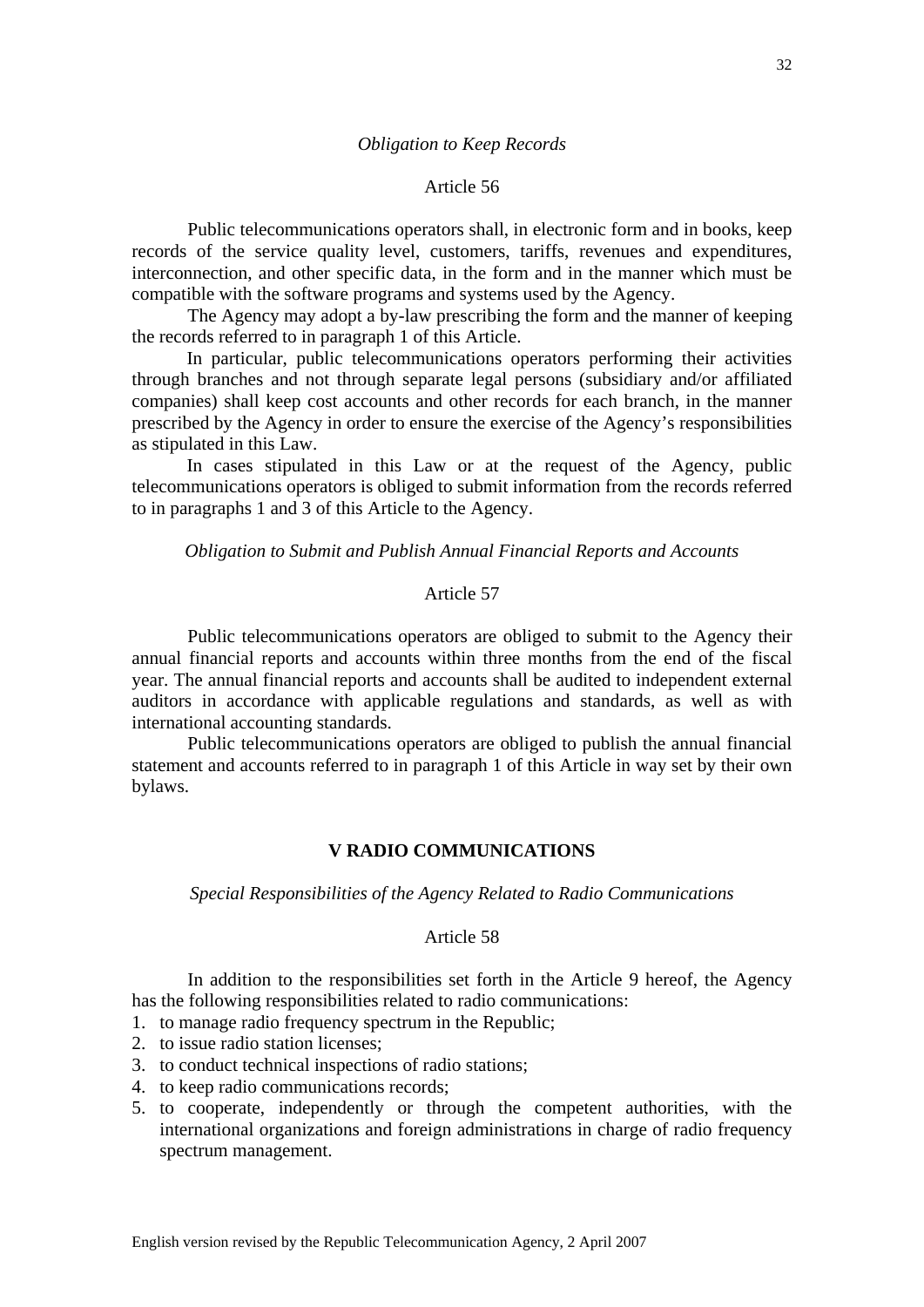# Article 59

*Principles of Radio Frequency Spectrum Management* 

The management of the radio frequency spectrum requires in particular:

- 1. rational and economical use of the radio frequency spectrum as provided in the Radio Frequency Bands Allocation Plan and Radio Frequency Assignment Plans;
- 2. harmonization of the use of the radio frequency spectrum with international agreements which are binding on the Republic of Serbia and with international recommendations;
- 3. coordination of the use of radio frequencies assignment;
- 4. notification of radio frequencies assignment;
- 5. monitoring of the radio frequency spectrum;
- 6. identification of harmful interference, and undertaking measures for their elimination;
- 7. protection of national security and defense interests.

# *Co-ordination of the Use of Radio Frequencies*

# Article 60

 Before assignment, the radio frequencies allocated for use in certain border zones shall be coordinated with the neighboring countries with which special agreements on co-ordination of the use of radio frequencies have been concluded, for the purpose of undisturbed use of radio frequencies in border area.

 Before assignment, the radio frequencies from certain radio frequency bands shall be, if necessary, coordinated with the neighboring and other countries concerned.

 The Agency shall coordinate the use of radio frequencies as referred to in paragraphs 1 and 2 of this Article through the relevant government authority of Serbia and Montenegro or with the approval of this authority, if it is a precondition for the coordination to be recognized by the relevant foreign administrations.

# *Notification of Radio Frequencies Assignments*

# Article 61

 Each radio frequency assigned to a specific type of radio station shall be reported to the International Telecommunications Union if:

- 1. the use of the radio frequency could cause harmful interference to the radio service of another country;
- 2. the radio frequency is to be used for international radio communications; or
- 3. it is required for the purpose of international recognition, i.e. protection of the radio frequency at the international level.

The Agency shall report the radio frequency assignment through the relevant government authority of Serbia and Montenegro or in cooperation with this authority, if it is a precondition for the notification to be internationally recognized.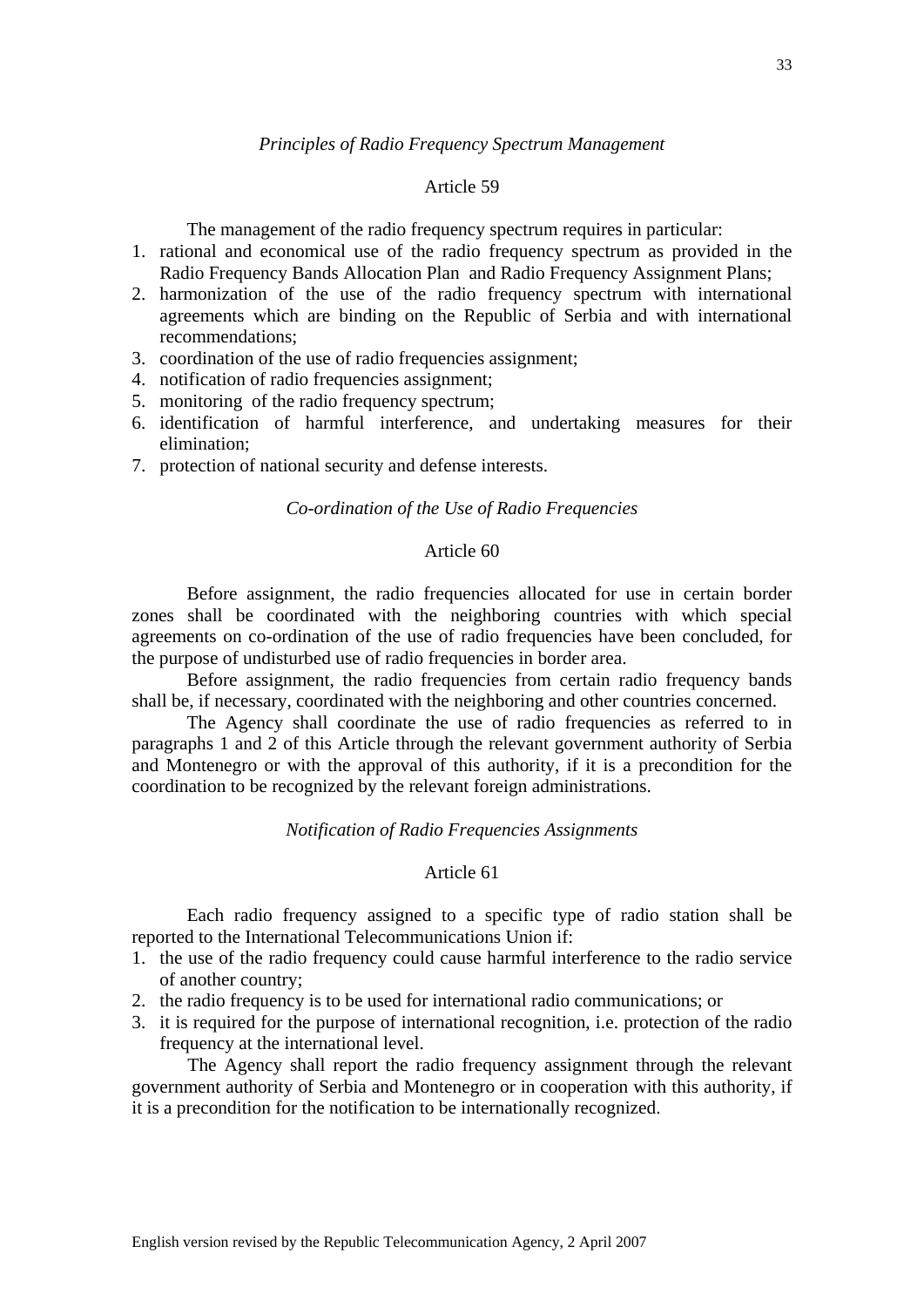### Article 62

The radio frequency spectrum is a limited natural resource.

 Efficient and economical use of the radio frequency spectrum shall be ensured by the Radio Frequency Bands Allocation Plan (hereinafter referred to as the Allocation Plan).

The Allocation Plan shall define in particular:

- 1. radio frequency bands which are allocated for particular radio services and activities; and
- 2. basic conditions for the use of radio frequency bands.

The Allocation Plan must provide for unhindered operation of radio services and performance of activities that are of common interest for the Republic of Serbia and the Republic of Montenegro.

The Allocation Plan shall be adopted by the Government upon the proposal made by the Ministry and prepared by the Agency.

#### *Radio Frequencies Assignment Plan*

### Article 63

 The Radio Frequencies Assignment Plan (hereinafter referred as the Assignment Plan) shall define in particular:

- 1. terms and conditions for assignment of radio frequencies from the allocated radio frequency band; and
- 2. assignment of radio frequencies by locations for one or more radio services and activities.

 Assignment Plans shall be based on the Allocation Plan and the Radio Communications Development Plan for Specific Activities, which is an integral part of the Telecommunications Development Strategy in the Republic of Serbia, taking into consideration the needs of the users.

 Assignment Plans shall be adopted by the Ministry upon the proposal made by the Agency in accordance with this Law and relevant international agreements that are binding on the Republic of Serbia.

### *Assignment and Use of Radio Frequencies*

# Article 64

 Users of radio frequencies may be assigned radio frequencies primarily from the radio frequency bands that are allocated to certain services or activities that the user intends to provide or perform in accordance with the Allocation Plan.

 Notwithstanding the provision of paragraph 1 of this Article, radio frequency users may be assigned other radio frequencies provided that the use of those radio frequencies does not cause harmful interference to the services in the countries to which these radio frequencies have been allocated under international agreements.

 Radio frequency users may be assigned one or more exclusive, shared or general radio frequencies depending on the Assignment Plan.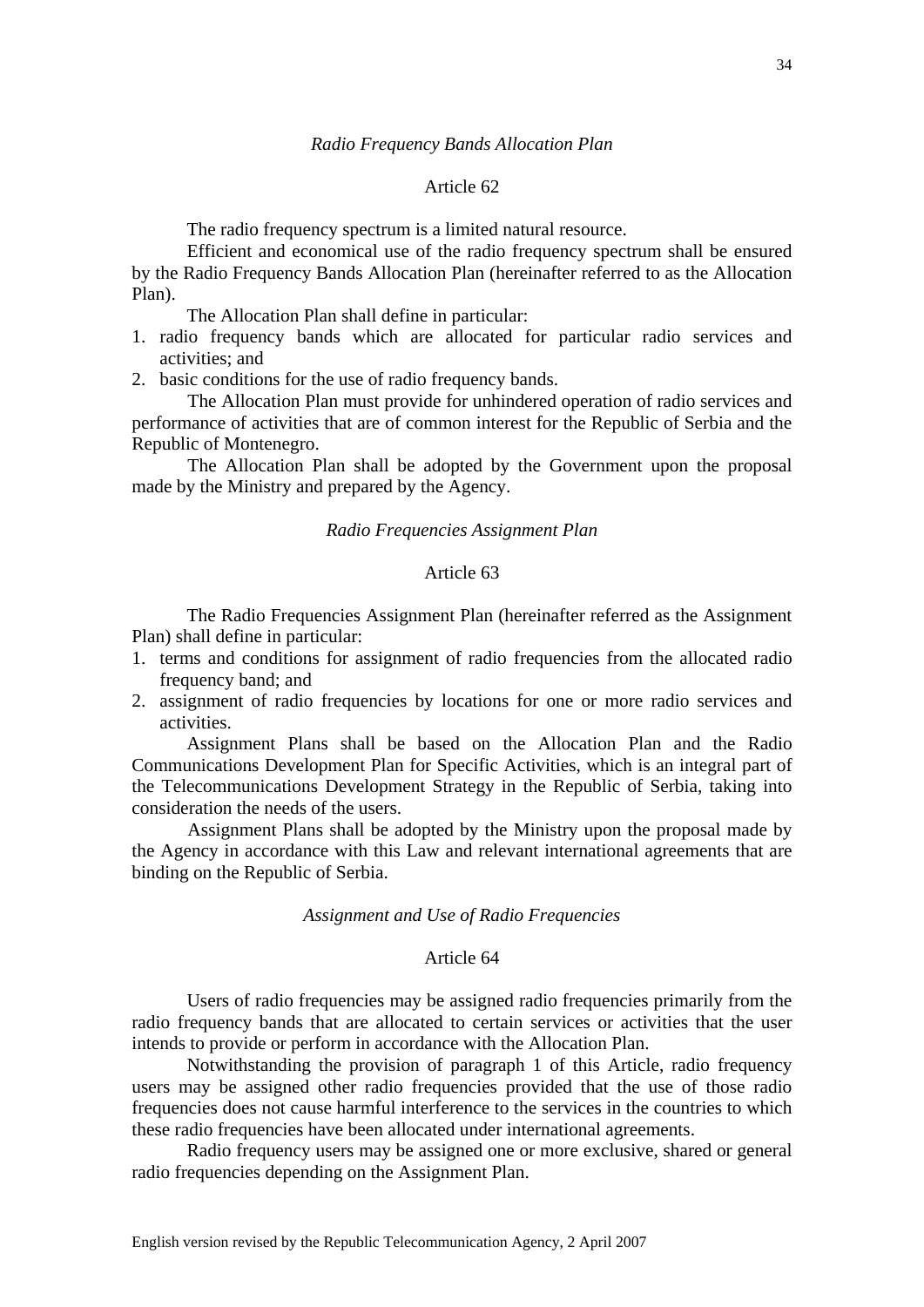For the purpose of rational use of radio frequencies, the use of assigned radio frequencies may be limited in time, and the right granted for such use may be modified or revoked, as necessary.

The Agency shall define the terms and conditions under which the right to use the assigned radio frequency may be limited, modified or revoked.

Radio frequencies shall be assigned for use by granting radio station licenses.

# *Radio Station License*

# Article 65

 A radio station may be used only on the basis of a previously obtained license, except for those types of radio stations for which a license is not required.

 The Agency determines the types of radio stations for which a license is not required.

 A legal person who is registered for import of radio stations for the purpose of their resale shall have to obtain the prior approval from the Agency for import of radio stations.

The Agency shall grant radio station licenses.

Upon obtaining a radio station license, its holder shall acquire the right to use the radio station and the radio frequency stated in the license.

A radio station license may not, on any grounds, be transferred or assigned to a third party either temporarily or permanently.

 A radio station license shall be issued in the form and contents prescribed by the Agency, separately, for each radio station.

 Notwithstanding the provision in paragraph 6 of this Article, a single license shall be issued for:

1. radio station on board an aircraft;

2. radio station on board a ship or other vessel; and

3. radio station on board a train.

 Licenses for radio base stations in a public mobile telecommunications network with an individual license may also be granted for more than one radio frequency, i.e. for the radio frequency band assigned by the individual license. Also, a radio station license allowing the use of a frequency band may be granted for the radio systems whose technology requires them to operate on a frequency band rather than on an individual frequency.

 The Agency shall specify the terms and conditions and the application form for amateur radio station licenses.

#### *Refusal to Grant Radio Station Licenses*

# Article 66

The Agency shall refuse to grant a radio station license if:

- 1. the applicant does not meet the conditions stipulated by this Law and the regulations adopted on the basis of this Law;
- 2. it is not possible to accept the applicant's request due to technical reasons;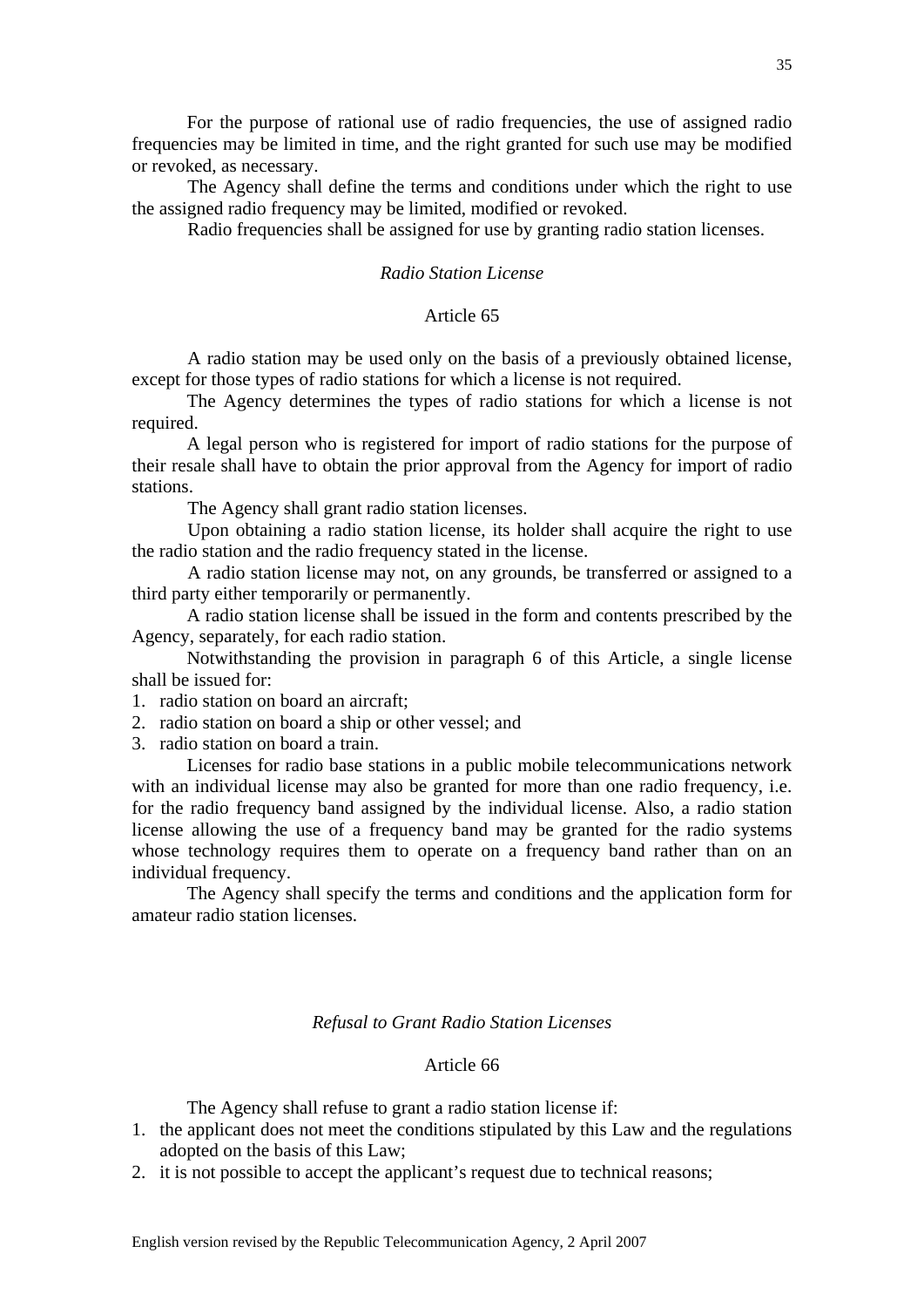3. the broadcasting regulatory body fails to submit an adequate proposal; or

4. issuance of the license would prevent efficient use of the radio frequency spectrum or operation of other telecommunications equipment.

#### *Temporary Radio Station License*

# Article 67

 A temporary license may be granted for a radio station, the quality of which is tested, measured or reported.

The duration period of a temporary radio station license may not be longer than 60 days.

### *Radio Station License for Diplomatic-Consular Representative Offices*

# Article 68

 A diplomatic-consular representative office may use certain types of radio stations and radio frequencies on the basis of reciprocity.

 The Agency shall grant the license for the radio station referred to in paragraph 1 of this Article, following the approval of the federal authority in charge of foreign affairs.

 The diplomatic-consular representative office is under an obligation to obtain a license for the radio station referred to in paragraph 1 of this Article before bringing the radio station into the country and to present it to the relevant border authority at the border crossing.

 The Agency, with the approval of the authority in charge of internal affairs, shall prescribe the types of radio stations and radio frequencies that may be used by diplomatic-consular representative offices in accordance with the international agreements binding on the Serbia and Montenegro.

 Diplomatic-consular representative offices may use radio stations only for their own needs.

### *Radio Station License to Foreign Legal Person*

# Article 69

 Foreign legal persons may use radio frequencies and certain types of radio stations in the territory of the Republic of Serbia if they have established, based on the agreements and decisions or approval of the relevant authorities, business, technical, information, scientific, cultural, sport and other relationships with the relevant authorities and organizations in the country.

 Radio station licenses referred to in paragraph 1 of this Article shall be issued by the Agency, with the approval of the relevant federal defense authority and relevant federal internal affairs authority. Such approval is needed only for the use of the frequency bands, which are assigned to these authorities under the Allocation Plan.

A foreign legal person is under an obligation to obtain a license for the radio station referred to in paragraph 1 of this Article before bringing the radio station into the country and to present the license to the responsible border authority at the border crossing.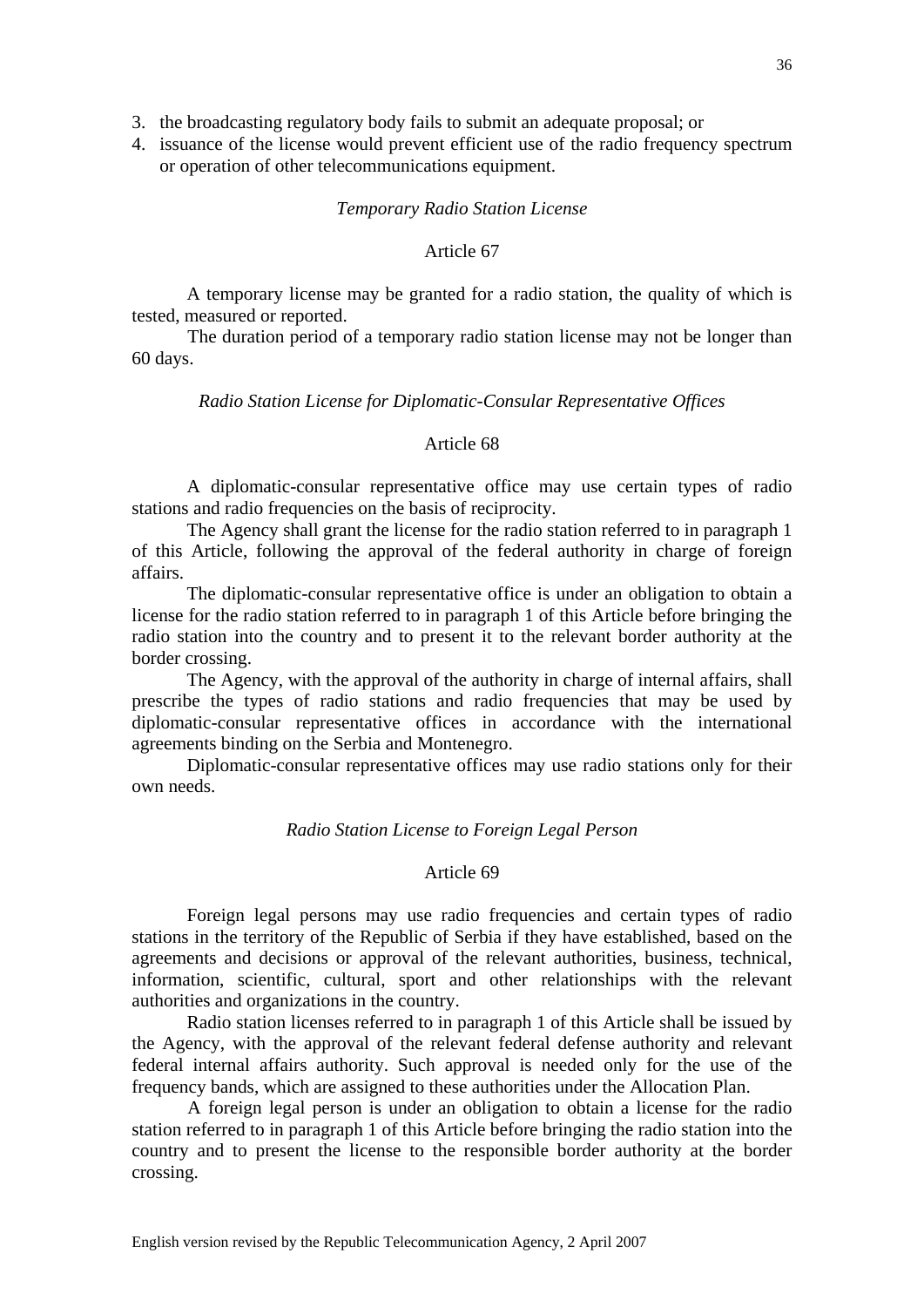A foreign legal person may use a radio station only for its own needs and may not provide services to third parties.

#### *Radio Station License to Foreign Physical Person*

# Article 70

 During their stay in the territory of the Republic of Serbia, foreign nationals may, for their needs, use:

- 1. amateur radio stations;
- 2. radio stations operating in the citizens band (CB stations);
- 3. radio stations operating in the frequency band assigned for privately-owned aircraft, ships and other vessels on navigational ways; and
- 4. subscriber radio stations operating within a public telecommunications network.

 The Agency shall not grant licenses for the radio stations referred to in items 1 and 2, paragraph 1 of this Article, if there is no reciprocity with the country of the applicant. The approval of the relevant internal affairs authority shall be required for the grant of such licenses.

A foreign physical person is under an obligation to acquire the radio station license referred to in items 1 and 2, paragraph 1 of this Article before bringing a radio station into the country and to present it to the relevant border authority at the border crossing.

 A foreign national radio station license, issued in the prescribed form and in accordance with the International Radiocommunications Regulations shall be accepted for radio stations referred to in item 3, paragraph 1, of this Article.

#### *Commencement of Radio Station Operation*

### Article 71

 Unless otherwise stipulated under a separate law, radio stations must start operating within one year at the latest after the license has been issued.

 A radio station may be put into operation after the Agency has completed technical inspection, including the examination of the parameters specified in the project and/or technical documentation, on the basis of which the license has been granted, and after the stipulated fees have been paid in full by the radio station license holder.

 The provisions of this Law governing technical inspection of telecommunications networks, systems and equipment shall also apply technical inspection of radio stations.

 If for valid reasons the radio station license holder is not in a position to put the radio station into operation within the period stipulated in paragraph 1 of this Article, he\she may apply for the renewal, in writing, no later than 15 days before the radio station were to be put into operation. The license holder is obliged to provide an explanation for the delay in the application.

 The Agency shall assess the reasons for extending the deadline for putting the radio station into operation and is obliged to make the decision about the application of the license holder referred to in paragraph 4 of this Article before the deadline for putting the radio station into operation has expired.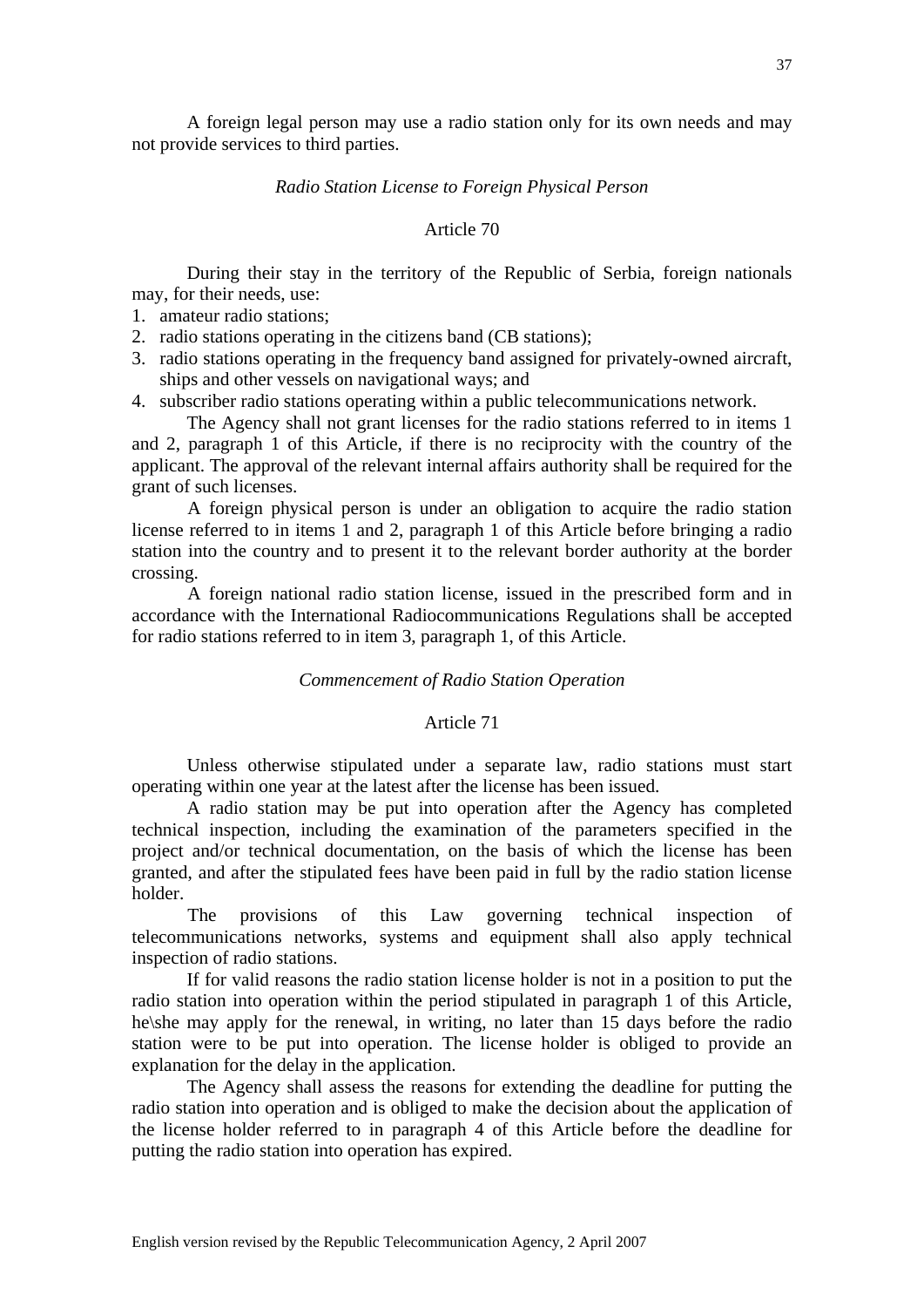The Agency shall specify the technical inspection procedure and the costs to be paid by the radio station license holder for the technical inspection.

### *Operation of Radio Station*

# Article 72

 In the course of the radio station operation, the radio station license holder shall observe the terms and conditions from the radio station license, and the conditions stipulated under this Law and the regulations adopted on the basis of this Law; shall ensure that the operation of its radio station does not cause harmful interference to the operation of other radio stations; shall ensure that the operation of its radio station does not threaten or harm the environment, and in particular shall ensure protection of people from harmful radiation of equipment in accordance with the prescribed standards; and shall take timely measures in order to remedy the interference caused by the operation of its radio station.

 If it is established that the radio station causes harmful interference to other radio stations or vice versa, the Agency shall take all necessary measures to put a stop to such interference.

For the purpose of regulating the harmful and other interference, the Agency shall specify:

- 1. conditions for electromagnetic compatibility;
- 2. methods and measures for preventing or diminishing electromagnetic interference; and
- 3. procedures and restrictions in cases where the telecommunications equipment, in part or in whole, does not comply with the requirements prescribed for the use of radio stations.

 As a rule, the radio station license holder shall pay a fee for the use of radio frequency once a year.

 The fee for the use of radio frequency shall be determined on the basis of the following criteria:

- 1) type of radio station;
- 2) purpose of the radio network in which the radio station operates;
- 3) number of inhabitants in the service zone based on the official data provided by the authority responsible for statistics;
- 4) level of development of the area covered by the radio station.

The fee referred to in paragraph 5 shall be determined by the Agency.

## *Restrictions in Operation of Radio Stations*

# Article 73

 Radio stations on board a domestic or a foreign aircraft may be used, while the aircraft is at an airport in the territory of the Republic of Serbia, only for radio communication with Air Traffic Control for the purpose of receiving information and instructions for taking off and maneuvering at that airport. While at the airport, the aircraft may also use portable radio stations for maintaining radio communication with the airport service in charge of loading and unloading passengers, luggage and goods.

 Radio stations on board a domestic or a foreign ship or other vessels must not be used while the ship or the marine vessel is in a harbor or a port in the territory of the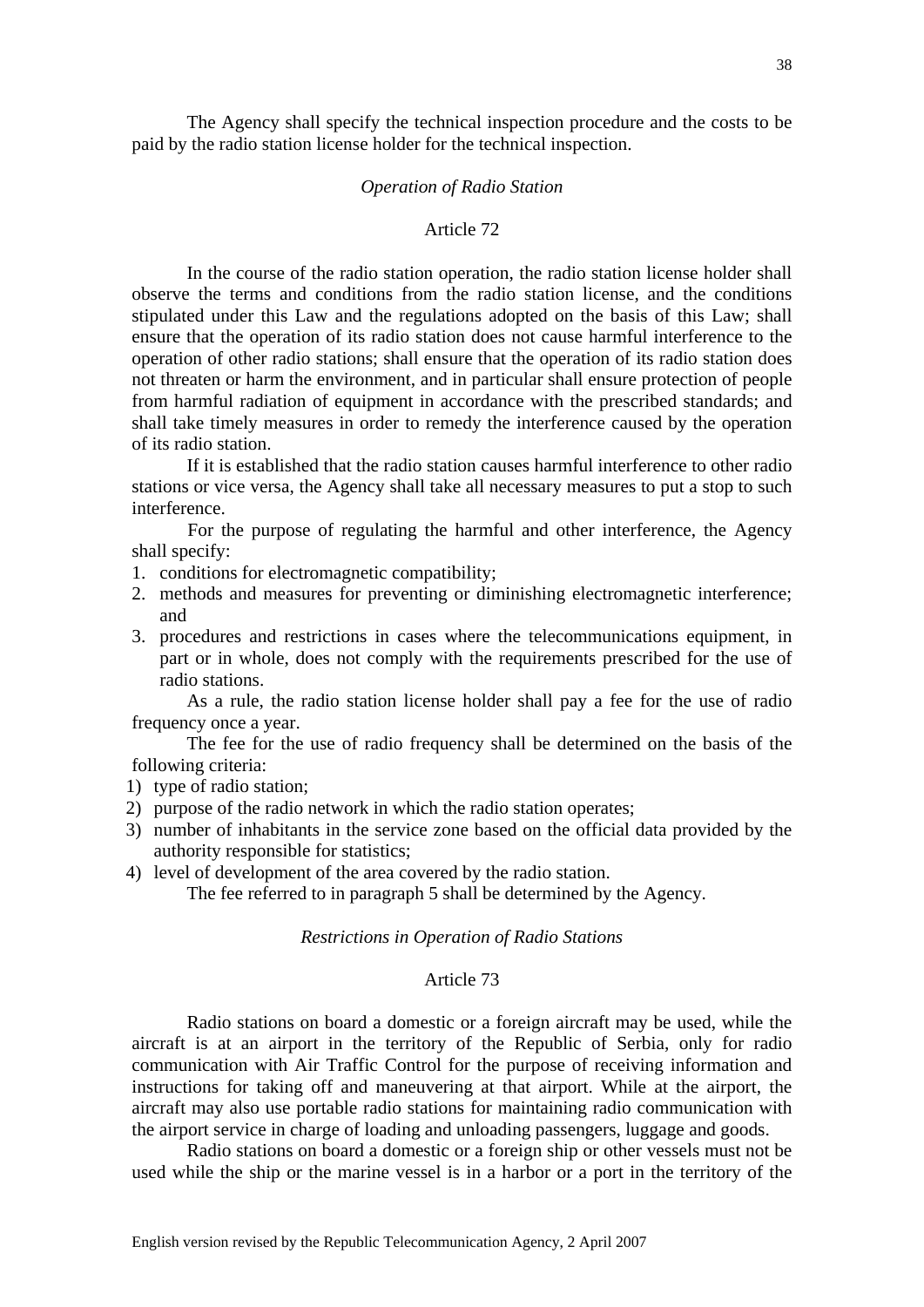Republic of Serbia, except for the radio station used for radio communication for port piloting service and for maneuvering in the harbor or the port, and the portable radio stations used for radio communication in the harbor or the port during loading and unloading of passengers or goods and other ship maneuvers.

 Radio stations on a foreign train may be used on the railways in the territory of the Republic of Serbia in accordance with the international agreements binding on the Republic of Serbia.

#### *Validity of Radio Station License*

# Article 74

 A radio station license is valid for 10 years, except for the licenses for radio station on board aircraft or ships, whose duration period depends on the flying or sailing capability of the aircraft or ship.

Notwithstanding the provision of paragraph 1 of this Article, radio station licenses with a limited duration period may be granted at the request of the radio station license holder.

Radio station licenses that are granted to radio and television broadcasters at the request of the broadcasting regulatory body shall be granted for the period specified by the broadcasting regulatory body in the broadcasting license.

Period of duration of the radio station license can be extended at the request of the license holder, where the radio station license holder must apply for the renewal of the license not later than 60 days before the expiry of the period referred to in paragraph 1 of this Article, unless otherwise stipulated under special regulations.

If the Agency accepts the application referred to in paragraph 4 of this Article, it issues a new license for the radio station for which it determines a new duration period, under the same conditions as in the case of the license whose duration period is being extended.

# *Expiration of Radio Station License*

# Article 75

A radio station license shall cease to be valid upon:

- 1. expiry of the duration period;
- 2. expiry of the period for putting the radio station into operation, if the deadline for putting the radio station into operation has not been met.
- 3. dissolution of the radio station license holder, if the radio station license has been issued to a legal person;
- 4. death of the radio station owner, if the radio station license has been issued to a physical person;
- 5. cessation of the need for radio communications;
- 6. permanent ban on the use of the radio station;
- 7. disposal or write-off of the radio station; or
- 8. annulment of the license in accordance with this Law.

If radio station license holders change their name or title, they shall have to obtain a new radio station license.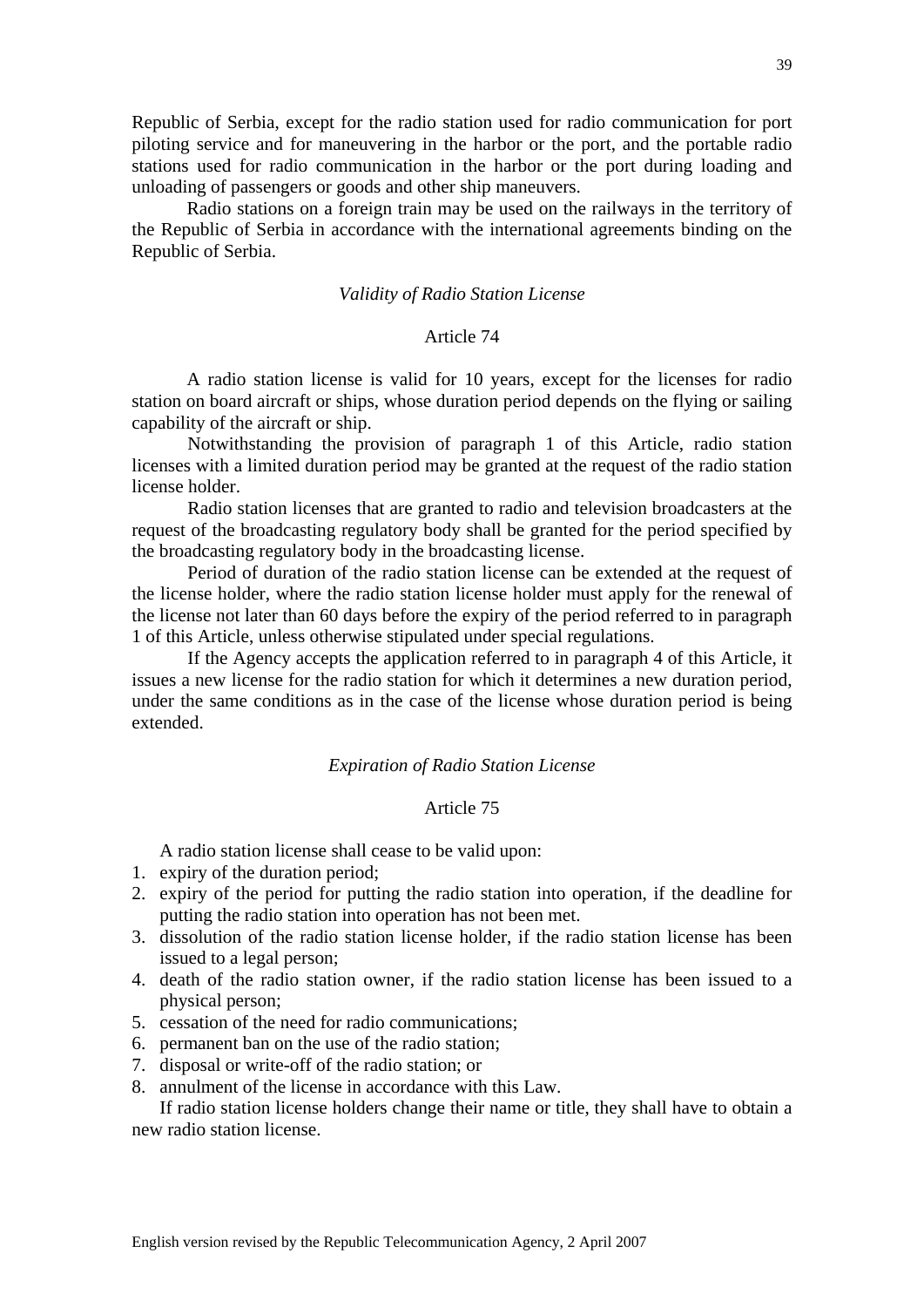### *Modification of Terms and Conditions of Radio Station License*

# Article 76

 Should the need arise, the terms and conditions specified in a radio station license may be modified in the course of the radio station operation.

 The Agency may modify the terms and conditions from paragraph 1 of this Article at the request of the radio station license holder. In this case the Agency issues a new license for the radio station, thereby invalidating the previously issued license.

 If in the course of the operation of a radio station, a modification is made in the Allocation Plan, Assignment Plans or in the regulations on the use of radio stations, the radio station license holder is under an obligation to ensure, at the request of the Agency and at its own expense, that the operation of the radio station complies with the modifications.

# *Annulment of Radio Station License*

# Article 77

A radio station license may be annulled if:

- 1. the terms and conditions stipulated in this Law or in the radio station license have not been fulfilled;
- 2. it is established that the application for the radio station license contains false information;
- 3. the rights acquired by the license cease to exist;
- 4. the related radio and television broadcasting license expires, is revoked under the decision of the broadcasting regulatory body or otherwise ceases to be valid, in accordance with the broadcasting law;
- 5. the fee for the use of radio frequencies has not been paid;
- 6. the allocation of the frequency band changes or if public needs having priority arise which cannot be satisfied otherwise; or
- 7. the radio station causes harmful interference to other telecommunications equipment:
- 8. the radio station operation threatens or harms the environment, and in particular if it causes radiation above the prescribed limits.

### *Specific Rules for Granting Radio Station Licenses*

### Article 78

For the purpose of granting radio station licenses, the Agency shall specify:

- 1. procedure for granting radio station licenses, including the information and documentation required for radio station licenses;
- 2. forms for radio station licenses;
- 3. method of identifying and using signal sequences and protocols (procedures) in radio communications;
- 4. conditions for recognition of radio station licenses granted in other countries based on reciprocity or on international agreements and accepted standards;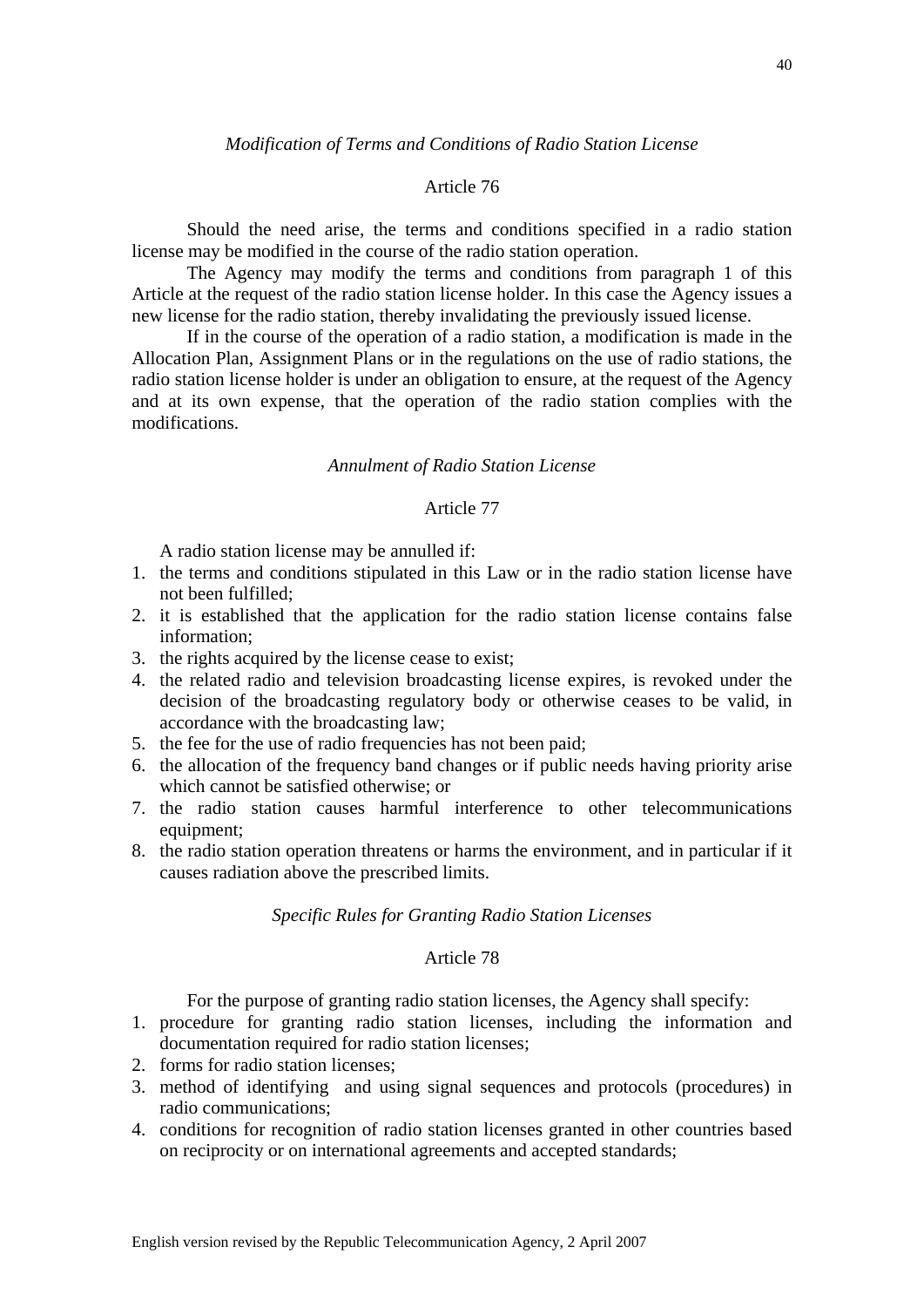- 5. types of radio stations and/or radio frequencies for which licenses are not required and the conditions to be fulfilled in such cases;
- 6. conditions under which certain types of radio stations can be used in different radio services or in different radio frequency bands;
- 7. size of the safety zone surrounding some radio stations;
- 8. conditions for available radio relay links (radio corridors) in towns and urban settlements;
- 9. types of radio stations which may be installed in towns and urban settlements; and
- 10. requirements for preparation of project and technical documentation.

# *Radio Communications Records*

# Article 79

 In addition to the database of radio communications registers kept in accordance with Article 22 hereof, for the purpose of radio frequency planning, control of radio emission, and inspection of radio stations, the Agency shall create and maintain a database related to the following:

- 1. co-ordination of radio frequency utilization with neighboring and other countries;
- 2. notification and registration of radio frequency assignments with the International Telecommunications Union;
- 3. monitoring of radio emission and inspection of radio stations;
- 4. radio station license holders;
- 5. the topography of the Republic of Serbia, Serbia and Montenegro and the relevant border areas of the neighboring countries (topographic features and electromagnetic characteristics of the terrain);
- 6. other data of relevance for radio frequency planning, control of radio emission and radio station inspection.

# *Cooperation with International Organizations*

# Article 80

The Agency shall maintain cooperation with the international organizations and foreign administrations in charge of radio frequency spectrum management, and secure implementation of international agreements in this field.

 In accordance with international agreements, telecommunications operators may maintain cooperation with international organizations and foreign telecommunications operators.

 In cooperation with the responsible authorities and for the purpose of realizing the interests in the field of radio communications, the Agency shall co-ordinate and harmonizes the positions of the interested telecommunications operators with regard to international cooperation in the field.

#### *Documents and Information Which May Be Published*

# Article 81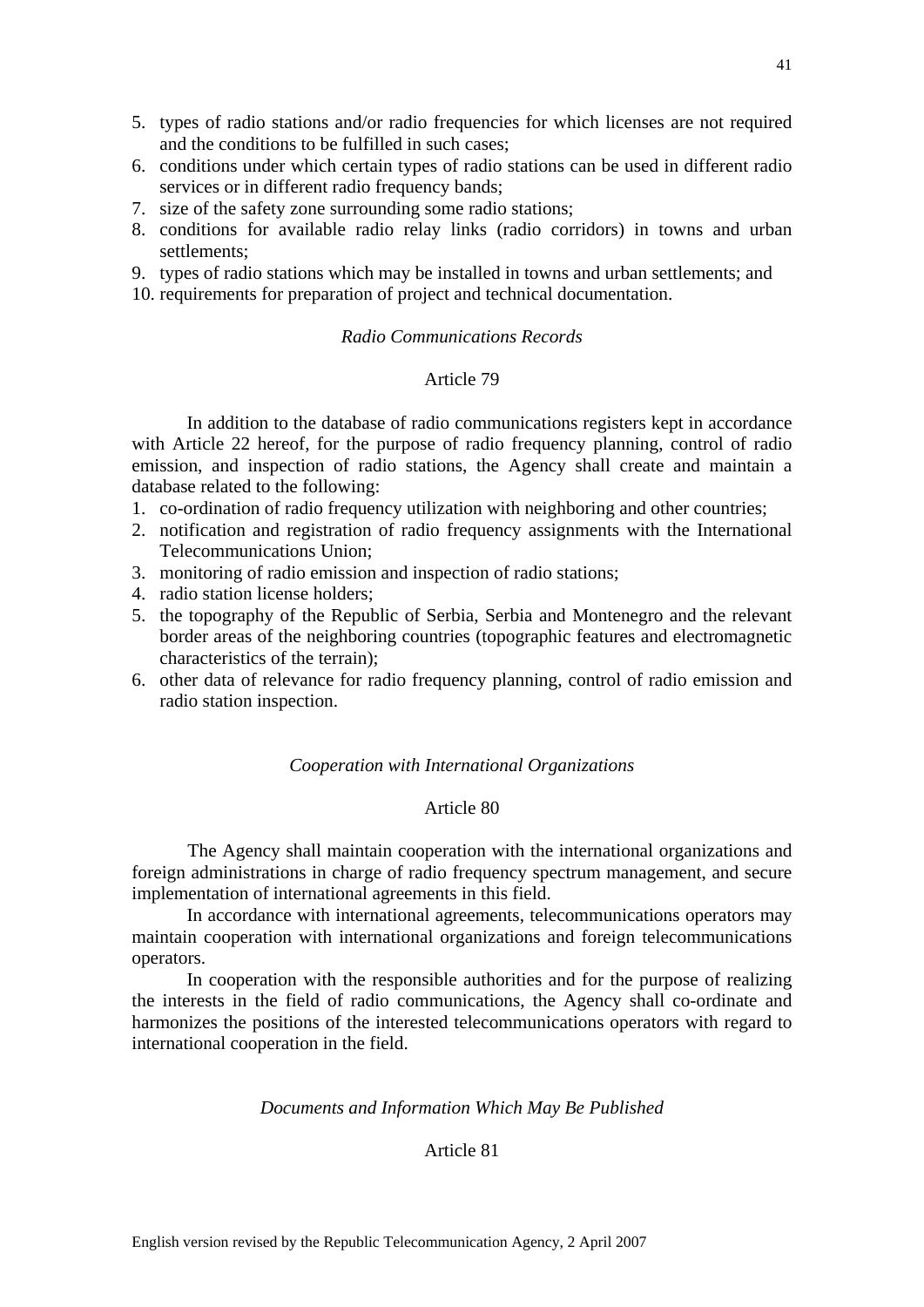In addition to the documentation and information specified in Article 20 hereof, the Agency shall publish the following documents related to radio communications, in the manner to be defined in its Statutes:

- 1. The Radio Frequency Bands Allocation Plan and Radio Frequencies Assignment Plans;
- 2. envisaged modifications in the allocation of radio frequency bands for the next two years;
- 3. list of services operating in the radio frequency bands allocated for the purposes other than those specified in the Allocation Plan for such radio frequency bands;
- 4. radio frequency bands expected to be allocated for new services.

# *Cooperation between Agency and Broadcasting Regulatory Body*

# Article 82

 In establishing the terms and conditions for, and the ways of using radio frequencies for the purposes specified in Article 2 thereof, the Agency shall co-operate with the broadcasting regulatory body stipulated under a separate law, and in particular it shall:

- 1. consider the requirements of the broadcasting regulatory body pertaining to the public and commercial broadcasting;
- 2. obtain the opinion of the broadcasting regulatory body before submitting the draft assignment plan to the relevant Ministry; and
- 3. investigate the possibilities of revision of the adopted plans, at the proposal of the broadcasting regulatory body.

 The regulatory body which is, under a separate law, responsible for broadcasting and for issuing licenses for broadcasting and/or distribution of radio and/or television programs, shall hold a public tender for broadcasting licenses and grant the broadcasting licenses on the basis of the Assignment Plan made in accordance with Article 63 hereof, including the main technical parameters (transmitter locations, effective radiated power, service zone, etc.).

 A radio station license granted by the Agency shall constitute an integral part of the broadcasting license issued by the regulatory body referred to in paragraph 2 of this Article, whereas a broadcasting license or a license for distribution of radio and/or television programs may be issued only together with a radio station license.

 The Agency shall grant a radio station license at the request of the regulatory body referred to in paragraph 2 of this Article and shall forward it to that body so it may issue the broadcasting license in accordance with the relevant procedure. The Agency shall issue the radio station license in where the terms and conditions stipulated under this Law have been fulfilled and where the request of broadcasting regulatory body complies with Radio Frequency Assignment Plan.

 If the Agency establishes that the broadcasting regulatory body has granted a broadcasting license or license for distribution of radio and/or television programs in contravention of paragraph 2 of this Article, it shall require that the granting regulatory body bring the license into compliance with the Allocation Plan and the specified technical parameters within 15 days at the latest. If the broadcasting regulatory body fails to act on the Agency's request within the prescribed period, the Agency shall annul the radio station license and impose a sanction pursuant to Article 28 hereof.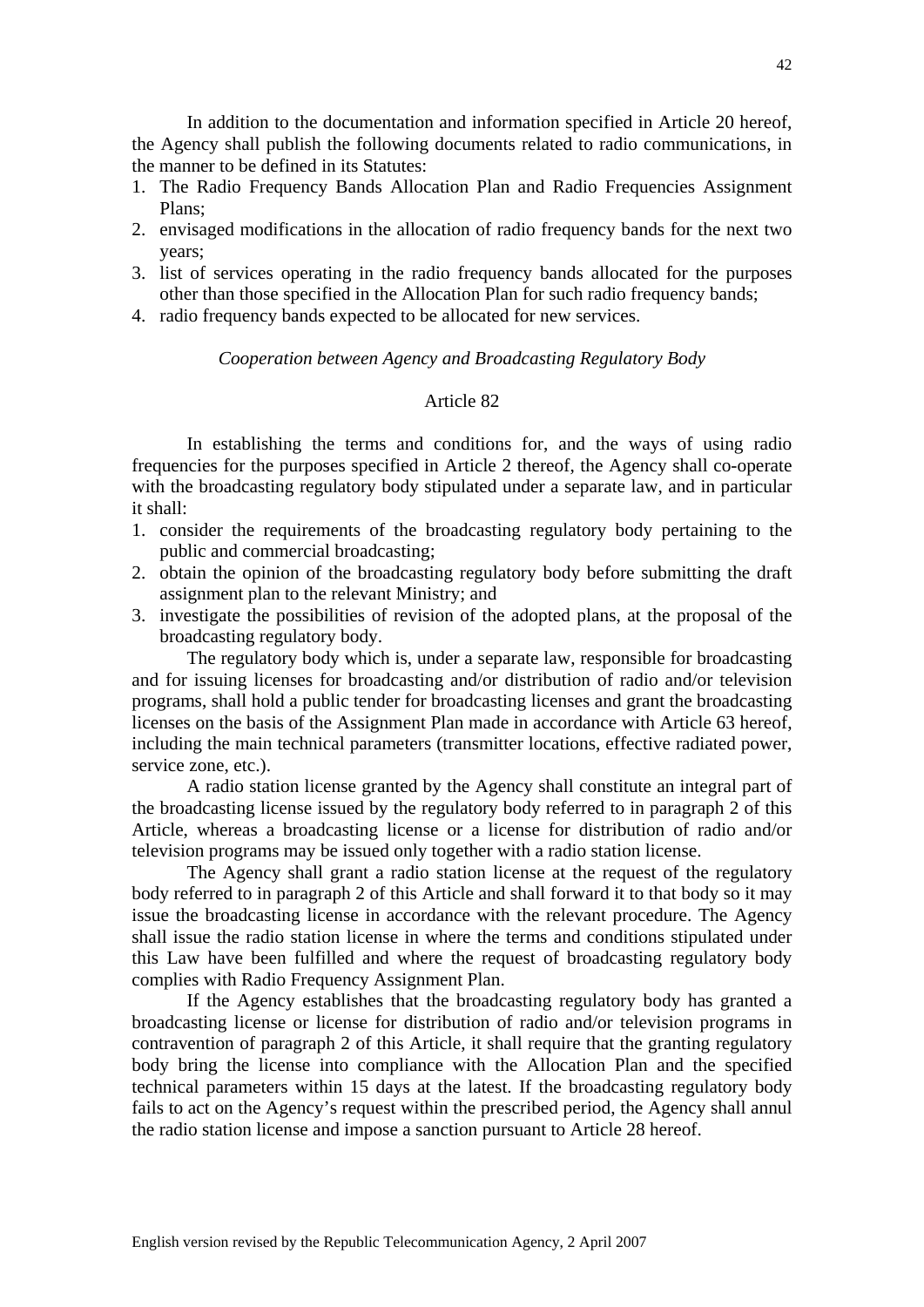To complete the records of licenses, the broadcasting regulatory body shall provide the Agency with a copy of each license granted for broadcasting or distribution of radio and/or television program.

# *Radio Communications of the Defense and Internal and Foreign Affairs Authorities*

### Article 83

 Radio communications of the defense, internal and foreign affairs authorities shall be specifically defined in special regulations in accordance with this Law.

 In the construction and use of their radio communications on the territory of the Republic of Serbia, the defense, internal and foreign affairs authorities shall comply with the provisions of this Law and the regulations adopted on the basis of this Law pertaining to allocation of frequency bands, types of emissions, measures for prevention of harmful interference and assistance in case of emergency.

## **VI NUMBERING**

# *Numbering Plan*

### Article 84

The Agency shall adopt the Numbering Plan for telecommunications networks and manage this Plan.

 In adopting and managing the Numbering Plan, the Agency shall abide by the decisions and regulations of the relevant government authorities of Serbia and Montenegro and international organizations that are binding on the Republic of Serbia and the Republic of Montenegro, as well as by the decisions and regulations of the relevant government authorities of Serbia and Montenegro relative to the availability of numbering resources to be used in the territory of the Republic of Serbia.

 The Agency shall assign the numbers from the Numbering Plan to the public telecommunications operators on a non-discriminatory basis.

The public telecommunications operators shall pay an annual fee for the use of the assigned numbers in an amount defined by the Agency on the basis of:

- 1) type of public telecommunications services for which the assigned numbers will be used;
- 2) number of inhabitants in the area in which the assigned numbers will be used based on the official data provided by the authority responsible for statistics;
- 3) special purpose for which the assigned numbers or numbering resources are used (internal numbering resources, addressing in telecommunications networks, commercial use of the assigned numbers, etc.); and
- 4) specific technical conditions or parameters of relevance for the use of the assigned numbers.

Public telecommunications operators may reassign their assigned numbers for commercial use by third parties only on the basis of a written agreement, which requires a prior approval of the Agency.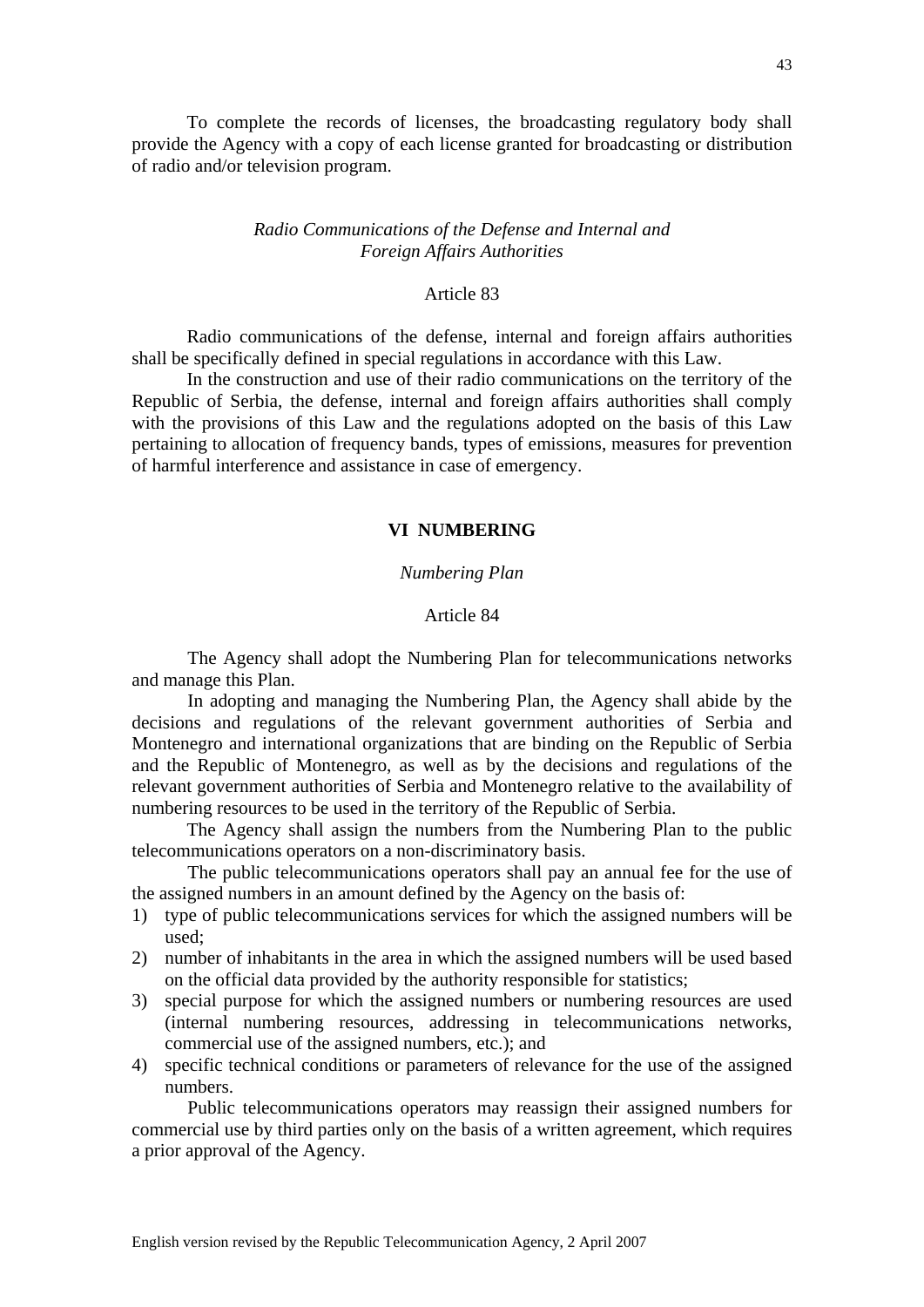#### *Contents of Numbering Plan*

#### Article 85

 The Numbering Plan shall be a set of rules and principles relating to the assignment, use and administration of the numbering resources of national telecommunications networks and services.

 The Numbering Plan shall also include internal numbering and addressing of telecommunications networks, rational use of numbers, possibility of selection and preselection of telecommunications operators and rights to number portability for users.

The Numbering Plan shall also address the following:

1. assignment of numbers with priority;

- 2. assignment of numbers to which special tariffs are applied;
- 3. assignment of numbers that will be used for rearrangement, if necessary, of the Numbering Plan; and
- 4. schedule for changing or introducing new numbers.

# **VII - STANDARDS AND REQUIREMENTS FOR CONSTRUCTION OF TELECOMMUNICATIONS NETWORKS AND FACILITIES AND INSTALLATION OF TELECOMMUNICATIONS EQUIPMENT**

*Standards, Technical Inspection and Technical License (Certificate)*

### Article 86

 In accordance with this Law, the Agency shall adopt a by-law prescribing standards for telecommunications networks, systems and equipment.

 The standards may refer to the design, installation, maintenance and use of telecommunications networks, systems and equipment.

 The Agency shall prescribe standards based on the international standards and technical regulations in the telecommunications sector, and in particular the standards and technical regulations applied in the European Union.

Telecommunications networks, systems and equipment must be built, designed, manufactured, used and maintained in accordance with the prescribed standards and technical requirements.

 The Agency shall monitor compliance with the prescribed standards and technical requirements and issues relevant technical licenses - homologation certificates.

 Unless otherwise stipulated under this Law and the standards established by the Agency, the relevant European Union standards and technical regulations shall be applied to telecommunications networks, systems and equipment.

 The telecommunications equipment intended for sale or installation in the territory of the Republic of Serbia shall be deemed to comply with domestic standards if it has been approved by, or it is otherwise ascertained that it meets the relevant standards applicable in the European Union.

Telecommunications networks, systems and equipment may be put into operation and used only after the Agency has performed an inspection and approved their use upon establishing that all prescribed technical requirements and the terms and conditions from the license have been satisfied (technical inspection).

The information about the technical inspection of telecommunications networks, systems or equipment shall be entered into a special form, specified by the Agency as to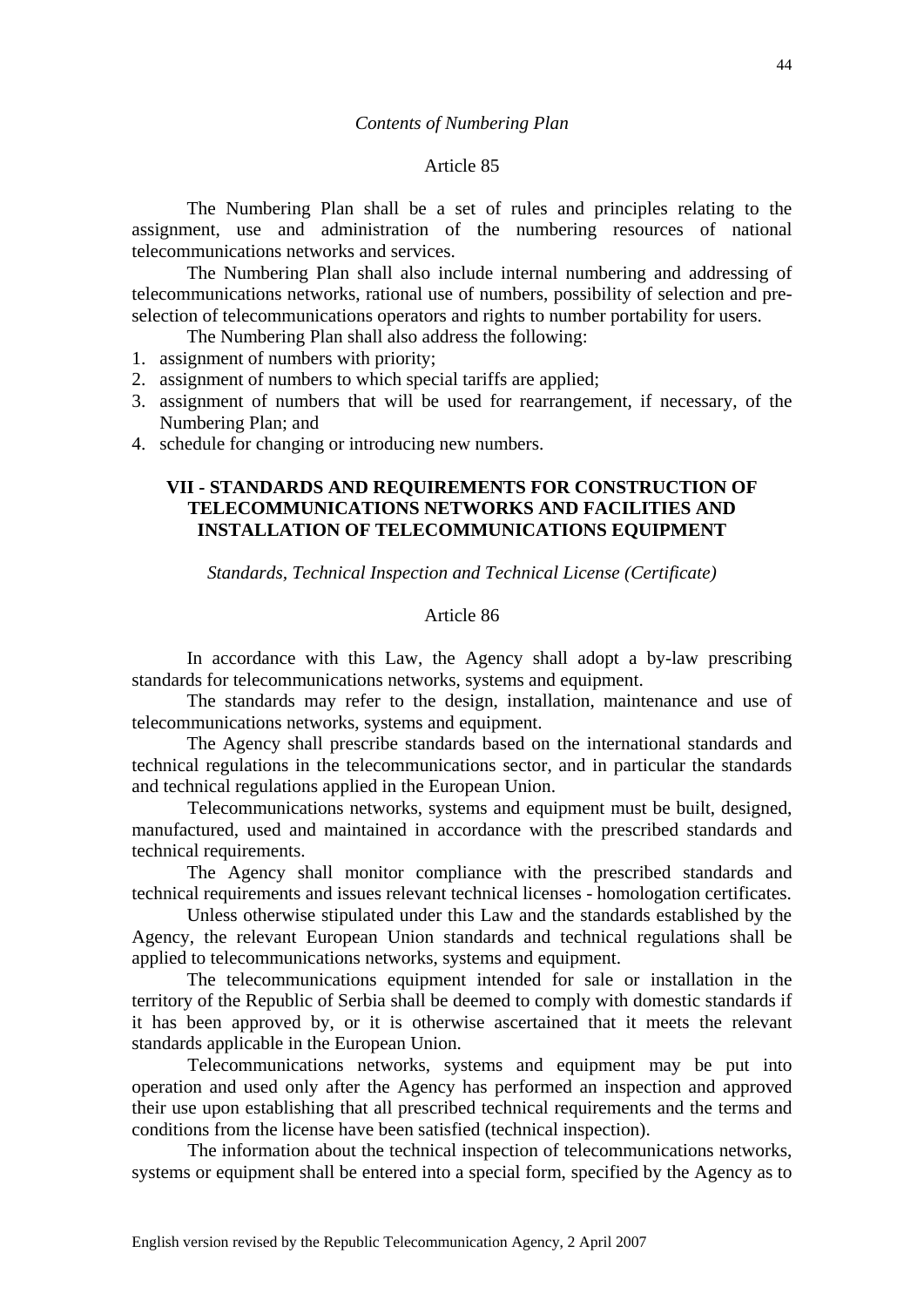its form and contents, one copy of which shall be provided to the party concerned upon completion of the technical inspection.

 Telecommunications systems and equipment may be put into operation only if the relevant technical license – homologation certificate - has been granted.

 A fee for issuance of homologation certificates and performance of technical inspection shall be payable in accordance with a price list adopted by the Agency.

# *Construction and Installation of Telecommunications Networks, Systems and Equipment*

# Article 87

 The telecommunications networks systems and equipment must be designed, built, manufactured, used and maintained so as not to cause harmful interference to other telecommunications networks, systems and equipment.

 Telecommunications networks, systems and equipment may be put into operation only after the Agency has completed technical inspection, including the examination of the parameters specified in the project and/or technical documentation on the basis of which the license has been granted. The Agency shall specify the technical inspection procedure.

 If technically or otherwise feasible, the Agency may order sharing of infrastructure by two or more telecommunications operators, in other words, it may order a telecommunications operator – infrastructure owner - to enable another telecommunications operator to share its infrastructure in return for fair compensation.

 Public telecommunications operators are entitled to request the rights of way over or the right to use the land owned by another person (easement) if this is necessary for establishment of the public telecommunications networks or systems and installation of telecommunications equipment.

 If a public telecommunications operator and the property owner are unable to reach an agreement on the right of way or easements for the purpose of installation or protection of telecommunications networks, systems and equipment, the right of access or the right of way shall be regulated under general rules by the Agency.

 When constructing or installing telecommunications networks, systems and equipment, a telecommunications operator is under an obligation to take the necessary measures to protect the property of the owners and the safety and health of people and to ensure the safe flow of vehicular traffic and the protection of the environment, particularly with regard to radiation that is deemed harmful under the applicable standards.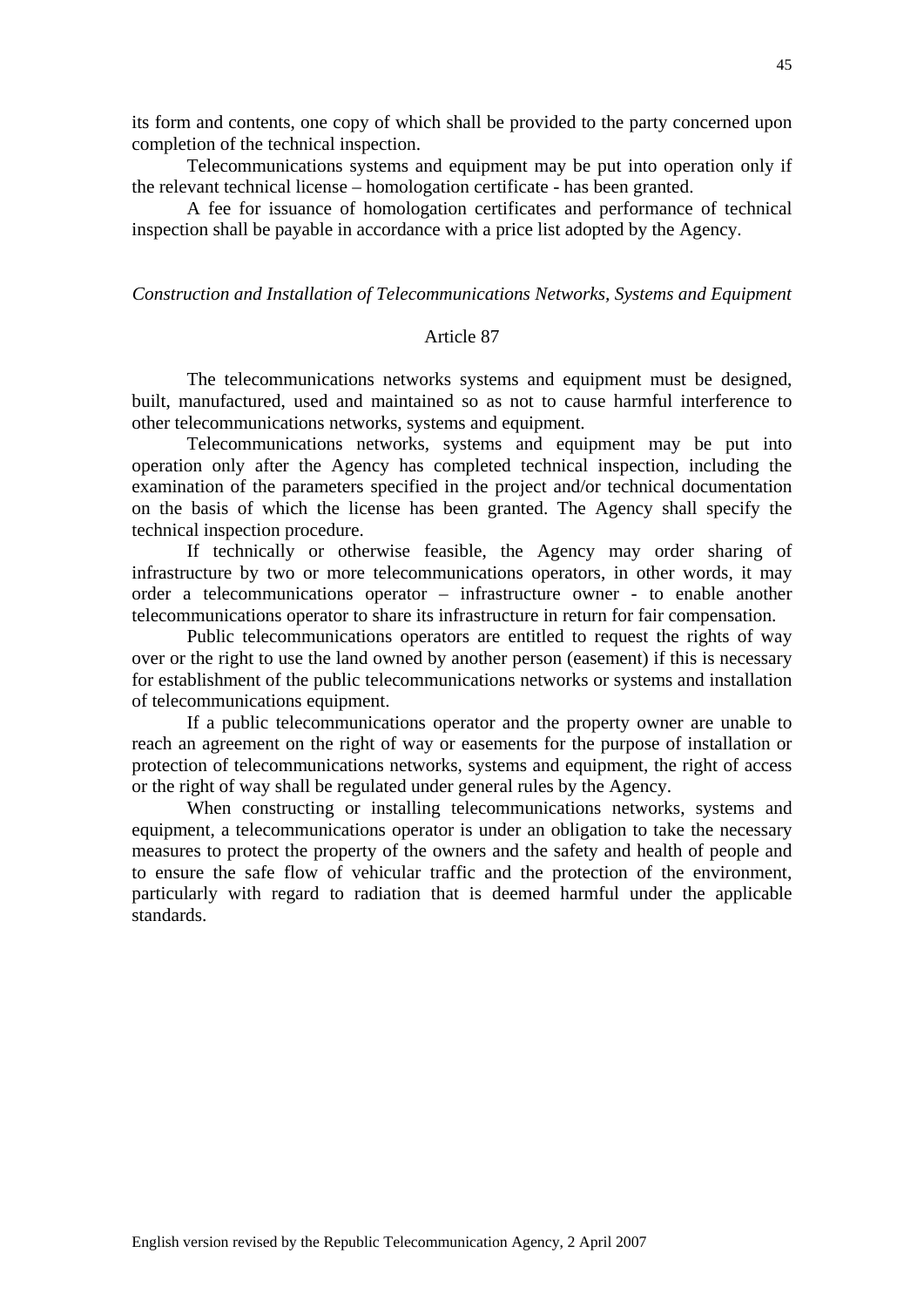### Article 88

It is prohibited to perform works near telecommunications facilities and other telecommunications equipment or build facilities that may affect or interfere with their operation.

 If it is necessary to perform such works or build such facilities, the investor and/or the contractor shall obtain the prior approval of the telecommunications operator so to ensure that the necessary measures have been taken for protection and smooth operation of the telecommunications facilities.

 The costs of taking the measures and obtaining the approval from paragraph 2 of this Article shall be borne by the investor and/or the contractor.

### *Radio Corridors and Safety Zone*

### Article 89

 Available radio relay links (radio corridors) in towns and urban settlements shall be specified in urban development plans.

Tin the vicinity of radio stations and antenna systems and along the radio path between two radio stations there shall be a safety zone in which it is prohibited to build other radio stations, facilities or installations that may obstruct the propagation of radio waves or cause interference.

# *Power Installations*

#### Article 90

Power installations for transmission, distribution or utilization of electric energy, which are located near a telecommunications network, must be built, used and maintained so as to avoid interference in the operation of that telecommunications network and to avoid endangering the life and health of people who perform works on or operate that telecommunications network.

# *Electromagnetic Interference*

# Article 91

Power installations and other equipment and devices must not cause electromagnetic interference to the telecommunications networks and must have a certificate that certifies that they comply with the measures for prevention of electromagnetic interference in the operation of the telecommunications network and reception of signals.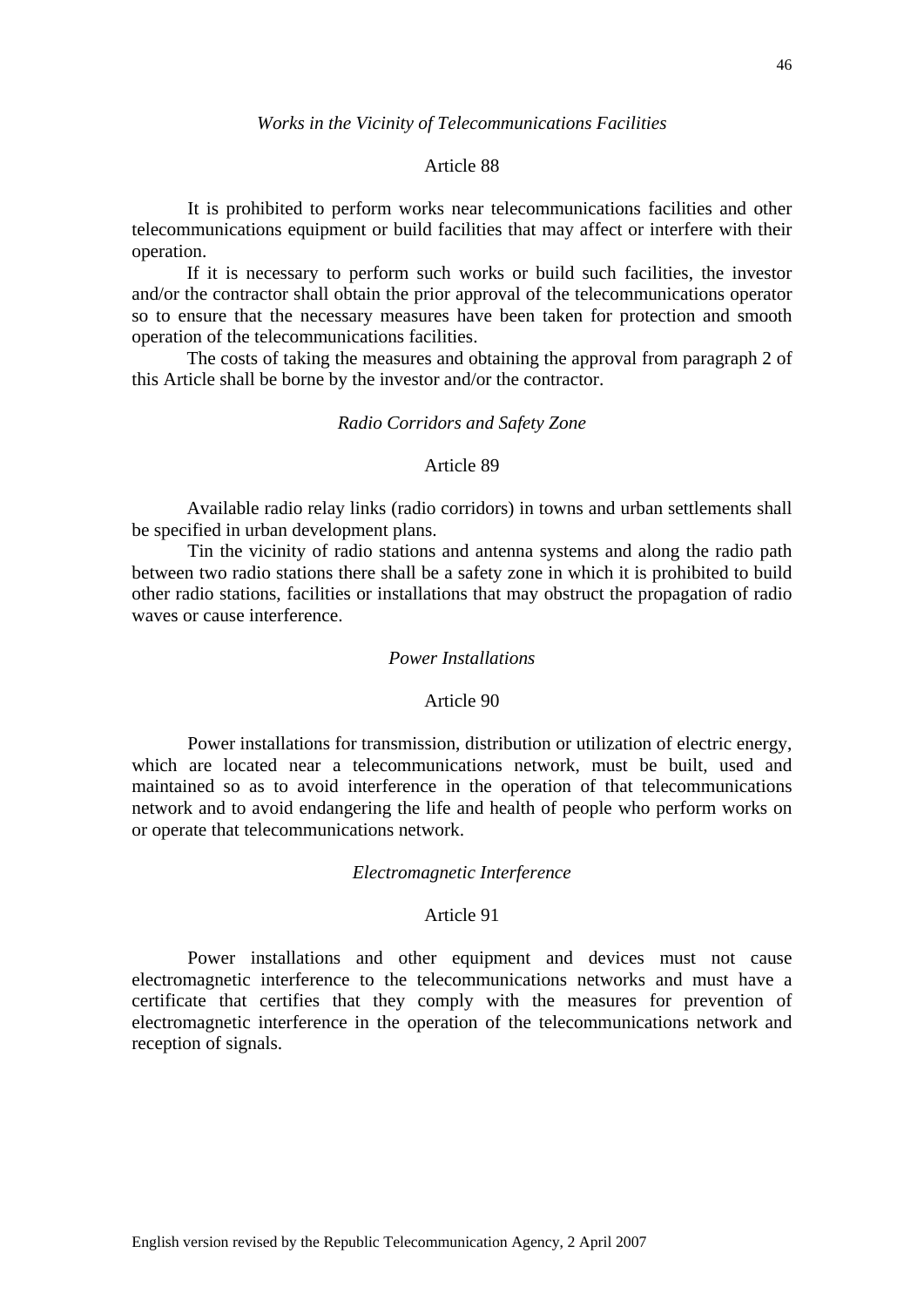# **VIII PROTECTION OF USERS**

## *Rights of Telecommunications Users*

### Article 92

 In addition to the right to unhindered use and high quality of public telecommunications services and the right to privacy and security of information, users of public telecommunications services or public telecommunications networks shall have the right to:

- 1. access directory and emergency service information and other universal services stipulated under this Law and the regulations adopted on the basis of this Law;
- 2. receive an itemized bill from their public telecommunications operators, at their request and free of charge, showing the calls made and the cost of those calls for the relevant billing period;
- 3. receive prior information from their public telecommunications operators about all consequences of late payment of bills, including termination of service;
- 4. receive information from their public telecommunications operators about their rights and the obligations of the public telecommunications operator in case of termination of service or provision of poor quality service;
- 5. lodge a complaint about the bill with the public telecommunications operator within eight days from the receipt of the bill, and the public telecommunications operator shall decide the complaint within 15 days from the date of the complaint and notify the user thereof in writing; and
- 6. lodge a complaint with the Agency about improper treatment by their telecommunications operator, including complaints about billed amounts, after they have exhausted all remedies with the telecommunications operator.

The exercise of the right to protection from paragraph 1 of this Article does not deprive the telecommunications service users of their right to seek protection as stipulated under other regulations.

Public telecommunications operators and users shall conclude a contract regulating their mutual rights and obligations, while the terms and conditions for provision of public telecommunications services must be transparent and known in advance.

In modernizing their telecommunications networks, public telecommunications operators shall not impose any obligation upon users.

### *Temporary Suspension of Public Telecommunications Services*

# Article 93

 Public telecommunications operators may temporarily suspend the provision of public telecommunications services in case:

- 1) technical interferences have occurred in the public telecommunications network – until such interferences have been removed;
- 2) technical interferences or faults have been established on the user's equipment or installation - until such interferences or faults have been removed;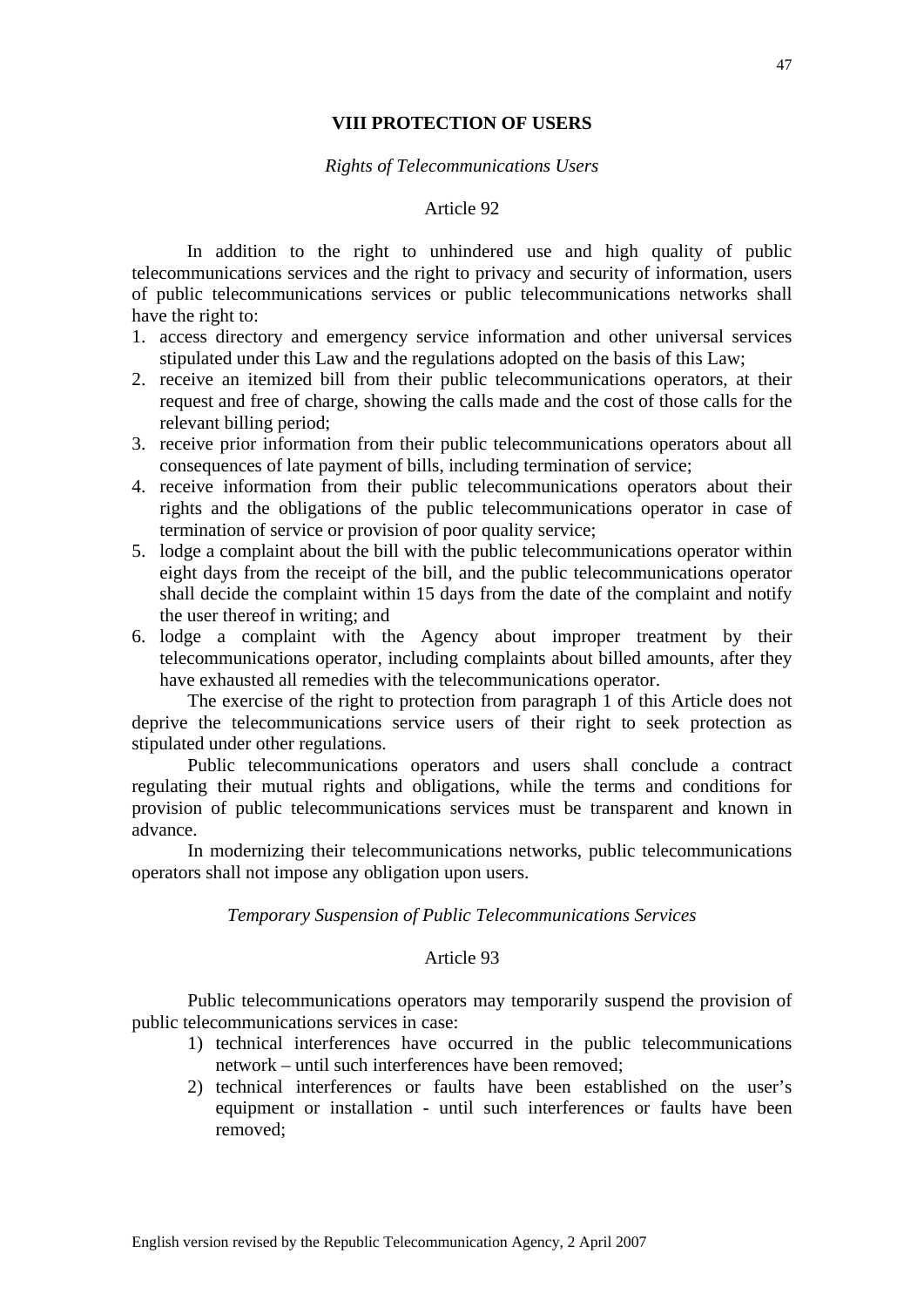- 3) works are performed on the construction and expansion of the public telecommunications network to which the user is connected – until the works have been completed;
- 4) the user or other person uses its subscriber number or other form of user identification in public telecommunications services to disturb or insult other users of the same or other public telecommunications operator;
- 5) the user fails to settle its liabilities payable for the services used within 15 days from the due date – until such liabilities have been settled, provided however that the public telecommunications operator shall over the period of suspension continue to provide to the user the public telecommunications services that do not represent the costs incurred by the user to the extent technically possible.

In the case under item 5), paragraph 1 of this Article, public telecommunications operators may permanently suspend the provision of public telecommunications services if the user fails to settle its due liabilities within 60 days from the date of temporary suspension.

# **IX INTERNATIONAL TELECOMMUNICATIONS**

*Connection of Domestic Telecommunications Networks to Foreign Telecommunications Networks* 

### Article 94

 Domestic telecommunications networks may be interconnected with telecommunications networks of other states on the basis of international agreements and under the terms and conditions prescribed by the law.

The Agency shall issue a general authorization for interconnection of a domestic telecommunications network with a foreign telecommunications network to a public telecommunications operator which holds the relevant telecommunications license and meets the terms and conditions prescribed by the Agency in accordance with Article 38 of this Law, including the terms and conditions relating to the national security.

 The provisions of this Law do not apply to interconnection agreements between domestic and foreign telecommunications operators including interconnection fees and accounting rates.

 A public telecommunications operator, which has been licensed for interconnection with a telecommunications operator of a foreign telecommunications network, has the right to conclude a contract for construction of an interconnection network and exchange of traffic with that telecommunications operator, and to perform settlement and collection of payments for international telecommunications traffic (net settlement). The construction of the interconnection network is subject to the provisions of Articles 86 and 87 of this Law.

# *Cooperation with International Telecommunications Organizations*

### Article 95

 The Agency shall monitor and inform the relevant government authorities, telecommunications operators and the public on developments in the sphere of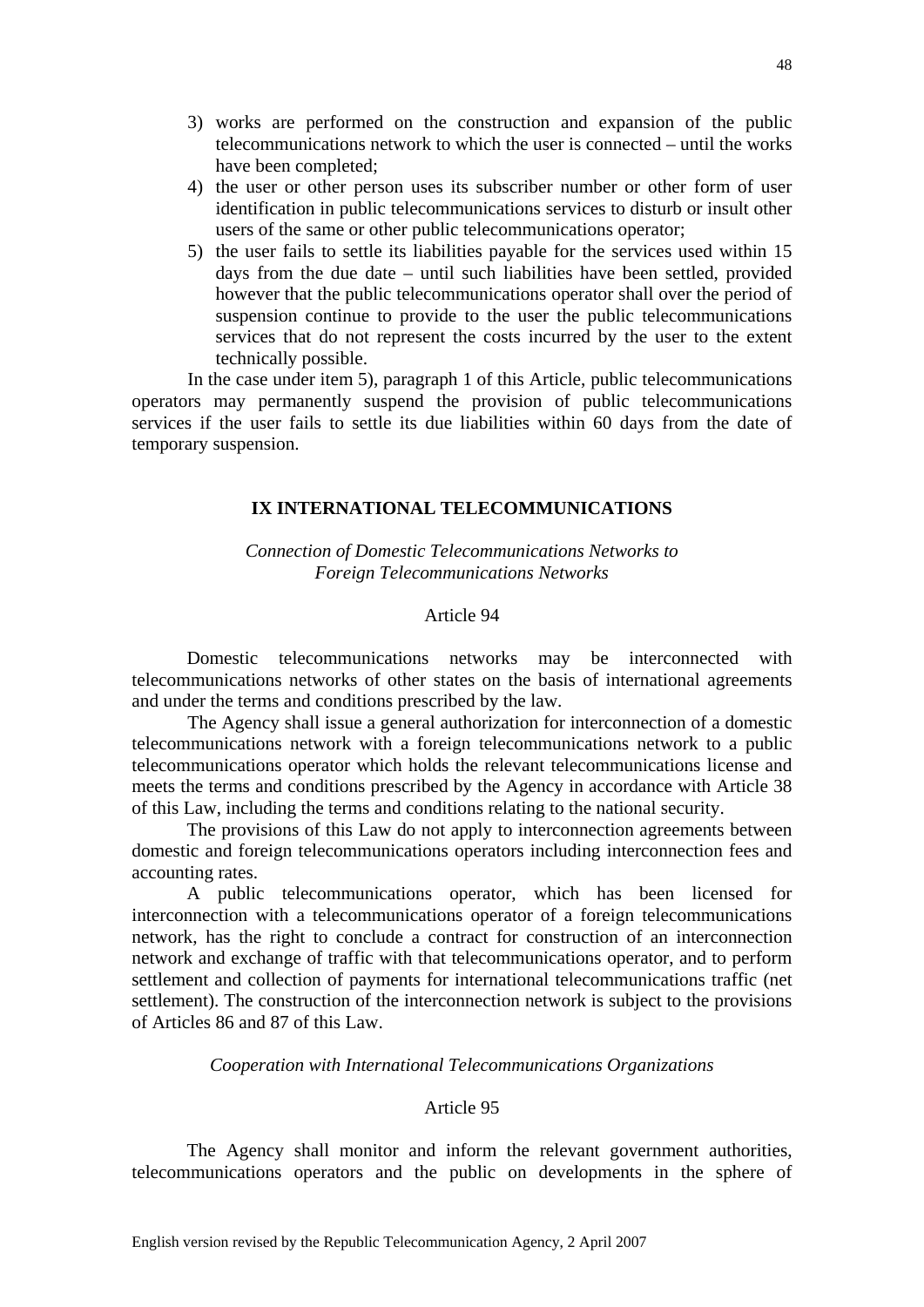regulations and rules adopted by international organizations concerned with telecommunications (EU, ITU, CEPT, WTO and other) and shall take measures to adopt and incorporate such regulations and rules into the national legal system.

 In cooperation with the relevant authority, the Ministry shall co-ordinate and harmonize the activities related to international cooperation in the telecommunications sector.

# **X PENAL PROVISIONS**

# Article 96

 A fine for an economic violation in the amount of 300,000.00 Dinars to 3,000,000.00 Dinars shall be imposed on a public telecommunications operator if it:

- 1. fails to take relevant measures so as to ensure confidentiality and security of its services in accordance with Article 54 of this Law;
- 2. constructs, owns and operates a public telecommunications network and/or provides public telecommunications services without previously obtaining a license from the Agency if such license is required under this Law and the regulations adopted on the basis of this Law (Article 32);
- 3. owns a public telecommunications network, or provides a public telecommunications service not covered by its license (Article 34);
- 3a. does not perform activities from the field of telecommunications through a separate legal entity or through branches (Article 34, paragraph 4);
- 4. fails to perform the telecommunications activities through a separate legal entity (Article 34, paragraph 5);
- 5. transfers an individual license or a general authorization to a third party without the prior approval of the Agency (Article 36, paragraph 9 and Article 38, paragraph 6);
- 6. sets tariffs contrary to those set by the Agency for services subject to the special tariff regime (Article 44);
- 7. fails to provide interconnection to another telecommunications operator in accordance with the provisions of this Law (Article 46);
- 8. fails to comply with the requests of the Agency pertaining to special terms and conditions for interconnection (Article 48);
- 9. fails to fulfill the obligations pertaining to the provision of universal service (Article 50);
- 10. fails to fulfill the obligations pertaining to the provision of leased lines (Articles 52 and 53);

 A fine in the amount of at least 100,000.00 Dinars shall also be imposed for the economic violations from paragraph 1 of this Article on the responsible person of the public telecommunications operator.

### Article 97

 A fine for an offence in the amount of at least 60 000.00 Dinars shall be imposed on a public telecommunications operator if it:

1. fails to provide a telecommunications inspector with access to a building, fails to provide him/her with the requested information or documentation, fails to enable the inspector to complete necessary tests and measuring, or fails to complete such tests and measuring by themselves at his/her request, or fails to comply with the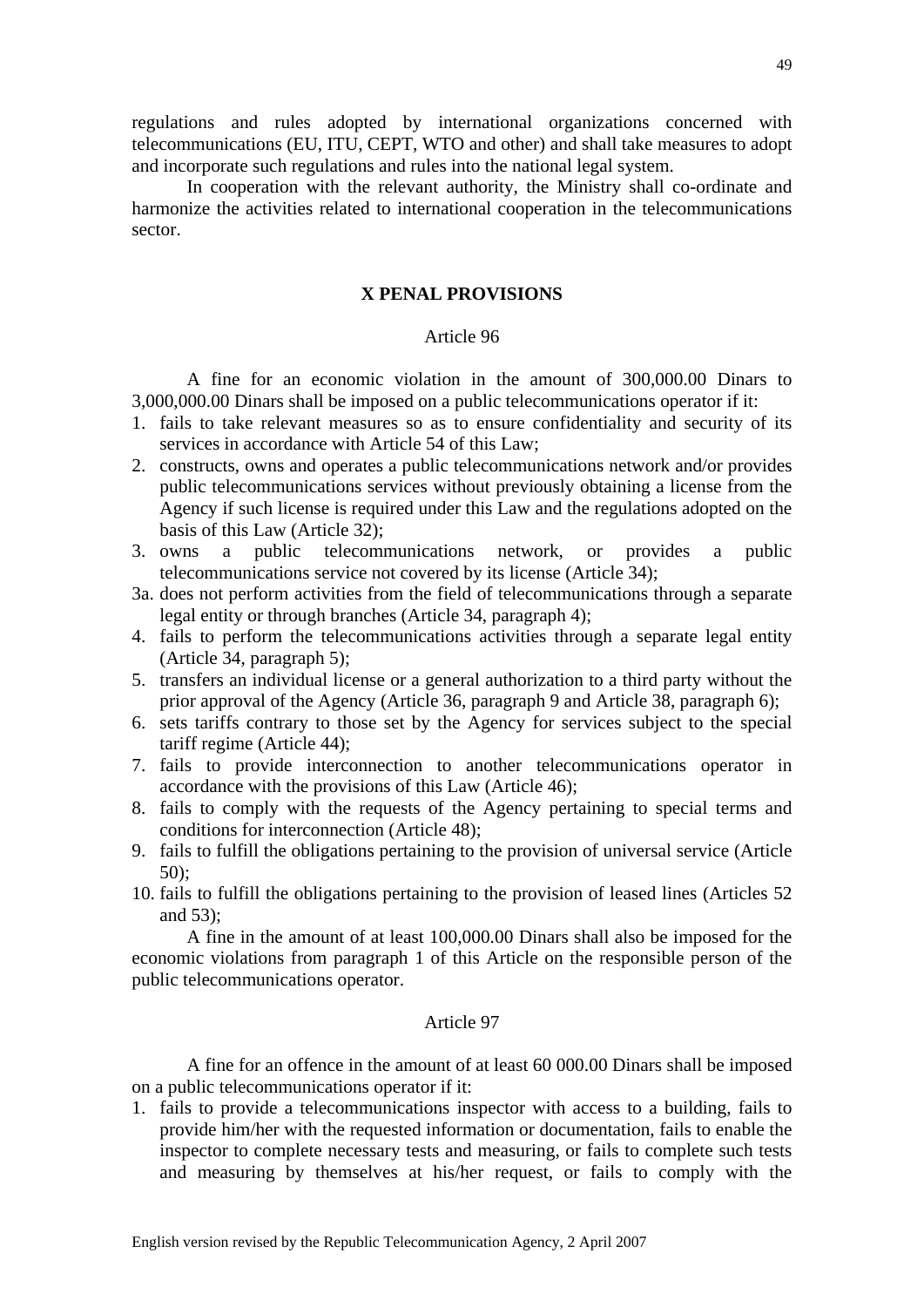summons for the purpose of special tests to be performed in monitoring and measuring centers (Article 29);

- 2. discloses information about contents, terms and conditions of message transmission beyond the minimum level necessary for offering the service on the market (Article 54);
- 3. keeps and processes the traffic data which refer to individual customers contrary to the provision of Article 54, paragraph 2;
- 4. fails to establish and keep records in accordance with Article 56;
- 5. fails to submit its annual financial reports or accounts within the period specified in Article 57;
- 6. puts a telecommunications network, system or equipment into operation before a technical inspection has been performed (Article 86);
- 7. designs, builds, uses or maintains a telecommunications networks, systems or equipment so as to cause interference to other telecommunications networks, systems or equipment (Article 87);
- 8. fails to comply with an order of the Agency pertaining to the sharing of infrastructure or fails to enable a another telecommunications operator to share infrastructure (Article 87);
- 9. fails to take the necessary measures to protect the property of the owners or the safety and health of people or fails to ensure the safe flow of vehicular traffic or the protection of the environment (Article 87);
- 10. fails to provide to users of its telecommunications services or telecommunications networks access to directory and emergency service information or access to other universal services which it is under an obligation to provide; or fails to provide to its users an itemized bill, at their request and free of charge, showing the calls made and the cost of those calls for the relevant billing period; or fails to provide prior information to its users about consequences of late payment of bills; or fails to provide information to its users about their rights and obligations in case of termination of service or provision of poor quality service; or imposes any obligation upon users in modernizing its telecommunications networks (Article 92);
- 11. suspends the provision of services to users contrary to the provisions of Article 93**,** or fails to continue the provision of services to users after the circumstances causing the temporary suspension have ceased to exist;
- 12. interconnects its telecommunications network with a foreign telecommunications network without the approval of the Agency (Article 94).

 A fine in the amount of at least 6 000.00 Dinars shall also be imposed for the offences from paragraph 1 of this Article on the responsible person of the public telecommunications operator.

 The fines stipulated under paragraphs 1 and 2 shall also be imposed for the offence from item 1, paragraph 1 of this Article on the legal person other than a public telecommunications operator or the responsible person of the legal person, respectively.

 A fine in the amount of at least 6 000.00 Dinars shall also be imposed for the offences from paragraph 1 of this Article on the telecommunications operator that is the entrepreneur.

 A fine in the amount of at least 15 000.00 Dinars or a fine in the amount of at least 6 000.00 Dinars shall also be imposed for the offence from item 1, paragraph 1 of this Article on an entrepreneur or other physical person, respectively.

# Article 98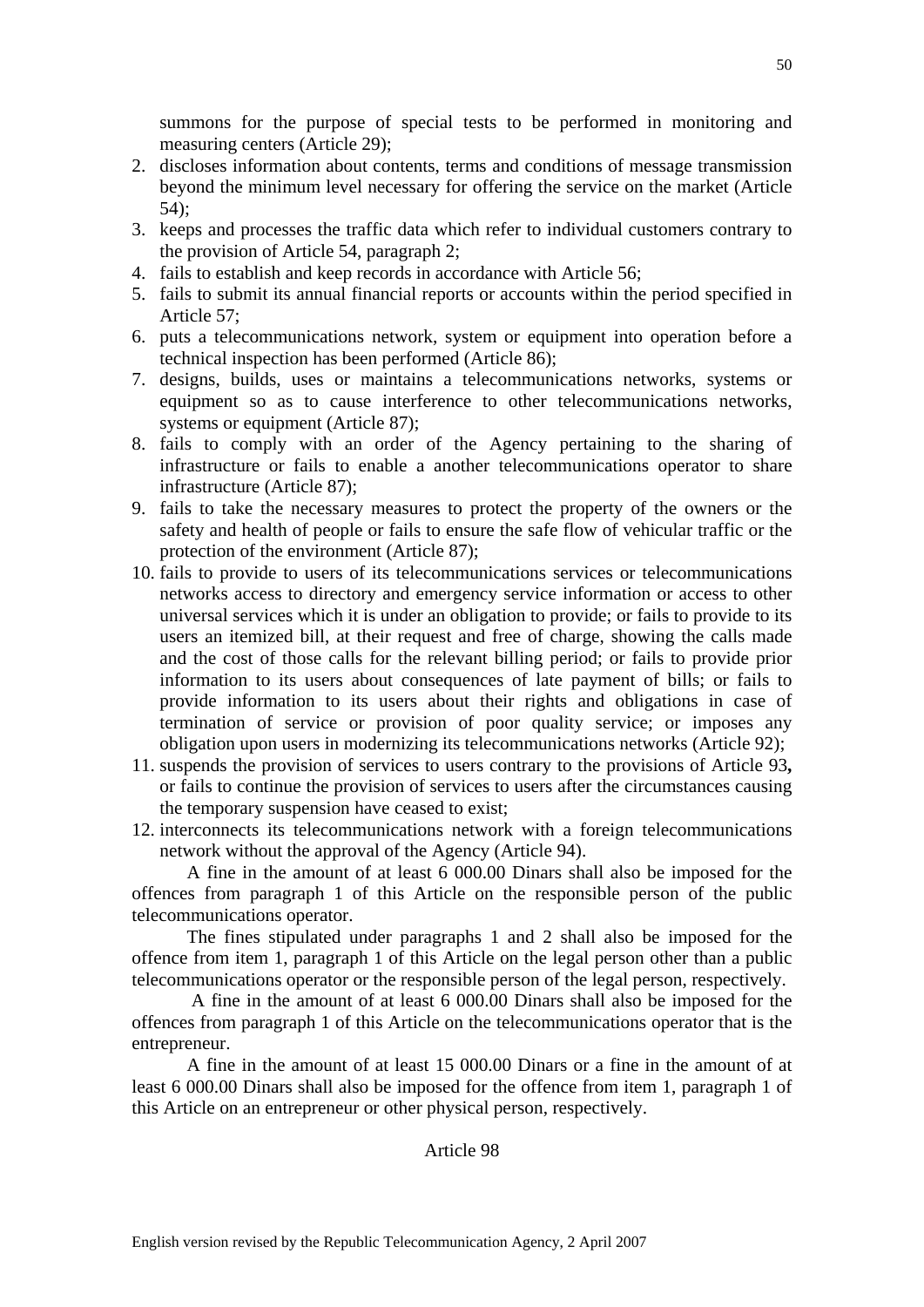A fine for an offence in the amount of at least 60 000.00 Dinars shall be imposed on a public telecommunications operator or other legal person if it:

- 1. uses a radio station without a previously obtained license (Article 65, paragraph 1);
- 2. as an importer, imports radio stations without the approval of the Agency; (Article 65, paragraph 3);
- 3. transfers or assigns a radio station license to a third party either temporarily or permanently (Article 65, paragraph 6);
- 4. puts the radio station into operation before a technical inspection has been completed (Article 71, paragraph 2);
- 5. fails to observe the terms and conditions stipulated for radio station operation; or fails to ensure that the operation of its radio station does not cause harmful interference to the operation of other radio stations; or fails to ensure that the operation of its radio station does not threaten or harm the environment and fails to ensure protection of people from harmful radiation; or fails to take timely measures in order to remedy the interference in the operation of its radio station (Article 72);
- 6. uses the radio station after the license has ceased to be valid (Article 75);
- 7. fails to ensure, at the request of the Agency, that the operation of the radio station complies with regulatory changes (Article 76, paragraph 3).

 A fine in the amount of at least 6 000.00 Dinars shall be imposed for the offence from paragraph 1 of this Article on the responsible person of a public telecommunications operator or the responsible person of legal person.

 A fine in the amount of at least 60 000.00 Dinars shall also be imposed for the offence from paragraph 1 of this Article on an entrepreneur.

 A fine in the amount of at least 10 000.00 Dinars shall also be imposed for the offences from items 1, 3, 4, 5, 6, and 7, paragraph 1 of this Article on the physical person who owns the radio station.

### Article 99

 A fine for an offence in the amount of at least 30 000.00 Dinars shall be imposed on a legal person if it:

- 1. performs works near telecommunications facilities or other telecommunications equipment or builds facilities that may affect or interfere with their operation; or performs works near such facilities or equipment without the prior approval of the telecommunications operator (Article 88);
- 2. builds, in a safety zone, radio stations or facilities or installations that may obstruct the propagation of radio waves or cause interference (Article 89);
- 3. builds, uses or maintains power installations for transmission, distribution or use of electric energy, which are located near a telecommunications network so that they cause interference in the operation of that telecommunications network or endanger the life or health of people who perform the works on or operate that telecommunications network (Article 90);
- 4. manufactures, puts into operation or uses power installations or other equipment or devices which cause electromagnetic interference to the telecommunications network or which do not have a certificate of compliance with the measures for the prevention of electromagnetic interference in the operation of the telecommunications network and reception of signals (Article 91).

 A fine in the amount of at least 3 000.00 Dinars shall be imposed for the offence from paragraph 1 of this Article to the responsible person or legal person.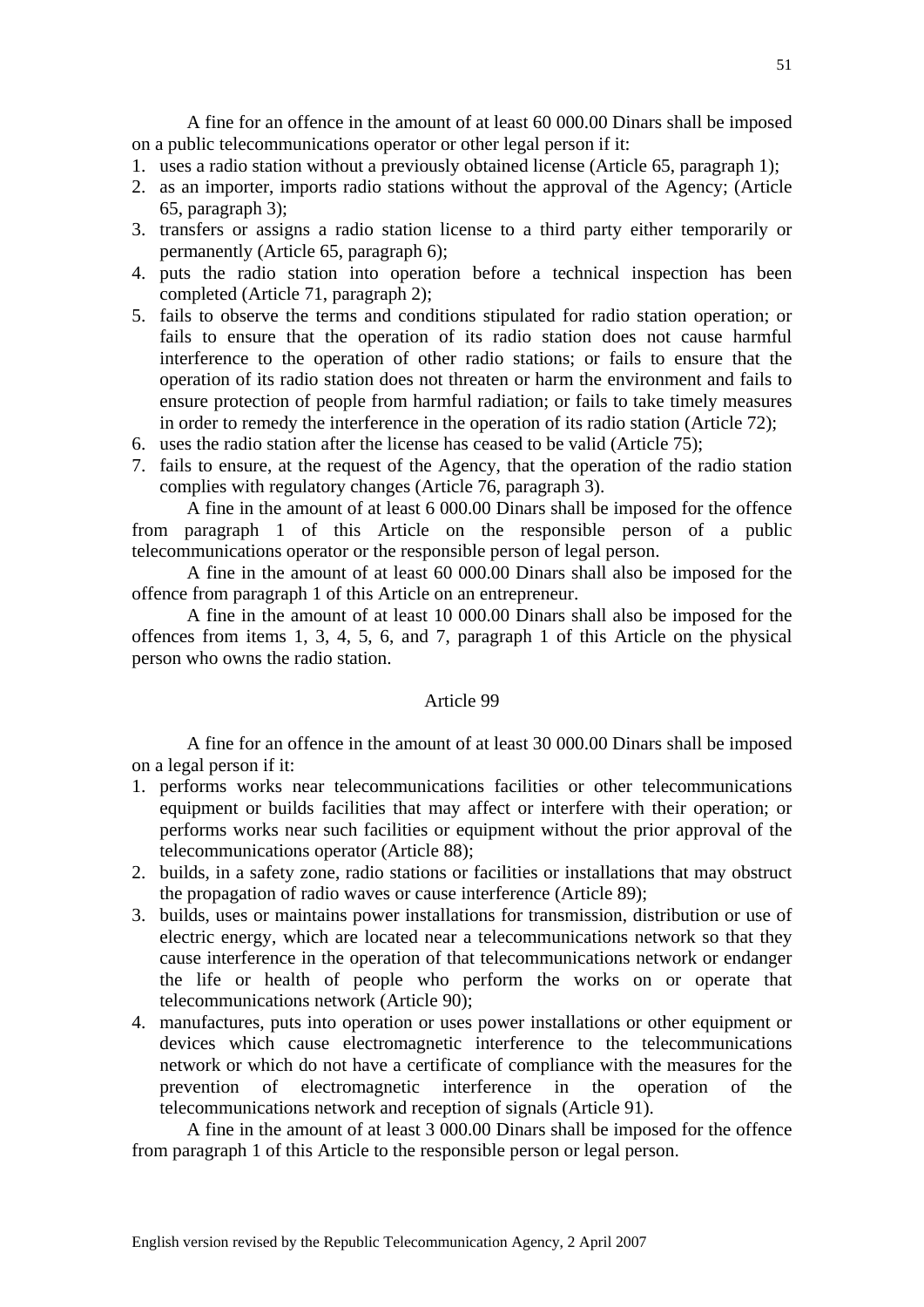A fine in the amount of at least 30 000.00 Dinars shall also be imposed for the offence from paragraph 1 of this Article on the physical person with the status of an entrepreneur.

 A fine in the amount of at least 3 000.00 Dinars shall also be imposed for the offence from paragraph 1 of this Article on the physical person other than an entrepreneur.

# **XI FINAL AND TRANSITIONAL PROVISIONS**

# Article 100

 The Government shall submit a proposal for the appointment of the Chairperson and members of the Managing Board of the Agency within 30 days of this Law coming into force.

 The National Assembly of the Republic of Serbia shall appoint the Chairperson and members of the Managing Board of the Agency within 60 days of this Law coming into force.

### Article 101

 Within 60 days of this Law coming into force, the Government shall provide premises and create the technical, financial and other material conditions for the commencement of the work of the Agency.

 Within the period from paragraph 1 of this Article, the Government shall adopt the financial plan for the first year of the Agency's operation, in accordance with Article 19 paragraph 3 of this Law.

 Within six months from coming into force of this Law, the Government shall adopt the development strategy for the telecommunications sector, in accordance with this Law.

#### Article 102

 The Agency shall be constituted within 15 days from the date of appointment of the Chairperson and members of the Agency.

 At its constitutive session, the Agency shall adopt the Statutes, the Rules of Procedure of the Managing Board of the Agency and the by-laws on the classification of positions and responsibilities and on the internal organization of the Agency.

 The Agency shall employ the necessary number of employees within 60 days of the by-laws from paragraph 2 of this Article coming into force.

#### Article 103

 The Agency shall adopt the other by-laws that it is authorized to adopt under the present the Law within six months from the date of the constitution of the Managing Board.

 The regulations presently in force and, which are not in conflict with this Law shall remain in force until the by-laws from paragraph 1 of this Article have been adopted.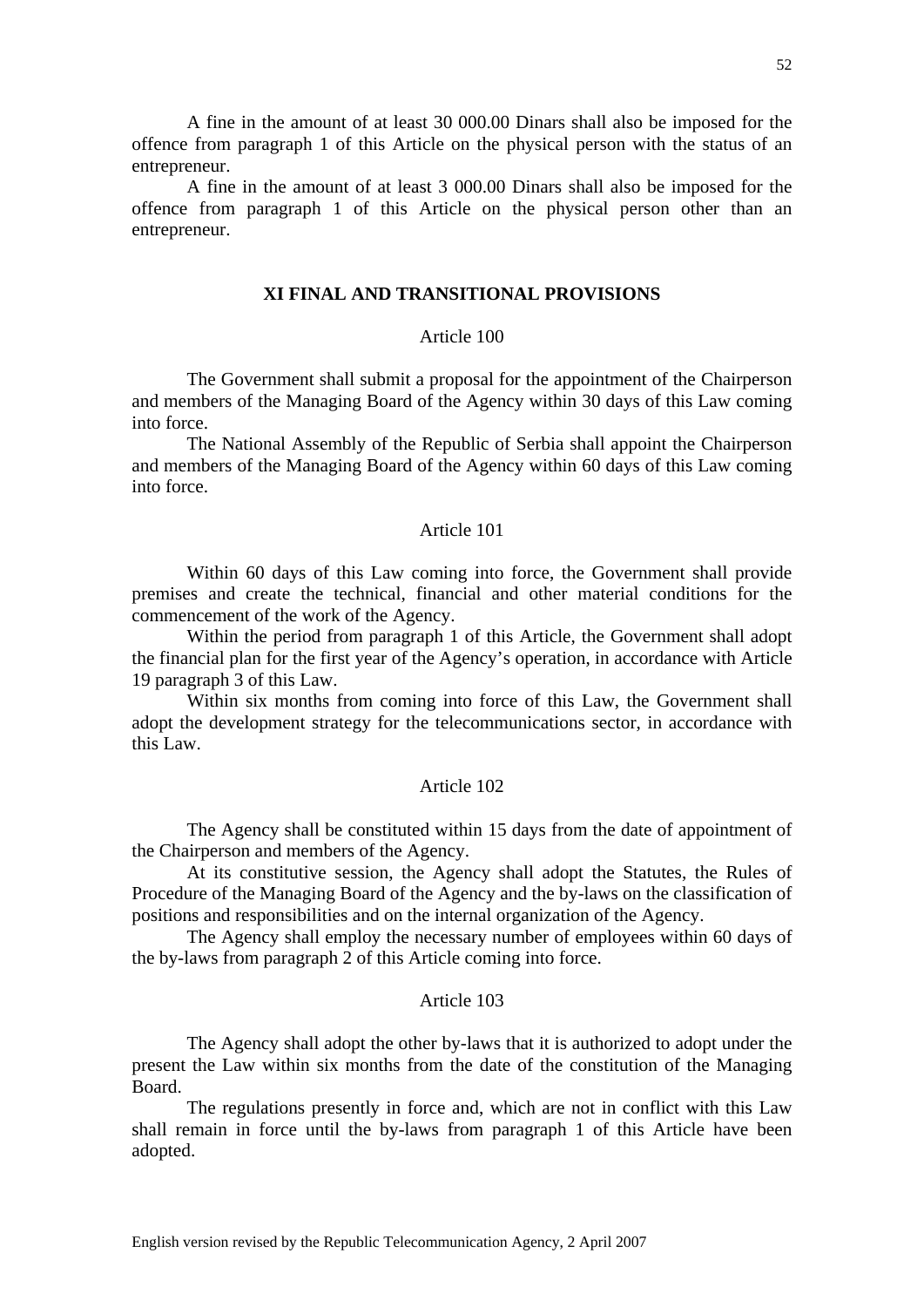The Agency shall create the records and registers and prescribe the forms refer to in this Law within the period stated in paragraph 1 of this Article.

# Article 104

 The Government shall adopt the Allocation Plan within 30 days from the date this Law is applicable.

The Ministry shall adopt the Radio Frequency Assignment Plan within 30 days from the date of the Allocation Plan from paragraph 1 of this Article coming into force.

### Article 105

 The Ministry shall designate the initial group (types) of universal services within three months from the date this Law is applicable.

# Article 106

 The existing licenses granted to public telecommunications operators or other rights acquired under previous regulations for activities which are subject to licensing under this Law shall remain in full force and effect, but their holders shall bring its activities into compliance with the provisions of this Law within one year, at the latest, from the date it is applicable.

Within the period stated in paragraph 1 of this Article, the holder of an individual license or any other right shall apply to the Agency for a new license (license renewal), which shall be granted in accordance with this Law.

The holder of an individual license or other relevant right shall have the right to renew its license without a public tender and without paying a one-time fee, which is charged upon issuance of a individual license, provided that a fee has been paid in accordance with the regulations applicable at the time of acquiring the individual license, or other relevant right.

 Upon granting of a new license, the holder of an individual license, or other relevant right shall continue to pay the periodical fees and other fees stipulated herein in accordance with the provisions of this Law and the regulations adopted on the basis of this Law.

 If the holder of an individual license, or other relevant right fails to comply with the provisions of paragraphs 1 through 3 of this Article, and/or if it fails to bring its activities into compliance with this law, the provisions pertaining to modification, suspension or revocation of license stipulated in this Law shall apply.

 The provisions from paragraphs 1 through 5 of this Article shall also apply to other public telecommunications operators that have acquired the operating right under previous regulations and at the time of coming into force of this Law perform the activity requiring a license under this Law.

The provisions from paragraphs 1 through 3 and paragraph 5 of this Article shall not be applied to the radio station license holders engaged in broadcasting and/or distribution of radio and/or television programs, the status of which shall be regulated under a special law.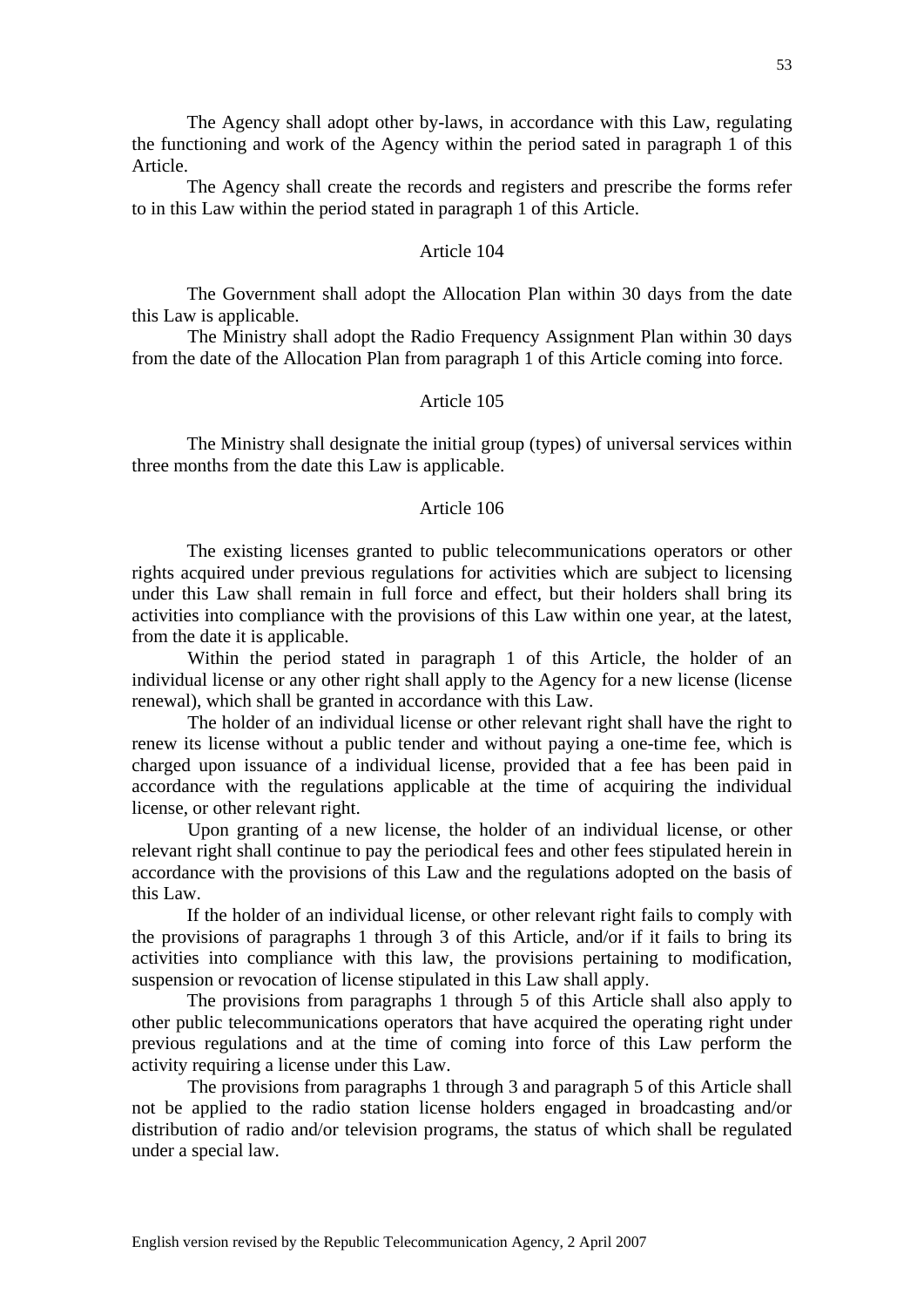### Article 107

The public telecommunications operators and other legal or physical persons, which provide public telecommunications services at the time of this Law coming into force, shall bring their business operations and activities in the telecommunications sector into compliance with the provisions of this Law within one year from the date it is applicable.

 The provision from paragraph 1 of this Article shall also apply to the persons, which start providing public telecommunications services in the period between the coming into force of this Law and the date it is applicable.

 The legal and physical persons which, at the time of this Law coming into force, provide public telecommunications services that fall under the general authorization regime of this Law for which no license was required under the previous regulations, shall apply to the Agency for registration within 30 days from the date this Law is applicable.

The provision from paragraph 3 of this Article shall also apply to the persons, which start providing public telecommunications services in the period between coming into force of this Law and the date it is applicable.

 The public telecommunications operators that are in operation at the time of this Law coming into force, shall create the records stipulated in Article 56 hereof within one year from the date this Law is applicable or from the date the Agency publishes the instructions relevant to such records, whichever is earlier.

# Article 108

The Agency shall not, for the duration of the exclusivity period, grant licenses for public telecommunications services for which exclusive rights were granted before the coming into force of this Law.

# Article 109

Telecommunications company "Telekom Srbija" a.d. (hereinafter referred to as Telekom Srbija), the operator of the public fixed telecommunications network, has at the time of this Law coming into force an exclusive right until 9 June 2005, at the latest, to provide to users in the Republic of Serbia all existing and future types of fixed telecommunications services (including local, national long-distance and international fixed telecommunications services, services of public switched telecommunications network (PSTN), other fixed services of voice mail, data transmission, telematic services, value-added public telecommunications services, integrated services digital network (ISDN), intelligent networks services, fixed satellite services, services based on the DECT (digital enhanced cordless telephone) standard, and leased lines), to build, own and operate, in the territory of the Republic of Serbia, any and all types of the existing and future fixed telecommunications infrastructures and networks (including wireline and wireless fixed facilities), to provide directory services (including "White Pages" and "Yellow Pages") and to provide information, over the telephone or in electronic form, on subscriber numbers used in fixed telecommunications services for which it has exclusive rights and shall retain this right until the stated date unless the agreement under which this right has been acquired is amended.

 The amendment of the agreement referred to in paragraph 1 of this Article related to the acquired exclusivity rights shall be legally effective only if the acquired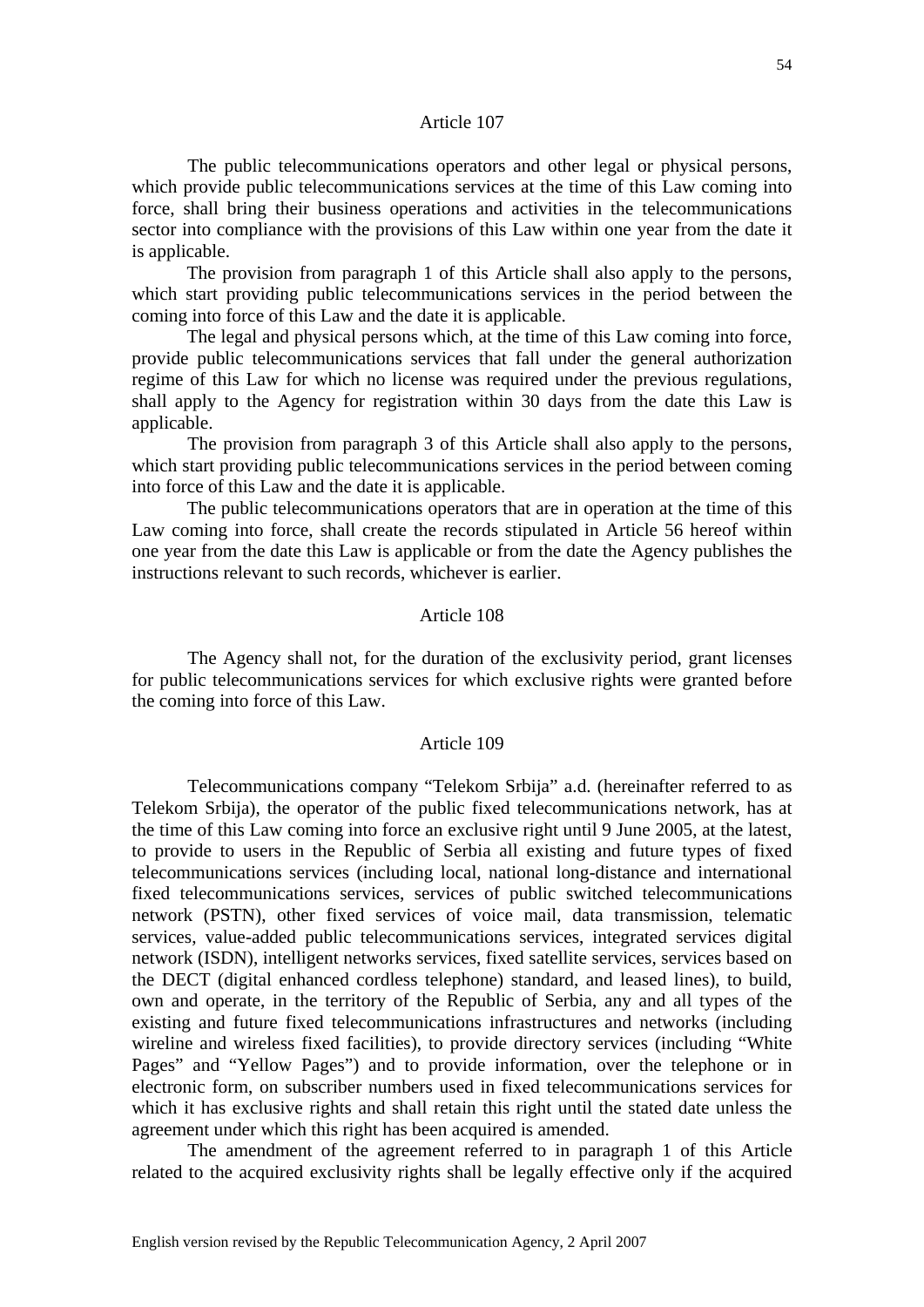rights referred to in paragraph 1 of this Article are restricted in scope or type or if their validity period is reduced under such amendment.

 The exclusivity rights from paragraph 1 of this Article does not include Internet services, multimedia services, any radio/television and other broadcasting cable television services that may be provided freely and under the equal conditions according to the provisions of this Law.

 For the duration of the exclusivity right, no physical or legal person, except for Telekom Srbija, may provide any telecommunication service stated in paragraph 1 of this Article, or organize, promote or participate in the provision of call back services.

 Before the expiration of the period stated in paragraph 1 of this Article, any physical or legal person may apply for a license to build, own and operate a public fixed telecommunications network or to provide public fixed telecommunications services, but such person may not be granted a license which will have legal effect before the expiration of the exclusivity period.

 Exceptionally, on the basis of the license granted in accordance with paragraph 5 of this Article, a license holder may build a public fixed telecommunications network for which the license has been granted, but shall not have the right to put it into operation or to allow another person to operate it for the purpose of providing any service covered by the exclusive rights of Telekom Srbija before the license becomes legally effective.

# Article 110

In order to bring the telecommunications sector into conformity with international standards, rules and directives and in order to create conditions for the introduction of free competition upon expiration of the exclusivity period, Telekom Srbija shall, for the duration of the exclusivity period, be under an obligation to:

- 1. allow and/or enable other public telecommunications operators to provide value added public telecommunications services over its network;
- 2. progress towards cost-based tariffs for each individual service, and to finalize this process in the shortest possible time but not later than 9 June 2005;
- 3. define in the shortest possible period a plan for improving the quality of its service to the levels envisaged by international regulations, and in particular by the regulations of the European Union;
- 4. introduce, in accordance with the provisions of this Law, cost-based and nondiscriminatory fees for interconnection and leased lines;
- 5. separate, within one year from the date this Law is applicable, accounts for its own activities from the accounts for interconnection and other services and/or benefits provided to other telecommunications operators;
- 6. submit to the Agency a report on the costs of providing universal service every six months until the expiration of the period of exclusivity for the provision of public fixed telecommunications services;
- 7. submit to the Agency a report about new lines in the public fixed telecommunications network at least once a year.

# Article 111

 In terms of this Law, Telekom Srbija shall be deemed a public telecommunications operator with significant market power, at least until the expiration of the exclusive rights that it enjoys on the date of this Law coming into force.